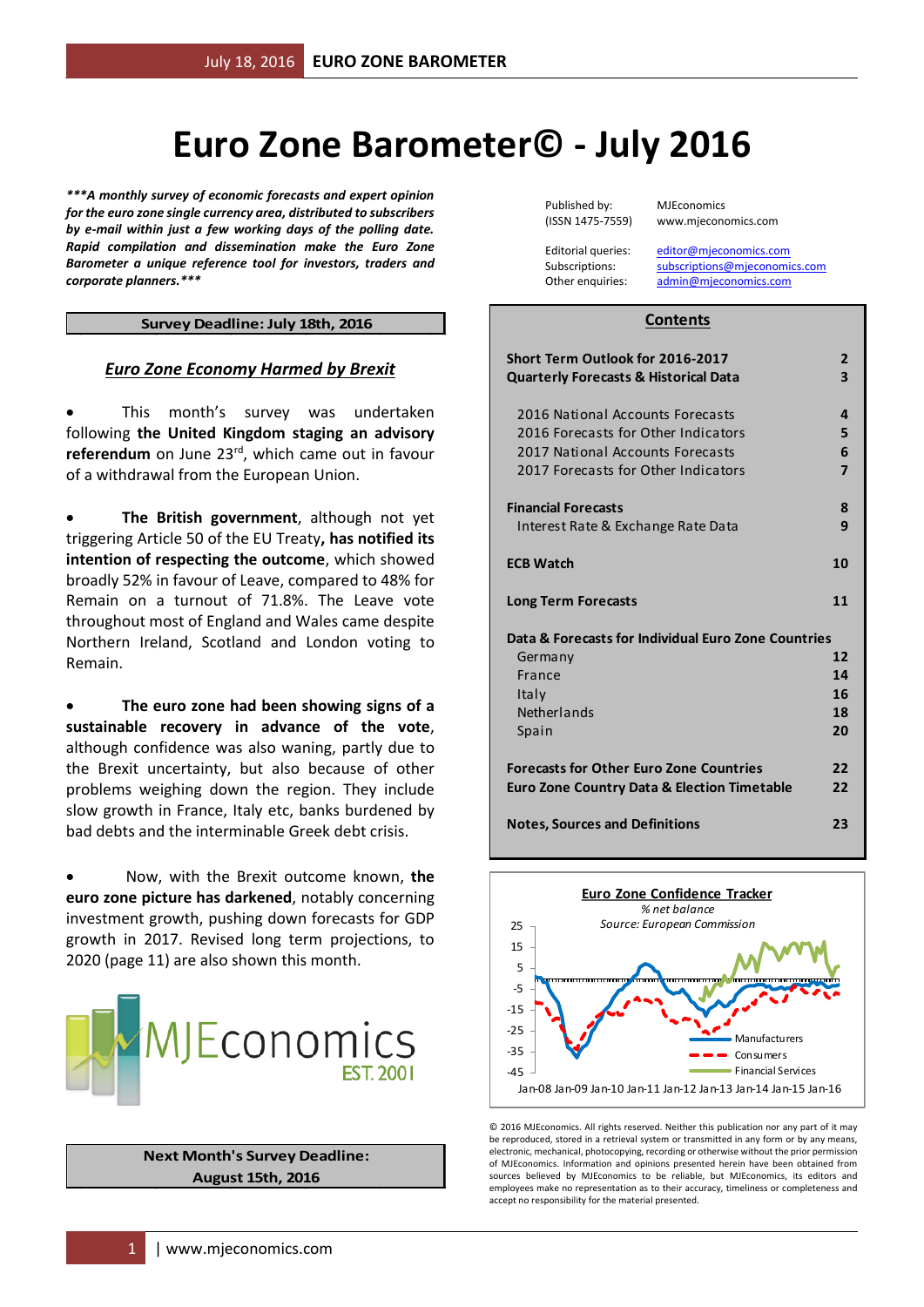# **Outlook for 2016-2017**

- *The decision by UK voters in a referendum held on June 23rd to renounce membership of the European Union – the Brexit option – has had a huge bearing on economic forecasts for the euro zone. Although the picture for 2016 has only altered slightly, a bigger hit to the outlook occurs in 2017.*
- *Downgraded forecasts in 2017 to investment spending and trade (both exports and imports) have dragged GDP growth down by 0.3 percentage points this month.*
- *The full impact may be more severe in reality, mainly because there is still considerable uncertainty attached to how UK-EU relations will pan out. With future possibilities including the break-up of the UK and a further splintering of the EU, euro zone recovery prospects are ultimately in question.*
- *With a weaker growth prognosis comes a higher unemployment rate prediction and lower inflation, both of which have adjusted this month.*

| (% change year-on-year, unless otherwise stated)                                                      | 2012   | 2013   | 2014   | 2015    | 2016f   | 2017f   |
|-------------------------------------------------------------------------------------------------------|--------|--------|--------|---------|---------|---------|
| <b>Gross Domestic Product</b>                                                                         | $-0.8$ | $-0.3$ | 0.9    | 1.6     | 1.5     | 1.4     |
| <b>Private Consumption</b>                                                                            | $-1.2$ | $-0.6$ | 0.8    | 1.7     | 1.7     | 1.5     |
| <b>Government Consumption</b>                                                                         | $-0.1$ | 0.2    | 0.8    | 1.3     | 1.5     | 1.3     |
| <b>Gross Fixed Investment</b>                                                                         | $-3.6$ | $-2.6$ | 1.3    | 2.7     | 2.9     | 2.2     |
| Change in Stocks (Inventories) <sup>1</sup>                                                           | $-0.9$ | 0.2    | 0.0    | 0.0     | 0.1     | 0.0     |
| <b>Goods and Services Exports</b>                                                                     | 2.7    | 2.1    | 4.1    | 5.0     | 2.9     | 3.4     |
| <b>Goods and Services Imports</b>                                                                     | $-0.8$ | 1.3    | 4.5    | 5.7     | 4.1     | 4.0     |
| Net Exports <sup>2</sup>                                                                              | 1.5    | 0.4    | 0.0    | $-0.1$  | $-0.4$  | $-0.2$  |
| <b>Industrial Production (ex. construction)</b>                                                       | $-2.4$ | $-0.7$ | 0.9    | 1.6     | 1.6     | 1.7     |
| <b>Retail Sales Volume</b>                                                                            | $-0.6$ | $-0.6$ | 1.5    | 2.8     | 1.9     | 1.6     |
| <b>Unemployment Rate, % of labour force</b>                                                           | 11.4   | 12.0   | 11.6   | 10.9    | 10.2    | 9.8     |
| Money Supply, M3, end period, % change                                                                | 3.5    | 1.0    | 3.8    | 4.7     | 4.8     | 4.3     |
| <b>Harmonised Index of Consumer Prices</b>                                                            | 2.5    | 1.4    | 0.4    | 0.0     | 0.3     | 1.3     |
| <b>Producer Prices</b>                                                                                | 2.8    | $-0.2$ | $-1.5$ | $-2.7$  | $-2.7$  | 1.4     |
| <b>Nominal Labour Costs</b>                                                                           | 2.0    | 1.4    | 1.3    | 1.5     | 1.5     | 1.7     |
| Current Account Balance, annual total, €bn                                                            | 184.5  | 248.4  | 303.0  | 333.7   | 314.7   | 303.4   |
| <b>Current Account Balance, % of GDP</b>                                                              | 1.9    | 2.5    | 3.0    | 3.2     | 3.0     | 2.8     |
| <b>General Govt Budget Balance, % of GDP</b>                                                          | $-3.7$ | $-3.0$ | $-2.6$ | $-2.1$  | $-1.9$  | $-1.7$  |
|                                                                                                       |        |        |        |         |         |         |
| <b>Financial Indicators (end period)</b>                                                              |        |        |        |         |         |         |
| 3 Month Interest Rate, % per annum                                                                    | 0.19   | 0.29   | 0.08   | $-0.13$ | $-0.26$ | $-0.14$ |
| 10 Year German Bond Yield, % per annum                                                                | 1.32   | 1.94   | 0.54   | 0.63    | 0.36    | 1.03    |
| US\$ per € Exchange Rate                                                                              | 1.318  | 1.378  | 1.210  | 1.091   | 1.092   | 1.091   |
| Notes $f =$ consequently and success for each $f$ or other notes, secures and definitions see none 22 |        |        |        |         |         |         |

### **Six Year Summary: Historical Data and Consensus Forecasts**

*Notes: f = consensus (mean average) forecast. For other notes, sources and definitions see page 23.*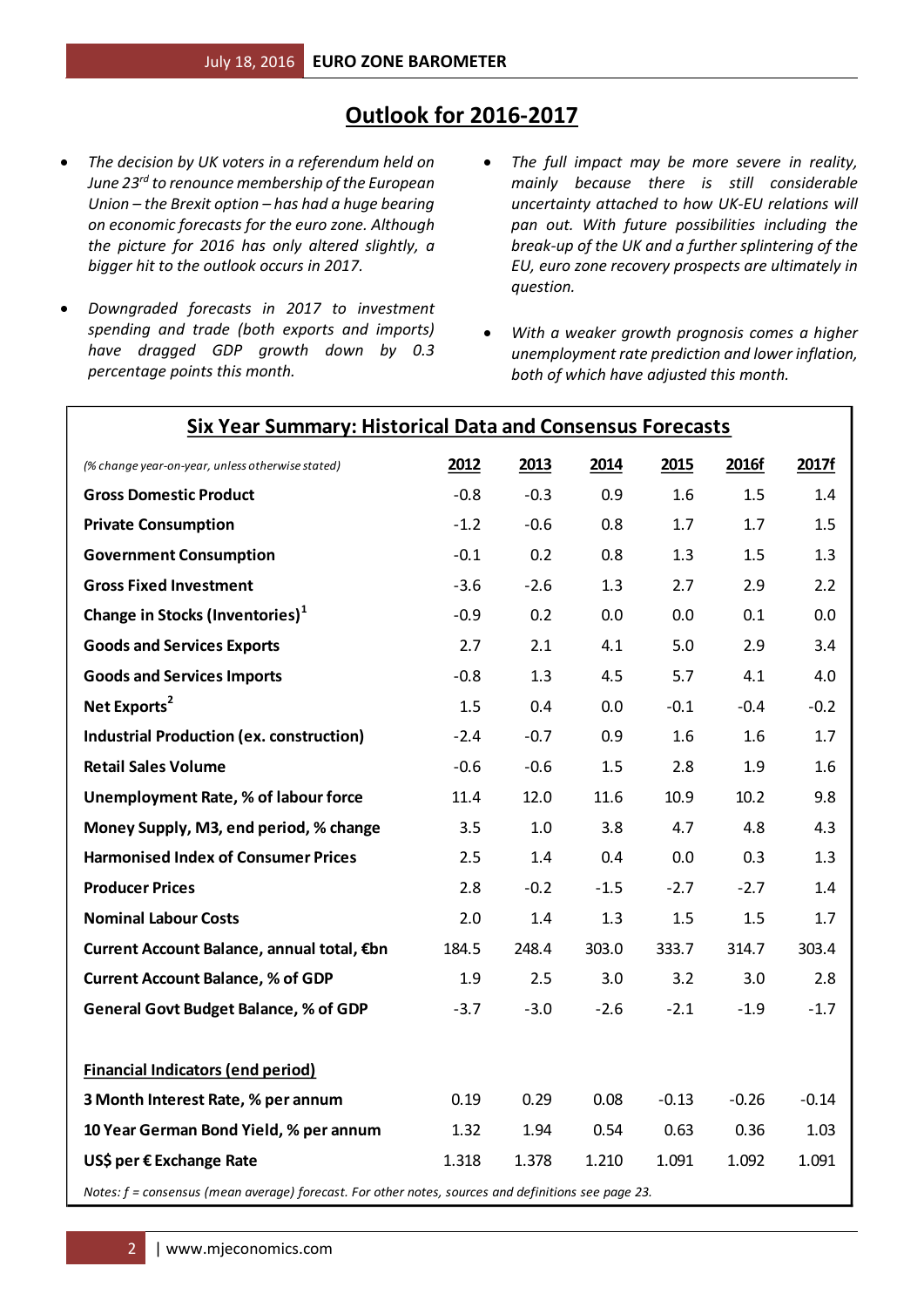

The latest indicators show the economic recovery on a euro-wide basis losing steam during Q2 2016, which marks a discouraging turn of events that is unlikely to be stopped in the wake of the UK referendum outcome and the political crisis it has caused amid reports of Italian banks struggling under huge debts.

These concerns led to a sharp fall in the ZEW euro zone confidence indicator in July as the financial markets experts surveyed took stock of the risks to bank stability and the economic outlook from the UK withdrawing from the EU.



Industrial production meanwhile gave up all of its gains in April, with a sharp fall in May highlighting how the picture was altering even before the referendum was held in June. The economic sentiment indicator for the euro area, which had bucked up in April, sat languishing in May and June, and a separate survey by Markit taken before the UK plebiscite registered the sharpest fall in business confidence in eight months. Neither tracker provides the assurances required to make more inroads into an unemployment rate still slightly exceeding 10% across the euro zone.

|                                                                                                                                                                                                                                            | <b>Quarterly Forecasts and Historical Data</b>       |                                                            |                                                          |                                                      |  |  |  |  |  |  |
|--------------------------------------------------------------------------------------------------------------------------------------------------------------------------------------------------------------------------------------------|------------------------------------------------------|------------------------------------------------------------|----------------------------------------------------------|------------------------------------------------------|--|--|--|--|--|--|
| % change year-on-year, unless otherwise stated                                                                                                                                                                                             |                                                      |                                                            |                                                          |                                                      |  |  |  |  |  |  |
| (% change year-on-year, unless otherwise stated)<br><b>Gross Domestic Product</b>                                                                                                                                                          | Q1'15<br>1.3                                         | Q2'15<br>1.6                                               | Q3'15<br>1.6                                             | Q4'15<br>1.7                                         |  |  |  |  |  |  |
| <b>Private Consumption</b><br><b>Industrial Production</b>                                                                                                                                                                                 | 1.6<br>1.6                                           | 1.7<br>1.4                                                 | 1.8<br>1.9                                               | 1.6<br>1.3                                           |  |  |  |  |  |  |
| <b>Harmonised Index of Consumer Prices</b><br>3 month Interest Rate, % per annum, end period                                                                                                                                               | $-0.3$<br>0.02                                       | 0.2<br>$-0.02$                                             | 0.1<br>$-0.04$                                           | 0.1<br>$-0.13$                                       |  |  |  |  |  |  |
| 10 Year Bond Yield, % per annum, end period                                                                                                                                                                                                | 0.16                                                 | 0.76                                                       | 0.70                                                     | 0.63                                                 |  |  |  |  |  |  |
| <b>Gross Domestic Product</b><br><b>Private Consumption</b><br><b>Industrial Production</b><br><b>Harmonised Index of Consumer Prices</b><br>3 month Interest Rate, % per annum, end period<br>10 Year Bond Yield, % per annum, end period | Q1'16<br>1.7<br>1.7<br>1.5<br>0.0<br>$-0.24$<br>0.10 | Q2'16<br>1.6<br>1.8<br>1.5<br>$-0.1$<br>$-0.21$<br>$-0.03$ | Q3'16<br>1.5<br>1.6<br>1.6<br>0.4<br>$-0.29$<br>0.04     | Q4'16<br>1.3<br>1.6<br>1.8<br>0.8<br>$-0.26$<br>0.26 |  |  |  |  |  |  |
| <b>Gross Domestic Product</b><br><b>Private Consumption</b><br><b>Industrial Production</b><br><b>Harmonised Index of Consumer Prices</b><br>3 month Interest Rate, % per annum, end period<br>10 Year Bond Yield, % per annum, end period | Q1'17<br>1.1<br>1.4<br>1.6<br>1.4<br>$-0.29$<br>0.26 | Q2'17<br>1.2<br>1.5<br>2.1<br>1.4<br>$-0.28$<br>0.39       | Q3'17<br>1.3<br>$1.5\,$<br>2.1<br>1.4<br>$-0.24$<br>0.68 | Q4'17<br>1.5<br>1.5<br>2.0<br>1.5<br>$-0.14$<br>0.92 |  |  |  |  |  |  |
| Note: consensus (mean average) forecasts from our latest survey are shown in bold                                                                                                                                                          |                                                      |                                                            |                                                          |                                                      |  |  |  |  |  |  |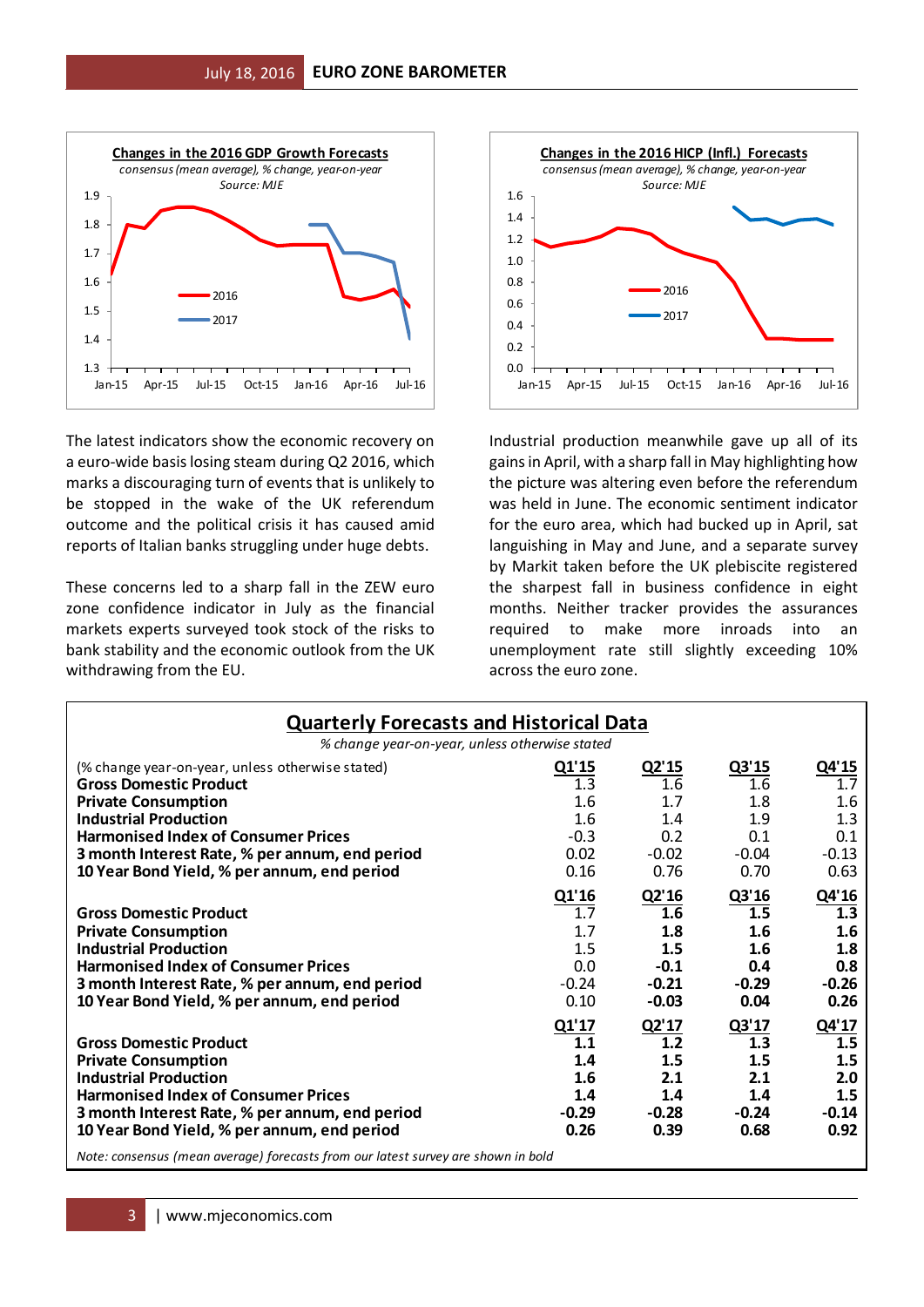|                                                                                      |                              |                             |                             |                           | <b>Euro Zone - Forecasts for 2016</b> |                                |                                |                                |
|--------------------------------------------------------------------------------------|------------------------------|-----------------------------|-----------------------------|---------------------------|---------------------------------------|--------------------------------|--------------------------------|--------------------------------|
| <b>National Accounts</b><br>(constant prices)<br>average % change from previous year | Gross<br>Domestic<br>Product | Private<br>Consump-<br>tion | Govern-<br>ment<br>Consump- | Gross<br>Fixed<br>Invest- | Stock<br>(inventory)<br>Building,     | Goods &<br>Services<br>Exports | Goods &<br>Services<br>Imports | Net<br>Exports, %<br>contribu- |
| unless otherwise noted<br><b>Panellists</b>                                          |                              |                             | tion                        | ment                      | % contribu-<br>tion to GDP<br>growth  |                                |                                | tion to<br>GDP growth          |
| <b>Allianz SE</b>                                                                    | 1.5                          | 1.6                         | 1.6                         | 3.0                       | na                                    | 3.0                            | 4.5                            | na                             |
| <b>BBVA</b>                                                                          | 1.6                          | 1.7                         | 1.5                         | 3.1                       | 0.0                                   | 2.7                            | 3.9                            | $-0.4$                         |
| <b>BNP Paribas</b>                                                                   | 1.5                          | 1.7                         | 1.6                         | 3.2                       | 0.1                                   | 1.5                            | 3.0                            | na                             |
| Commerzbank                                                                          | 1.5                          | 1.8                         | 1.6                         | 4.2                       | na                                    | 2.7                            | 4.4                            | $-0.6$                         |
| Danske Bank                                                                          | 1.2                          | 1.5                         | 1.5                         | 1.7                       | na                                    | 2.7                            | 4.0                            | na                             |
| DZ Bank                                                                              | 1.3                          | 1.6                         | 1.4                         | 2.1                       | na                                    | 2.8                            | 4.3                            | na                             |
| Econ Intelligence Unit                                                               | 1.6                          | 1.7                         | 1.4                         | 2.0                       | na                                    | 3.6                            | 4.0                            | 0.0                            |
| <b>ETLA</b>                                                                          | 1.6                          | 1.8                         | 1.4                         | 2.5                       | na                                    | 4.3                            | 4.9                            | na                             |
| G&P Institutional Mgmt                                                               | 1.7                          | 2.0                         | 1.9                         | 3.1                       | 0.2                                   | 2.0                            | 3.6                            | $-0.6$                         |
| <b>HSBC</b>                                                                          | 1.4                          | 1.6                         | 1.6                         | 2.6                       | 0.0                                   | 2.8                            | 4.2                            | na                             |
| <b>IHS Economics</b>                                                                 | 1.5                          | 1.8                         | 1.6                         | 3.0                       | na                                    | 2.3                            | 3.6                            | $-0.4$                         |
| J P Morgan Chase                                                                     | 1.5                          | 1.6                         | 1.5                         | 2.9                       | 0.2                                   | 2.2                            | 3.4                            | $-0.4$                         |
| Morgan Stanley                                                                       | 1.3                          | 1.6                         | 1.5                         | 2.9                       | 0.0                                   | 2.7                            | 4.0                            | $-0.4$                         |
| Nordea                                                                               | 1.3                          | 1.5                         | 1.6                         | 3.1                       | na                                    | 3.3                            | 4.3                            | $-0.2$                         |
| Nykredit                                                                             | 1.7                          | na                          | na                          | na                        | na                                    | na                             | na                             | na                             |
| <b>Oxford Economics</b>                                                              | 1.6                          | 1.7                         | 1.4                         | 3.1                       | 0.1                                   | 2.7                            | 3.8                            | $-0.4$                         |
| Raiffeisen Bank Intl                                                                 | 1.6                          | 1.7                         | 1.5                         | 3.1                       | na                                    | 3.6                            | 5.0                            | na                             |
| Santander                                                                            | 1.5                          | 1.6                         | 1.4                         | 2.9                       | na                                    | 2.8                            | 4.2                            | $-0.5$                         |
| <b>SEB</b>                                                                           | 1.7                          | 1.8                         | 1.4                         | 3.1                       | 0.0                                   | 4.3                            | 5.1                            | na                             |
| <b>UBS</b>                                                                           | 1.5                          | 1.8                         | 1.6                         | 2.7                       | 0.1                                   | 3.2                            | 4.6                            | $-0.5$                         |
| UniCredit Bank                                                                       | 1.6                          | 1.6                         | 1.6                         | 3.1                       | 0.2                                   | 2.7                            | 4.0                            | $-0.5$                         |
| <b>Consensus (Mean)</b>                                                              | 1.5                          | 1.7                         | 1.5                         | 2.9                       | 0.1                                   | 2.9                            | 4.1                            | $-0.4$                         |
| Last Month                                                                           | 1.6                          | 1.7                         | 1.5                         | 3.1                       | 0.1                                   | 3.0                            | 4.2                            | $-0.4$                         |
| 2 Months Ago                                                                         | 1.6                          | 1.6                         | 1.6                         | 2.9                       | 0.1                                   | 3.1                            | 4.2                            | $-0.4$                         |
| Median                                                                               | 1.5                          | 1.7                         | 1.5                         | 3.0                       | 0.1                                   | 2.8                            | 4.1                            | $-0.4$                         |
| High                                                                                 | 1.7                          | 2.0                         | 1.9                         | 4.2                       | 0.2                                   | 4.3                            | 5.1                            | 0.0                            |
| Low                                                                                  | 1.2                          | 1.5                         | 1.4                         | 1.7                       | 0.0                                   | 1.5                            | 3.0                            | $-0.6$                         |
| <b>Standard Deviation</b>                                                            | 0.1                          | 0.1                         | 0.1                         | 0.5                       | 0.1                                   | 0.7                            | 0.5                            | 0.2                            |
| Number of Forecasts                                                                  | 21                           | 20                          | 20                          | 20                        | 10                                    | 20                             | 20                             | 12                             |
|                                                                                      |                              |                             |                             |                           |                                       |                                |                                |                                |
| <b>Other Forecasts</b><br><b>ECB</b> (June '16)                                      | 1.6                          | 1.9                         | 1.5                         | 3.2                       | na                                    | 3.2                            | 4.7                            | na                             |
| EC (May '16)                                                                         | 1.6                          | 1.8                         | 1.4                         | 2.9                       | 0.1                                   | 3.5                            | 4.6                            | $-0.3$                         |
| IMF (April '16)                                                                      | 1.5                          | 1.6                         | 1.1                         | 2.6                       | 0.0                                   | na                             | na                             | $-0.2$                         |
| OECD (June '16)                                                                      | 1.6                          | 1.8                         | 1.7                         | 3.3                       | 0.1                                   | na                             | na                             | $-0.4$                         |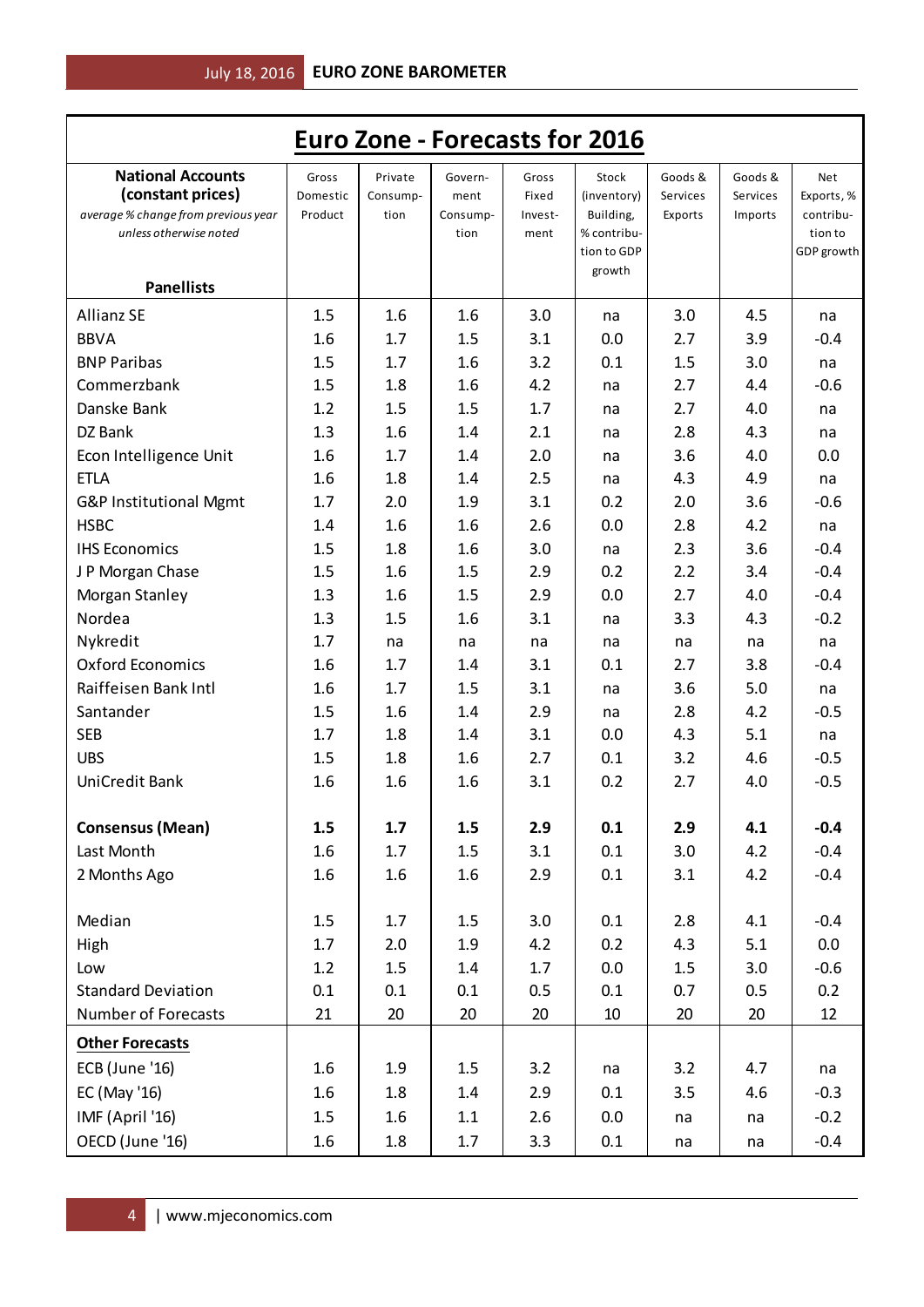| <b>Euro Zone - Forecasts for 2016</b>                         |                     |                |              |              |               |               |                                   |                   |                         |                         |
|---------------------------------------------------------------|---------------------|----------------|--------------|--------------|---------------|---------------|-----------------------------------|-------------------|-------------------------|-------------------------|
| <b>Other Indicators</b>                                       | Industrial          | Retail         | Unem-        | Money        | Con-          | Pro-          | Labour                            | Current           | Current                 | General                 |
|                                                               | Produc-             | <b>Sales</b>   | ploy-        | Supply,      | sumer         | ducer         | Costs                             | Account           | Account                 | Govt.                   |
| average % change from previous year<br>unless otherwise noted | tion                | Volume         | ment<br>Rate | M3<br>(end   | <b>Prices</b> | <b>Prices</b> | <i>(business</i>                  | <b>Balance</b>    | <b>Balance</b><br>(% of | <b>Balance</b><br>(% of |
|                                                               | (excl.<br>construc- |                | (% of        | period,      | (HICP)        | (indust.,     | sector, ex<br>excl, con- pub adm, | (annual<br>total, | GDP)                    | GDP)                    |
|                                                               | tion)               |                | labour       | %)           |               |               | struction) education              | $\n  Emb\n$       |                         |                         |
| <b>Panellists</b>                                             |                     |                | force)       |              |               |               | & health)                         |                   |                         |                         |
| <b>Allianz SE</b>                                             | 1.4                 | na             | 10.0         | na           | 0.3           | $-2.6$        | na                                | 296.6             | 2.8                     | $-1.8$                  |
| <b>BBVA</b>                                                   | na                  | na             | 10.1         | na           | 0.2           | na            | na                                | na                | 3.2                     | $-1.9$                  |
| <b>BNP Paribas</b>                                            | 1.4                 | na             | 10.2         | na           | 0.1           | $-3.0$        | na                                | 307.1             | 2.9                     | $-2.0$                  |
| Commerzbank                                                   | na                  | na             | 10.1         | 4.8          | 0.3           | na            | na                                | 280.0             | 2.6                     | na                      |
| Danske Bank                                                   | na                  | na             | 10.3         | na           | 0.3           | na            | na                                | na                | 3.7                     | $-2.0$                  |
| DZ Bank                                                       | na                  | na             | 10.3         | na           | 0.0           | na            | na                                | na                | 3.0                     | $-2.1$                  |
| Econ Intelligence Unit                                        | 1.4                 | na             | 10.0         | na           | 0.1           | $-3.0$        | na                                | 425.2             | 4.0                     | $-1.9$                  |
| <b>ETLA</b>                                                   | 1.1                 | na             | 10.6         | na           | 0.2           | na            | na                                | na                | na                      | $-1.9$                  |
| G&P Institutional Mgmt                                        | na                  | na             | 10.0         | na           | 0.2           | na            | na                                | na                | na                      | $-2.0$                  |
| <b>HSBC</b>                                                   | 1.7                 | na             | 10.2         | na           | 0.2           | na            | 1.3                               | na                | 2.4                     | $-2.0$                  |
| <b>IHS Economics</b>                                          | 1.3                 | 1.9            | 10.1         | na           | 0.3           | $-2.2$        | 1.7                               | 300.0             | 2.9                     | $-1.8$                  |
| J P Morgan Chase                                              | 1.8                 | na             | 10.1         | na           | 0.3           | na            | na                                | na                | 2.3                     | $-1.8$                  |
| Morgan Stanley                                                | na                  | na             | 10.2         | na           | 0.3           | na            | na                                | 288.5             | 2.8                     | $-1.9$                  |
| Nordea                                                        | na                  | na             | 10.1         | na           | 0.3           | na            | na                                | na                | 3.6                     | $-1.9$                  |
| Nykredit                                                      | na                  | na             | na           | na           | 0.9           | na            | na                                | na                | na                      | na                      |
| <b>Oxford Economics</b>                                       | 1.5                 | 1.9            | 10.0         | na           | 0.3           | $-2.6$        | na                                | 319.7             | 3.0                     | $-1.9$                  |
| Raiffeisen Bank Intl                                          | 2.4                 | na             | 10.1         | na           | 0.3           | na            | na                                | 318.1             | 3.0                     | $-1.7$                  |
| Santander                                                     | na                  | na             | 10.1         | na           | 0.3           | na            | na                                | 297.4             | 2.8                     | $-1.9$                  |
| <b>SEB</b>                                                    | na                  | na             | 10.1         | na           | 0.1           | na            | na                                | na                | na                      | na                      |
| <b>UBS</b>                                                    | na                  | na             | 10.4         | na           | 0.3           | na            | na                                | na                | 3.1                     | $-2.0$                  |
| UniCredit Bank                                                | na                  | na             | 10.1         | na           | 0.2           | na            | na                                | na                | 3.1                     | $-2.0$                  |
|                                                               |                     |                |              |              |               |               |                                   |                   |                         |                         |
| <b>Consensus (Mean)</b>                                       | 1.6                 | 1.9            | 10.2         | 4.8          | 0.3           | $-2.7$        | 1.5                               | 314.7             | 3.0                     | $-1.9$                  |
| Last Month                                                    | 1.8                 | 2.1            | 10.2         | 4.8          | 0.3           | $-2.7$        | 1.5                               | 316.8             | 3.0                     | $-1.9$                  |
| 2 Months Ago                                                  | 1.6                 | 2.1            | 10.2         | 3.0          | 0.3           | $-2.4$        | 1.4                               | 317.8             | 3.0                     | $-1.9$                  |
|                                                               |                     |                |              |              |               |               |                                   |                   |                         |                         |
| Median                                                        | 1.4                 | 1.9            | 10.1         | 4.8          | 0.3           | $-2.6$        | 1.5                               | 300.0             | 3.0                     | $-1.9$                  |
| High                                                          | 2.4                 | 1.9            | 10.6         | 4.8          | 0.9           | $-2.2$        | 1.7                               | 425.2             | 4.0                     | $-1.7$                  |
| Low                                                           | 1.1                 | 1.9            | 10.0         | 4.8          | 0.0           | $-3.0$        | 1.3                               | 280.0             | 2.3                     | $-2.1$                  |
| <b>Standard Deviation</b>                                     | 0.4                 | 0.0            | 0.2          | na           | 0.2           | 0.3           | 0.3                               | 43.4              | 0.4                     | 0.1                     |
| Number of Forecasts                                           | 9                   | $\overline{2}$ | 20           | $\mathbf{1}$ | 21            | 5             | $\overline{2}$                    | 9                 | 17                      | 18                      |
| <b>Other Forecasts</b>                                        |                     |                |              |              |               |               |                                   |                   |                         |                         |
| <b>ECB</b> (June '16)                                         | na                  | na             | 10.2         | na           | 0.2           | na            | na                                | na                | 2.9                     | $-1.9$                  |
| EC (May '16)                                                  | na                  | na             | 10.3         | na           | 0.2           | na            | na                                | 395.8             | 3.7                     | $-1.9$                  |
| IMF (April '16)                                               | na                  | na             | 10.3         | na           | 0.4           | na            | na                                | na                | 3.5                     | na                      |
|                                                               |                     |                |              |              |               |               |                                   |                   |                         |                         |
| OECD (June '16)                                               | na                  | na             | 10.2         | na           | 0.2           | na            | na                                | na                | 3.8                     | $-1.8$                  |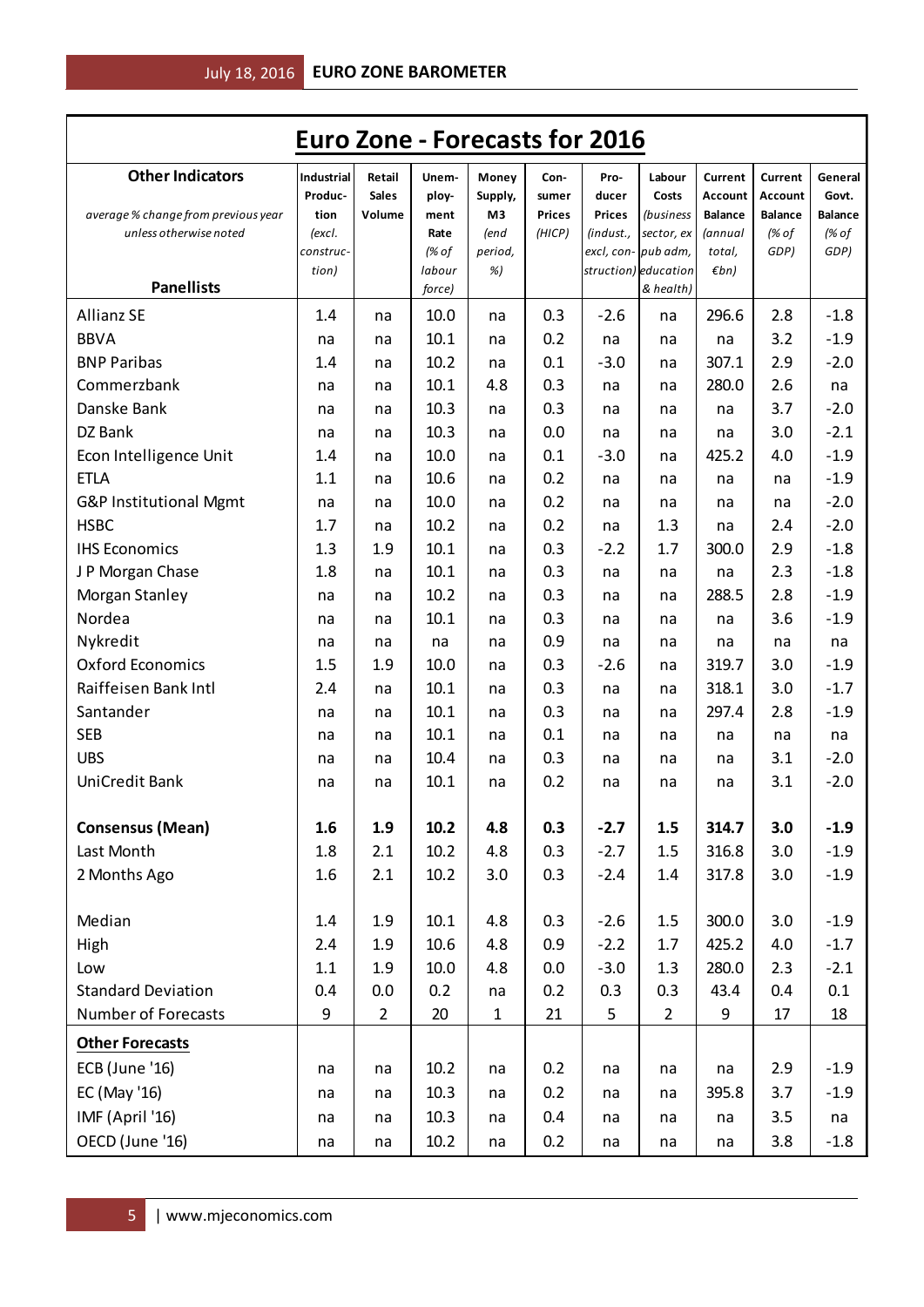|                                                                                                                |                              |                             |                                     |                                   | <b>Euro Zone - Forecasts for 2017</b>                                     |                                |                                |                                                         |
|----------------------------------------------------------------------------------------------------------------|------------------------------|-----------------------------|-------------------------------------|-----------------------------------|---------------------------------------------------------------------------|--------------------------------|--------------------------------|---------------------------------------------------------|
| <b>National Accounts</b><br>(constant prices)<br>average % change from previous year<br>unless otherwise noted | Gross<br>Domestic<br>Product | Private<br>Consump-<br>tion | Govern-<br>ment<br>Consump-<br>tion | Gross<br>Fixed<br>Invest-<br>ment | Stock<br>(inventory)<br>Building,<br>% contribu-<br>tion to GDP<br>growth | Goods &<br>Services<br>Exports | Goods &<br>Services<br>Imports | Net<br>Exports, %<br>contribu-<br>tion to<br>GDP growth |
| <b>Panellists</b>                                                                                              |                              |                             |                                     |                                   |                                                                           |                                |                                |                                                         |
| <b>Allianz SE</b>                                                                                              | 1.6                          | 1.5                         | 1.4                                 | 2.7                               | na                                                                        | 4.0                            | 4.6                            | na                                                      |
| <b>BBVA</b>                                                                                                    | 1.9                          | 1.8                         | 1.1                                 | 3.8                               | 0.0                                                                       | 3.6                            | 4.0                            | $-0.1$                                                  |
| <b>BNP Paribas</b>                                                                                             | 1.3                          | 1.1                         | 1.1                                 | 2.2                               | 0.0                                                                       | 3.3                            | 3.6                            | na                                                      |
| Commerzbank                                                                                                    | 1.5                          | 1.9                         | 1.8                                 | 2.7                               | na                                                                        | 3.7                            | 5.7                            | $-0.7$                                                  |
| Danske Bank                                                                                                    | 0.7                          | 0.9                         | 1.2                                 | $-0.7$                            | na                                                                        | 3.2                            | 3.3                            | na                                                      |
| DZ Bank                                                                                                        | 1.0                          | 1.3                         | 1.3                                 | 0.9                               | na                                                                        | 3.5                            | 4.2                            | na                                                      |
| Econ Intelligence Unit                                                                                         | 1.6                          | 1.5                         | 1.1                                 | 2.7                               | na                                                                        | 3.8                            | 4.1                            | 0.0                                                     |
| <b>ETLA</b>                                                                                                    | 1.7                          | 1.7                         | 1.3                                 | 3.0                               | na                                                                        | 4.7                            | 5.0                            | na                                                      |
| G&P Institutional Mgmt                                                                                         | 1.5                          | 1.9                         | 2.0                                 | 1.9                               | 0.0                                                                       | 1.9                            | 2.8                            | $-0.3$                                                  |
| <b>HSBC</b>                                                                                                    | 1.0                          | 1.4                         | 1.5                                 | 1.4                               | 0.1                                                                       | 2.4                            | 3.3                            | na                                                      |
| <b>IHS Economics</b>                                                                                           | 1.1                          | 1.4                         | 1.4                                 | 1.5                               | na                                                                        | 2.3                            | 3.0                            | $-0.2$                                                  |
| J P Morgan Chase                                                                                               | 1.3                          | 1.5                         | 1.3                                 | 2.1                               | $-0.1$                                                                    | 2.1                            | 2.5                            | $-0.1$                                                  |
| Morgan Stanley                                                                                                 | 1.0                          | 1.2                         | 1.4                                 | 2.2                               | $-0.2$                                                                    | 2.7                            | 3.4                            | $-0.2$                                                  |
| Nordea                                                                                                         | 1.4                          | 1.6                         | 1.4                                 | 2.9                               | na                                                                        | 3.9                            | 4.6                            | $-0.2$                                                  |
| Nykredit                                                                                                       | 2.0                          | na                          | na                                  | na                                | na                                                                        | na                             | na                             | na                                                      |
| <b>Oxford Economics</b>                                                                                        | 1.5                          | 1.4                         | 1.2                                 | 2.6                               | 0.0                                                                       | 3.4                            | 3.7                            | 0.0                                                     |
| Raiffeisen Bank Intl                                                                                           | 1.5                          | 1.7                         | 1.2                                 | 3.1                               | na                                                                        | 4.4                            | 5.4                            | na                                                      |
| Santander                                                                                                      | 1.2                          | 1.2                         | 1.0                                 | 1.7                               | na                                                                        | 3.8                            | 4.2                            | $-0.1$                                                  |
| <b>SEB</b>                                                                                                     | 1.8                          | 1.8                         | 1.3                                 | 3.0                               | 0.0                                                                       | 4.0                            | 4.6                            | na                                                      |
| <b>UBS</b>                                                                                                     | 1.3                          | 1.7                         | 1.0                                 | 1.8                               | $-0.1$                                                                    | 4.5                            | 5.2                            | $-0.1$                                                  |
| <b>UniCredit Bank</b>                                                                                          | 1.0                          | 1.2                         | 1.6                                 | 2.3                               | 0.0                                                                       | 2.2                            | 3.3                            | $-0.4$                                                  |
| <b>Consensus (Mean)</b>                                                                                        | 1.4                          | 1.5                         | 1.3                                 | 2.2                               | 0.0                                                                       | 3.4                            | 4.0                            | $-0.2$                                                  |
| Last Month                                                                                                     | 1.7                          | $1.6\phantom{0}$            | 1.3                                 | 2.9                               | 0.0                                                                       | 3.9                            | 4.4                            | $-0.1$                                                  |
| 2 Months Ago                                                                                                   | 1.7                          | $1.6\phantom{0}$            | 1.3                                 | 2.9                               | 0.0                                                                       | 3.9                            | 4.3                            | $-0.1$                                                  |
| Median                                                                                                         | 1.4                          | 1.5                         | 1.3                                 | 2.3                               | 0.0                                                                       | 3.6                            | 4.1                            | $-0.2$                                                  |
| High                                                                                                           | 2.0                          | 1.9                         | 2.0                                 | 3.8                               | 0.1                                                                       | 4.7                            | 5.7                            | 0.0                                                     |
| Low                                                                                                            | 0.7                          | 0.9                         | 1.0                                 | $-0.7$                            | $-0.2$                                                                    | 1.9                            | 2.5                            | $-0.7$                                                  |
| <b>Standard Deviation</b>                                                                                      | 0.3                          | 0.3                         | 0.3                                 | 1.0                               | 0.1                                                                       | 0.8                            | 0.9                            | 0.2                                                     |
| Number of Forecasts                                                                                            | 21                           | 20                          | 20                                  | 20                                | 10                                                                        | 20                             | 20                             | 12                                                      |
| <b>Other Forecasts</b>                                                                                         |                              |                             |                                     |                                   |                                                                           |                                |                                |                                                         |
| <b>ECB</b> (June '16)                                                                                          | 1.7                          | 1.7                         | 0.8                                 | 3.4                               | na                                                                        | 4.2                            | 4.7                            | na                                                      |
| EC (May '16)                                                                                                   | 1.8                          | 1.5                         | 1.2                                 | 3.8                               | 0.0                                                                       | 4.7                            | 5.3                            | 0.0                                                     |
| IMF (April '16)                                                                                                | 1.6                          | $1.6\phantom{0}$            | 0.7                                 | 2.8                               | 0.0                                                                       | na                             | na                             | 0.0                                                     |
| OECD (June '16)                                                                                                | 1.7                          | 1.7                         | 1.1                                 | 3.2                               | 0.0                                                                       | na                             | na                             | $-0.1$                                                  |
|                                                                                                                |                              |                             |                                     |                                   |                                                                           |                                |                                |                                                         |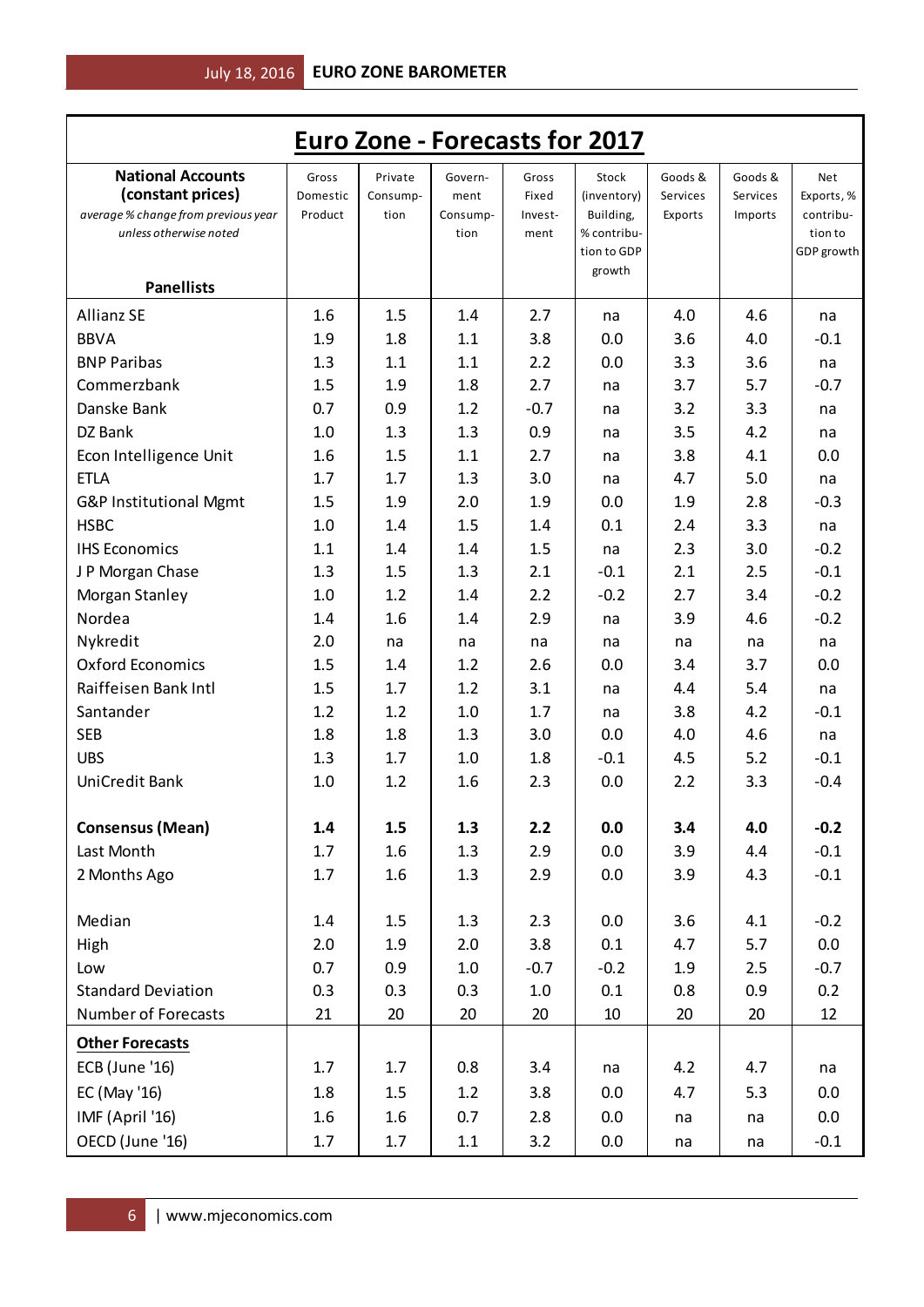| <b>Euro Zone - Forecasts for 2017</b>                         |                   |                |              |              |                         |               |                                          |                           |                         |                         |
|---------------------------------------------------------------|-------------------|----------------|--------------|--------------|-------------------------|---------------|------------------------------------------|---------------------------|-------------------------|-------------------------|
| <b>Other Indicators</b>                                       | <b>Industrial</b> | Retail         | Unem-        | Money        | Con-                    | Pro-          | Labour                                   | Current                   | Current                 | General                 |
|                                                               | Produc-           | <b>Sales</b>   | ploy-        | Supply,      | sumer                   | ducer         | Costs                                    | Account                   | Account                 | Govt.                   |
| average % change from previous year<br>unless otherwise noted | tion<br>(excl.    | Volume         | ment<br>Rate | M3<br>(end   | <b>Prices</b><br>(HICP) | <b>Prices</b> | <i>(business</i><br>(indust., sector, ex | <b>Balance</b><br>(annual | <b>Balance</b><br>(% of | <b>Balance</b><br>(% of |
|                                                               | construc-         |                | (% of        | period,      |                         |               | excl, con-pub adm,                       | total,                    | GDP)                    | GDP)                    |
|                                                               | tion)             |                | labour       | %)           |                         |               | struction) education                     | $\not\varepsilon$ bn)     |                         |                         |
| <b>Panellists</b>                                             |                   |                | force)       |              |                         |               | & health)                                |                           |                         |                         |
| <b>Allianz SE</b>                                             | 2.0               | na             | 9.6          | na           | 1.6                     | 2.0           | na                                       | 275.0                     | 2.5                     | $-1.6$                  |
| <b>BBVA</b>                                                   | na                | na             | 9.6          | na           | 1.3                     | na            | na                                       | na                        | 3.0                     | $-1.6$                  |
| <b>BNP Paribas</b>                                            | 0.7               | na             | 9.8          | na           | 1.3                     | 0.8           | na                                       | 294.9                     | 2.7                     | $-1.8$                  |
| Commerzbank                                                   | na                | na             | 9.7          | 4.3          | 1.3                     | na            | na                                       | 280.0                     | 2.5                     | na                      |
| Danske Bank                                                   | na                | na             | 10.3         | na           | 1.2                     | na            | na                                       | na                        | 3.6                     | $-1.8$                  |
| DZ Bank                                                       | na                | na             | 10.1         | na           | 1.3                     | na            | na                                       | na                        | 2.7                     | $-1.8$                  |
| Econ Intelligence Unit                                        | 1.2               | na             | 9.5          | na           | 1.2                     | 1.4           | na                                       | 368.7                     | 3.4                     | $-1.7$                  |
| <b>ETLA</b>                                                   | 1.8               | na             | 10.2         | na           | 1.4                     | na            | na                                       | na                        | na                      | $-1.6$                  |
| G&P Institutional Mgmt                                        | na                | na             | 9.3          | na           | 1.2                     | na            | na                                       | na                        | na                      | $-1.8$                  |
| <b>HSBC</b>                                                   | 2.5               | na             | 9.9          | na           | 0.9                     | na            | 1.5                                      | na                        | 2.2                     | $-1.9$                  |
| <b>IHS Economics</b>                                          | 1.4               | 1.7            | 9.9          | na           | 1.4                     | 1.5           | 1.8                                      | 300.0                     | 2.8                     | $-1.6$                  |
| J P Morgan Chase                                              | 2.0               | na             | 9.6          | na           | 1.3                     | na            | na                                       | na                        | 2.1                     | $-1.7$                  |
| Morgan Stanley                                                | na                | na             | 10.5         | na           | 1.5                     | na            | na                                       | 295.6                     | 2.9                     | $-2.5$                  |
| Nordea                                                        | na                | na             | 9.5          | na           | 1.4                     | na            | na                                       | na                        | 3.4                     | $-1.6$                  |
| Nykredit                                                      | na                | na             | na           | na           | 1.3                     | na            | na                                       | na                        | na                      | na                      |
| <b>Oxford Economics</b>                                       | 1.6               | 1.4            | 9.5          | na           | 1.6                     | 1.5           | na                                       | 300.1                     | 2.7                     | $-1.5$                  |
| Raiffeisen Bank Intl                                          | 1.9               | na             | 9.3          | na           | 1.5                     | na            | na                                       | 316.7                     | 2.9                     | $-1.2$                  |
| Santander                                                     | na                | na             | 9.9          | na           | 1.3                     | na            | na                                       | 300.0                     | 2.8                     | $-1.6$                  |
| <b>SEB</b>                                                    | na                | na             | 9.6          | na           | 1.1                     | na            | na                                       | na                        | na                      | na                      |
| <b>UBS</b>                                                    | na                | na             | 10.0         | na           | 1.8                     | na            | na                                       | na                        | 2.9                     | $-1.7$                  |
| <b>UniCredit Bank</b>                                         | na                | na             | 9.9          | na           | 1.2                     | na            | na                                       | na                        | 3.3                     | $-2.1$                  |
|                                                               |                   |                |              |              |                         |               |                                          |                           |                         |                         |
| <b>Consensus (Mean)</b>                                       | 1.7               | 1.6            | 9.8          | 4.3          | 1.3                     | 1.4           | 1.7                                      | 303.4                     | 2.8                     | $-1.7$                  |
| Last Month                                                    | 1.9               | 1.9            | 9.7          | 4.3          | 1.4                     | 1.4           | 1.6                                      | 305.0                     | 2.9                     | $-1.7$                  |
| 2 Months Ago                                                  | 1.9               | 1.9            | 9.8          | 2.3          | 1.4                     | 1.2           | 1.5                                      | 307.5                     | 2.8                     | $-1.7$                  |
|                                                               |                   |                |              |              |                         |               |                                          |                           |                         |                         |
| Median                                                        | 1.8               | 1.6            | 9.8          | 4.3          | 1.3                     | 1.5           | 1.7                                      | 300.0                     | 2.8                     | $-1.7$                  |
| High                                                          | 2.5               | 1.7            | 10.5         | 4.3          | 1.8                     | 2.0           | 1.8                                      | 368.7                     | 3.6                     | $-1.2$                  |
| Low                                                           | 0.7               | 1.4            | 9.3          | 4.3          | 0.9                     | 0.8           | 1.5                                      | 275.0                     | 2.1                     | $-2.5$                  |
| <b>Standard Deviation</b>                                     | 0.5               | 0.2            | 0.3          | na           | 0.2                     | 0.4           | 0.2                                      | 27.3                      | 0.4                     | 0.3                     |
| Number of Forecasts                                           | 9                 | $\overline{2}$ | 20           | $\mathbf{1}$ | 21                      | 5             | $\overline{2}$                           | 9                         | 17                      | 18                      |
| <b>Other Forecasts</b>                                        |                   |                |              |              |                         |               |                                          |                           |                         |                         |
| ECB (June '16)                                                | na                | na             | 9.9          | na           | 1.3                     | na            | na                                       | na                        | 2.8                     | $-1.7$                  |
| EC (May '16)                                                  | na                | na             | 9.9          | na           | 1.4                     | na            | na                                       | 396.1                     | 3.6                     | $-1.6$                  |
| IMF (April '16)                                               |                   |                |              |              |                         |               |                                          |                           |                         |                         |
|                                                               | na                | na             | 9.9          | na           | 1.1                     | na            | na                                       | na                        | 3.2                     | na                      |
| OECD (June '16)                                               | na                | na             | 9.8          | na           | 1.2                     | na            | na                                       | na                        | 3.6                     | $-1.4$                  |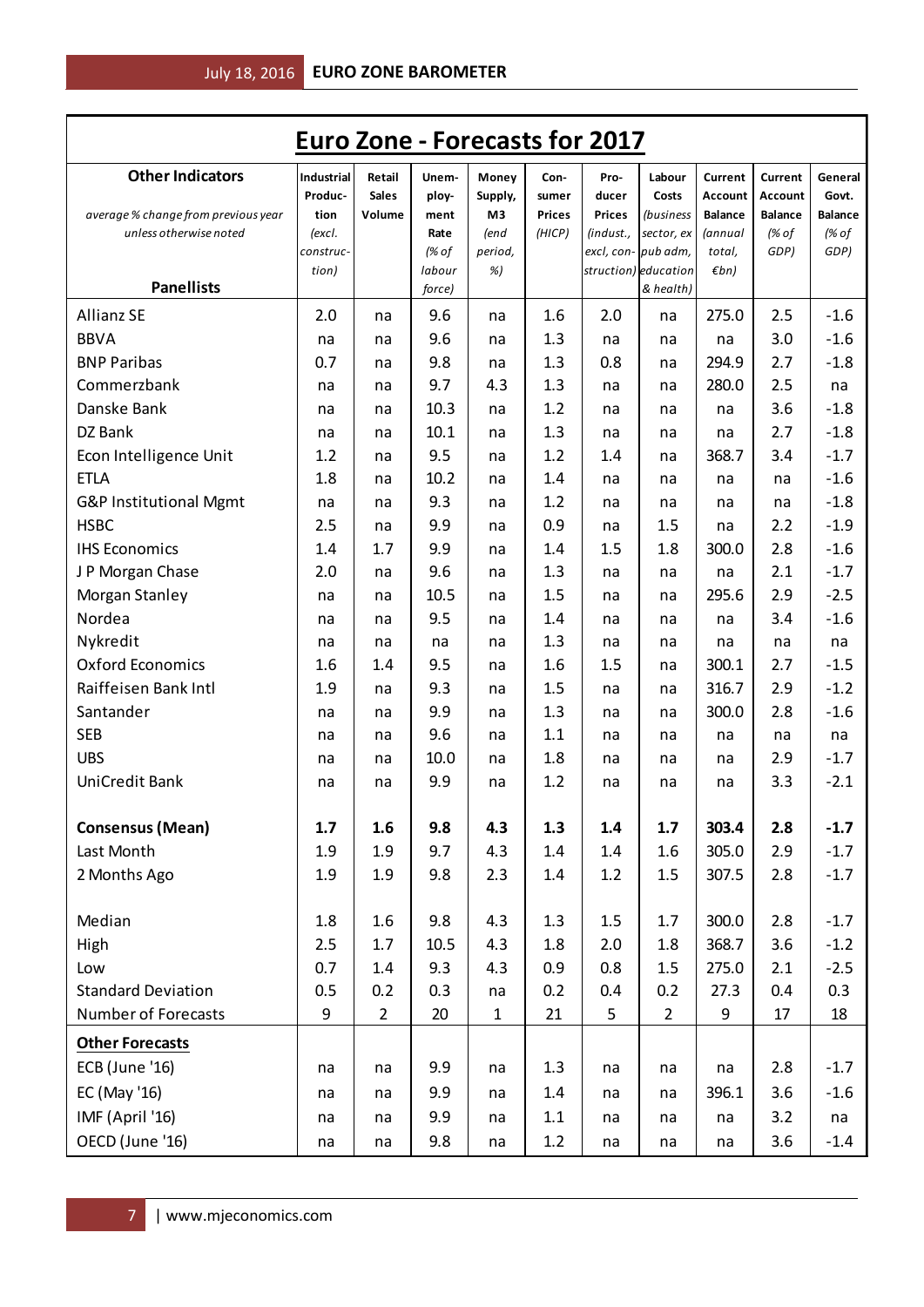| <b>Financial Forecasts</b>               |                            |         |         |  |  |  |  |  |
|------------------------------------------|----------------------------|---------|---------|--|--|--|--|--|
| All forecasts are for end year           |                            | 2016    | 2017    |  |  |  |  |  |
| 3-month Euribor Interest Rate, %         | <b>Mean Average</b>        | $-0.26$ | $-0.14$ |  |  |  |  |  |
| Rate on Survey Date:<br>$-0.29$          | High                       | 0.00    | 0.70    |  |  |  |  |  |
|                                          | Low                        | $-0.40$ | $-0.40$ |  |  |  |  |  |
|                                          | Standard deviation         | 0.10    | 0.29    |  |  |  |  |  |
|                                          | <b>Number of Forecasts</b> | 13      | 12      |  |  |  |  |  |
| 10-year Benchmark German Bond Yield, %   | <b>Mean Average</b>        | 0.26    | 0.92    |  |  |  |  |  |
| Rate on Survey Date:<br>$ -0.04 $        | High                       | 0.90    | 1.40    |  |  |  |  |  |
|                                          | Low                        | 0.00    | 0.40    |  |  |  |  |  |
|                                          | <b>Standard deviation</b>  | 0.30    | 0.36    |  |  |  |  |  |
|                                          | <b>Number of Forecasts</b> | 8       | 7       |  |  |  |  |  |
| <b>US Dollars/Euro Exchange Rate</b>     | <b>Mean Average</b>        | 1.092   | 1.091   |  |  |  |  |  |
| Rate on Survey Date:<br> 1.107           | High                       | 1.200   | 1.200   |  |  |  |  |  |
|                                          | Low                        | 1.000   | 1.000   |  |  |  |  |  |
|                                          | <b>Standard deviation</b>  | 0.048   | 0.063   |  |  |  |  |  |
|                                          | <b>Number of Forecasts</b> | 23      | 22      |  |  |  |  |  |
| Japanese Yen/Euro Exchange Rate          | <b>Mean Average</b>        | 125.2   | 131.0   |  |  |  |  |  |
| Rate on Survey Date:<br> 117.4           | High                       | 138.0   | 145.0   |  |  |  |  |  |
|                                          | Low                        | 116.8   | 122.0   |  |  |  |  |  |
|                                          | Standard deviation         | 7.1     | 7.6     |  |  |  |  |  |
|                                          | <b>Number of Forecasts</b> | 8       | 8       |  |  |  |  |  |
| <b>UK Pound/Euro Exchange Rate</b>       | <b>Mean Average</b>        | 0.815   | 0.812   |  |  |  |  |  |
| Rate on Survey Date:<br> 0.839           | High                       | 0.900   | 1.000   |  |  |  |  |  |
|                                          | Low                        | 0.696   | 0.680   |  |  |  |  |  |
|                                          | <b>Standard deviation</b>  | 0.071   | 0.094   |  |  |  |  |  |
|                                          | Number of Forecasts        | 12      | 12      |  |  |  |  |  |
| <b>Swedish Krona/Euro Exchange Rate</b>  | <b>Mean Average</b>        | 9.137   | 8.938   |  |  |  |  |  |
| Rate on Survey Date: [9.483]             | High                       | 9.800   | 10.000  |  |  |  |  |  |
|                                          | Low                        | 8.808   | 8.500   |  |  |  |  |  |
|                                          | <b>Standard deviation</b>  | 0.260   | 0.386   |  |  |  |  |  |
|                                          | <b>Number of Forecasts</b> | 17      | 16      |  |  |  |  |  |
| <b>Swiss Franc/Euro Exchange Rate</b>    | <b>Mean Average</b>        | 1.104   | 1.136   |  |  |  |  |  |
| Rate on Survey Date:<br> 1.088           | High                       | 1.170   | 1.230   |  |  |  |  |  |
|                                          | Low                        | 1.020   | 1.020   |  |  |  |  |  |
|                                          | Standard deviation         | 0.047   | 0.067   |  |  |  |  |  |
|                                          | <b>Number of Forecasts</b> | 9       | 8       |  |  |  |  |  |
| Oil Prices, Brent Blend, US\$ per barrel | <b>Mean Average</b>        | 45.2    | 54.1    |  |  |  |  |  |
| Rate on Survey Date:<br>$ 44.6\rangle$   | High                       | 51.0    | 70.0    |  |  |  |  |  |
|                                          | Low                        | 33.7    | 45.0    |  |  |  |  |  |
|                                          | Standard deviation         | 5.0     | 6.0     |  |  |  |  |  |
|                                          | <b>Number of Forecasts</b> | 18      | 17      |  |  |  |  |  |
|                                          |                            |         |         |  |  |  |  |  |

*Note: The consensus (mean average) forecasts for US\$/€, Skr/€ and oil prices are based on responses from panellists in our Euro Zone Barometer survey and those in our companion publication, the Nordic Barometer.*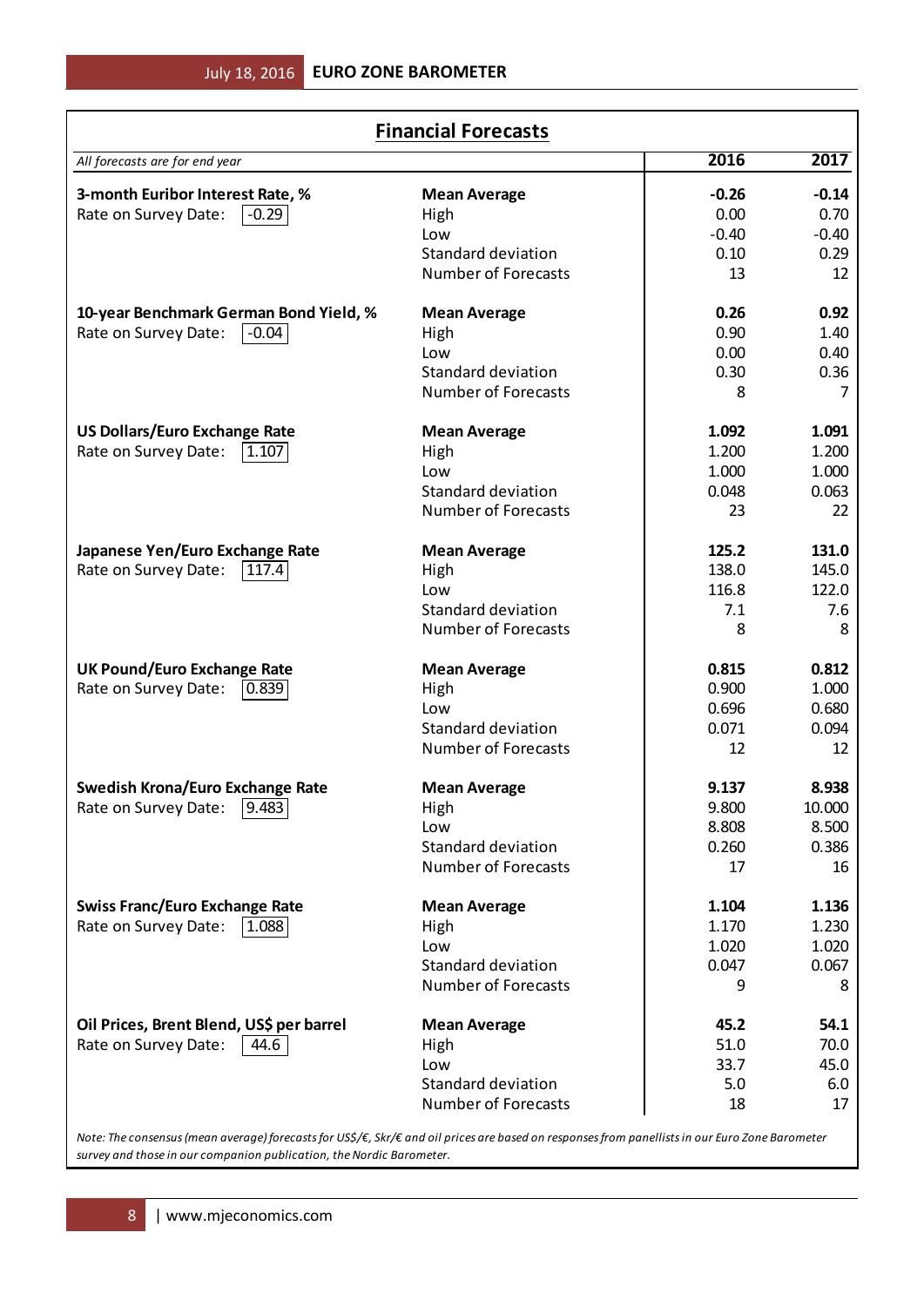| <b>Interest Rate Data</b>       |         |         |            |         |            |            |  |
|---------------------------------|---------|---------|------------|---------|------------|------------|--|
| All data are period averages    |         |         |            |         |            |            |  |
| Euro Zone Money Market Rates, % | Dec'15  | Jan'16  | <u>Feb</u> | Mar     | <u>Apr</u> | <b>May</b> |  |
| Overnight                       | $-0.20$ | $-0.24$ | $-0.24$    | $-0.29$ | $-0.34$    | $-0.34$    |  |
| 1-month                         | $-0.19$ | $-0.22$ | $-0.25$    | $-0.31$ | $-0.34$    | $-0.35$    |  |
| 3-month                         | $-0.13$ | $-0.15$ | $-0.18$    | $-0.23$ | $-0.25$    | $-0.26$    |  |
| 6-month                         | $-0.04$ | $-0.06$ | $-0.12$    | $-0.13$ | $-0.14$    | $-0.14$    |  |
| 12-month                        | 0.06    | 0.04    | $-0.01$    | $-0.01$ | $-0.01$    | $-0.01$    |  |
| 10-year bond yields             | 1.19    | 1.11    | 1.04       | 0.93    | 0.96       | 0.97       |  |
| 10-year less 1-year Spreads, %  |         |         |            |         |            |            |  |
| <b>Euro Zone</b>                | 1.17    | 0.89    | 0.73       | 0.75    | 0.86       | 0.76       |  |
| <b>United States</b>            | 1.66    | 1.47    | 1.14       | 1.18    | 1.28       | 1.17       |  |
| <b>United Kingdom</b>           | 1.68    | 1.18    | 1.01       | 1.03    | 1.13       | 1.03       |  |
| 3-month LIBOR rates, %          |         |         |            |         |            |            |  |
| <b>United States</b>            | 0.53    | 0.62    | 0.62       | 0.63    | 0.63       | 0.64       |  |
| <b>United Kingdom</b>           | 0.08    | 0.08    | 0.01       | $-0.01$ | $-0.02$    | $-0.03$    |  |

| All data are period averages                                          |                           |                                                         |            |         |            |            |
|-----------------------------------------------------------------------|---------------------------|---------------------------------------------------------|------------|---------|------------|------------|
| <b>Euro Zone Money Market Rates, %</b>                                | <b>Dec'15</b>             | Jan'16                                                  | <b>Feb</b> | Mar     | <u>Apr</u> | <b>May</b> |
| Overnight                                                             | $-0.20$                   | $-0.24$                                                 | $-0.24$    | $-0.29$ | $-0.34$    | $-0.34$    |
| 1-month                                                               | $-0.19$                   | $-0.22$                                                 | $-0.25$    | $-0.31$ | $-0.34$    | $-0.35$    |
| 3-month                                                               | $-0.13$                   | $-0.15$                                                 | $-0.18$    | $-0.23$ | $-0.25$    | $-0.26$    |
| 6-month                                                               | $-0.04$                   | $-0.06$                                                 | $-0.12$    | $-0.13$ | $-0.14$    | $-0.14$    |
| 12-month                                                              | 0.06                      | 0.04                                                    | $-0.01$    | $-0.01$ | $-0.01$    | $-0.01$    |
|                                                                       |                           |                                                         |            |         |            |            |
| 10-year bond yields                                                   | 1.19                      | 1.11                                                    | 1.04       | 0.93    | 0.96       | 0.97       |
| 10-year less 1-year Spreads, %                                        |                           |                                                         |            |         |            |            |
| <b>Euro Zone</b>                                                      | 1.17                      | 0.89                                                    | 0.73       | 0.75    | 0.86       | 0.76       |
| <b>United States</b>                                                  | 1.66                      | 1.47                                                    | 1.14       | 1.18    | 1.28       | 1.17       |
| <b>United Kingdom</b>                                                 | 1.68                      | 1.18                                                    | 1.01       | 1.03    | 1.13       | 1.03       |
|                                                                       |                           |                                                         |            |         |            |            |
| 3-month LIBOR rates, %                                                |                           |                                                         |            |         |            |            |
| <b>United States</b>                                                  | 0.53                      | 0.62                                                    | 0.62       | 0.63    | 0.63       | 0.64       |
| <b>United Kingdom</b>                                                 | 0.08                      | 0.08                                                    | 0.01       | $-0.01$ | $-0.02$    | $-0.03$    |
|                                                                       |                           |                                                         |            |         |            |            |
|                                                                       | <b>Exchange Rate Data</b> |                                                         |            |         |            |            |
| period averages vs euro                                               | <b>Dec'15</b>             | Jan'16                                                  | Feb        | Mar     | <u>Apr</u> | <b>May</b> |
| Trade Weighted Nominal Index *                                        |                           |                                                         |            |         |            |            |
| $(1999 \text{ Q1} = 100)$                                             | 92.5                      | 93.6                                                    | 94.7       | 94.1    | 94.8       | 95.1       |
|                                                                       |                           |                                                         |            |         |            |            |
| Chinese renminbi                                                      | 7.019                     | 7.139                                                   | 7.266      | 7.222   | 7.346      | 7.386      |
| Croatian kuna                                                         | 7.640                     | 7.658                                                   | 7.636      | 7.559   | 7.495      | 7.498      |
| Czech koruna                                                          | 27.03                     | 27.03                                                   | 27.04      | 27.05   | 27.03      | 27.03      |
| <b>Danish krone</b>                                                   | 7.461                     | 7.462                                                   | 7.463      | 7.457   | 7.443      | 7.439      |
|                                                                       | 314.4                     | 314.7                                                   | 310.4      | 311.2   | 311.5      | 314.6      |
| <b>Hungarian forint</b>                                               |                           |                                                         |            |         |            |            |
| Japanese yen                                                          | 132.4                     | 128.3                                                   | 127.3      | 125.4   | 124.3      | 123.2      |
| Polish zloty                                                          | 4.290                     | 4.407                                                   | 4.397      | 4.293   | 4.311      | 4.404      |
| Romanian leu                                                          | 4.503                     | 4.531                                                   | 4.481      | 4.467   | 4.472      | 4.499      |
| Swedish krona                                                         | 9.245                     | 9.283                                                   | 9.410      | 9.285   | 9.203      | 9.295      |
| <b>Swiss franc</b>                                                    | 1.083                     | 1.094                                                   | 1.102      | 1.092   | 1.093      | 1.106      |
| <b>UK pound</b>                                                       | 0.726                     | 0.755                                                   | 0.776      | 0.780   | 0.792      | 0.778      |
| <b>US dollar</b>                                                      | 1.088                     | 1.086                                                   | 1.109      | 1.110   | 1.134      | 1.131      |
| * ECB index, known as EER20, calculated against 20 partner countries. |                           |                                                         |            |         |            |            |
|                                                                       |                           |                                                         |            |         |            |            |
|                                                                       |                           | The euro weakened slightly against the US dollar        |            |         |            |            |
| <b>Exchange Rate</b>                                                  |                           |                                                         |            |         |            |            |
| US\$ vs Euro                                                          |                           | ahead of this week's European Central Bank meeting,     |            |         |            |            |
| Source: FT                                                            |                           | breaking through the \$1.10 level as the markets        |            |         |            |            |
| 1.60                                                                  |                           | anticipated a more dovish attitude towards monetary     |            |         |            |            |
| 1.55<br>1.50                                                          |                           | policy in the wake of the Brexit vote. The ECB's        |            |         |            |            |
| 1.45                                                                  |                           | strategy is likely to focus on mitigating the economic  |            |         |            |            |
| 1.40                                                                  |                           |                                                         |            |         |            |            |
| 1.35                                                                  |                           | repercussions of Europe's latest crisis, concentrating  |            |         |            |            |
| 1.30                                                                  |                           | on economic growth, which remains the priority over     |            |         |            |            |
| 1.25<br>1.20                                                          |                           | an inflation rate that is still virtually non-existent. |            |         |            |            |
| 1.15                                                                  |                           |                                                         |            |         |            |            |
| 1.10                                                                  |                           | The euro has nevertheless gained in strength against    |            |         |            |            |
| 1.05                                                                  |                           | the pound-sterling since the referendum was staged,     |            |         |            |            |
| 1.00                                                                  |                           |                                                         |            |         |            |            |
| Jan-06<br>Jan-08<br>Jan-10<br>Jan-12<br>Jan-14<br>Jan-16              |                           | when the British currency crashed in response to the    |            |         |            |            |
|                                                                       |                           | likely effects on the UK economy.                       |            |         |            |            |
|                                                                       |                           |                                                         |            |         |            |            |
| www.mjeconomics.com<br>9                                              |                           |                                                         |            |         |            |            |
|                                                                       |                           |                                                         |            |         |            |            |

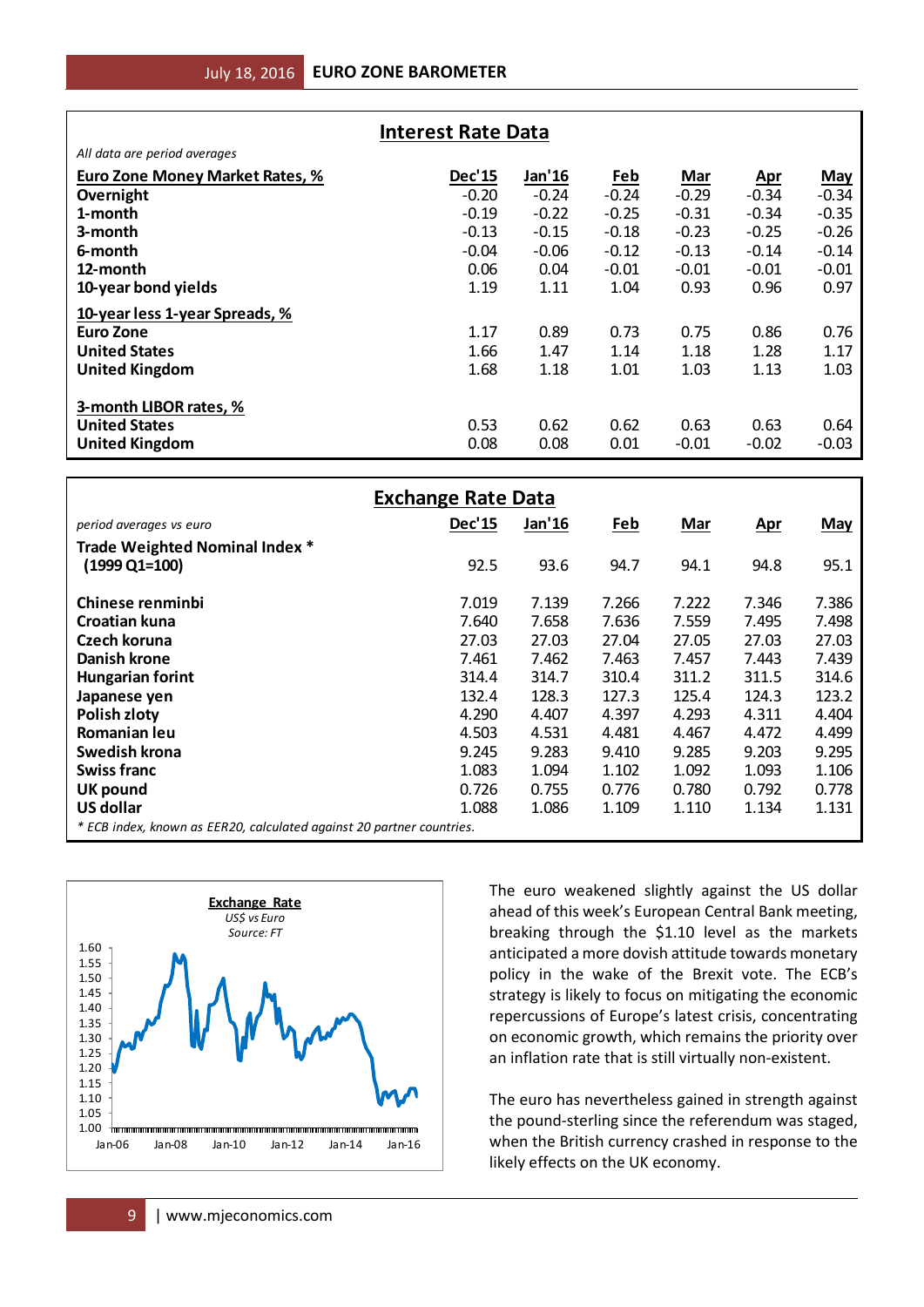# **ECB Watch**

The possibility of additional monetary policy stimulus from the European Central Bank has increased in the wake of the financial volatility and downgraded economic projections produced since the UK surprised the financial markets by voting to come out of the European Union.

The new British Prime Minister Theresa May has declared on more than one occasion her government will not stage a repeat referendum, and has ruled out the possibility of a snap general election, thus denying any prospect of a pro-Remain, Labour-Liberal governing coalition gaining power. The ECB is now expected to go for more stimulus, possibly in September, beyond the summer when it has had time to review more of the high frequency data.





# **Euro Zone Barometer Monthly Interest Rate Poll**

meetings: Panellists' estimates of the probability of movements in the euro zone policy rate at the ECB Council's next two

|                  | Jul 21st | Sep 8th |
|------------------|----------|---------|
| $-50bp$          | $0.0\%$  | 0.0%    |
| $-25bp$          | $0.0\%$  | 0.0%    |
| $-10bp$          | 2.0%     | 3.0%    |
| <b>Unchanged</b> | 98.0%    | 97.0%   |
| $+10bp$          | $0.0\%$  | 0.0%    |
| $+25bp$          | 0.0%     | 0.0%    |
| $+50bp$          | 0.0%     | 0.0%    |
| Source: MJE      |          |         |



Repo rate lowered by 5bps to 0.00%. **November 13th, 2013** Repo rate lowered by 10bps to 0.15%. **September 10th, 2014** Deposit rate lowered by 10bps to -0.20%.; Repo rate rate held at 0.05%. **March 16th, 2016** Repo rate lowered by 25bps to 0.25%. **June 11th, 2014** Deposit rate lowered by 10bps to -0.10%.; Deposit rate lowered by 10bps to -0.40%.; **Last Five ECB Interest Rate Changes:** Deposit rate held at zero; Repo rate lowered by 10bps to 0.05%. **December 9th, 2015** Deposit rate lowered by 10bps to -0.30%.;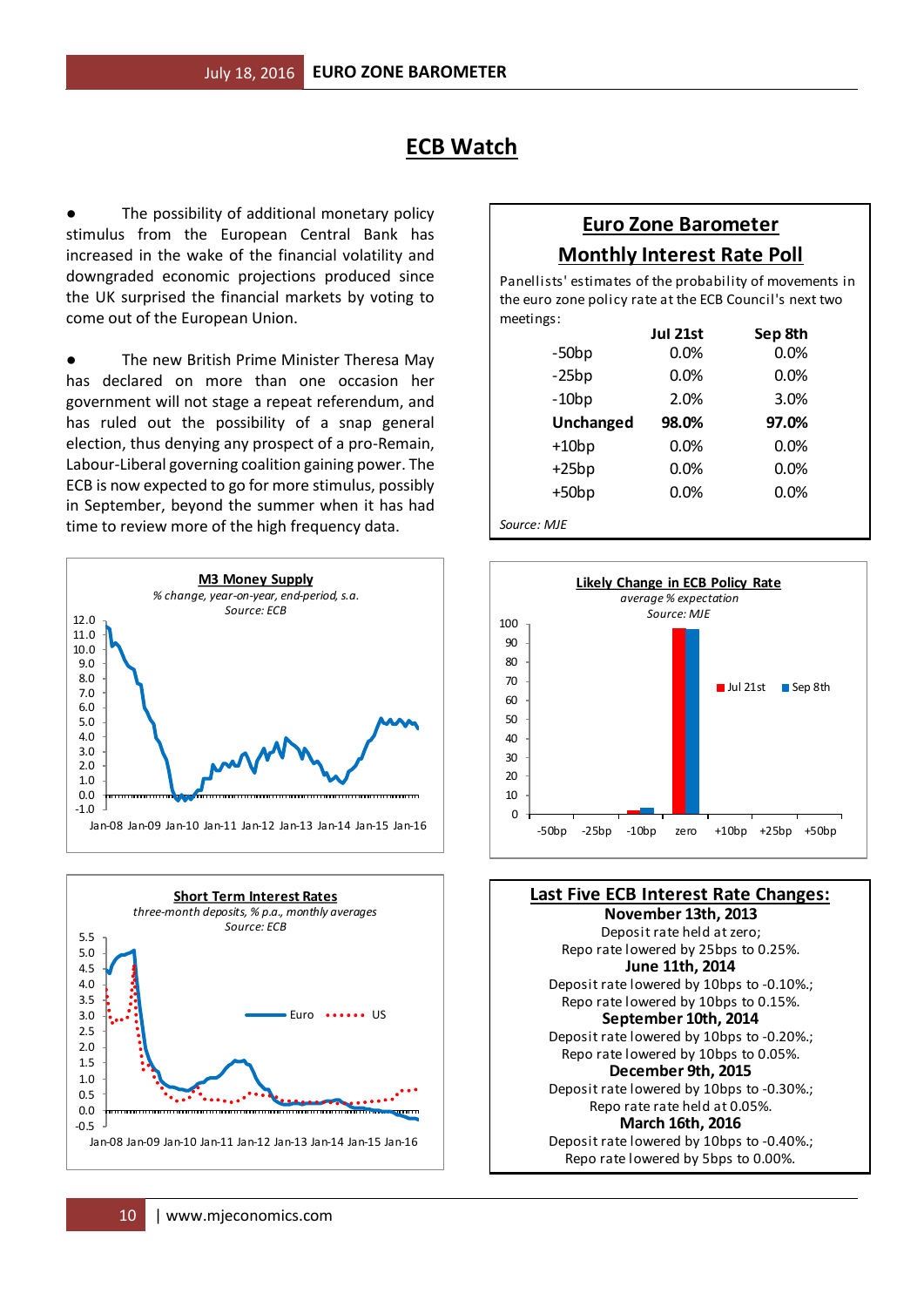### **Long Term Forecasts**

Forecasts for 2018 to 2020 are taken from our July 2016 long term forecasts survey

| (% change year-on-year, unless otherwise stated)                                                  | 2015                     | 2016                                                   | 2017    | 2018                                                                                      | 2019   | 2020   |
|---------------------------------------------------------------------------------------------------|--------------------------|--------------------------------------------------------|---------|-------------------------------------------------------------------------------------------|--------|--------|
| <b>Gross Domestic Product</b>                                                                     | 1.6                      | 1.5                                                    | 1.4     | 1.6                                                                                       | 1.5    | 1.5    |
| <b>Private Consumption</b>                                                                        | 1.7                      | 1.7                                                    | 1.5     | 1.5                                                                                       | 1.3    | 1.3    |
| <b>Gross Fixed Investment</b>                                                                     | 2.7                      | 2.9                                                    | 2.2     | 2.6                                                                                       | 2.2    | 2.3    |
| <b>Industrial Production (excl. construction)</b>                                                 | 1.6                      | 1.6                                                    | 1.7     | 1.5                                                                                       | 1.7    | 1.7    |
| Unemployment Rate, % of labour force                                                              | 10.9                     | 10.2                                                   | 9.8     | 9.4                                                                                       | 8.9    | 8.5    |
| <b>Harmonised Index of Consumer Prices</b>                                                        | 0.0                      | 0.3                                                    | 1.3     | 1.6                                                                                       | 1.7    | 1.8    |
| <b>Current Account, annual total, % of GDP</b>                                                    | 3.2                      | 3.0                                                    | 2.8     | 2.3                                                                                       | 2.1    | 1.7    |
| <b>General Government Balance, % of GDP</b>                                                       | $-2.1$                   | $-1.9$                                                 | $-1.7$  | $-1.3$                                                                                    | $-1.2$ | $-1.1$ |
| <b>Financial Indicators (end period)</b>                                                          |                          |                                                        |         |                                                                                           |        |        |
| 3 Month Interest Rate, % per annum                                                                | $-0.13$                  | $-0.26$                                                | $-0.14$ | 0.17                                                                                      | 0.47   | 0.81   |
| 10 Year Bond Yield, % per annum                                                                   | 0.63                     | 0.36                                                   | 1.03    | 1.49                                                                                      | 1.91   | 2.16   |
| 10 year - 3 month Yield Differential                                                              | 0.76                     | 0.62                                                   | 1.17    | 1.33                                                                                      | 1.45   | 1.35   |
| US\$ per € Exchange Rate                                                                          | 1.091                    | 1.092                                                  | 1.091   | 1.106                                                                                     | 1.153  | 1.186  |
| <b>Long Term Growth Trend</b><br>Real GDP, % change, year-on-year<br>Source: Eurostat; MJE<br>3.0 | 3.0<br>2.5               |                                                        |         | <b>Long Term Inflation Trend</b><br>HICP, % change, year-on-year<br>Source: Eurostat; MJE |        |        |
| 2.0<br>1.0                                                                                        | 2.0<br>1.5<br>1.0<br>0.5 |                                                        |         |                                                                                           |        |        |
| 0.0<br>$-1.0$<br>2010 2011 2012 2013 2014 2015 2016 2017 2018 2019 2020                           | 0.0<br>$-0.5$            | 2010 2011 2012 2013 2014 2015 2016 2017 2018 2019 2020 |         |                                                                                           |        |        |
| 11<br>www.mjeconomics.com                                                                         |                          |                                                        |         |                                                                                           |        |        |



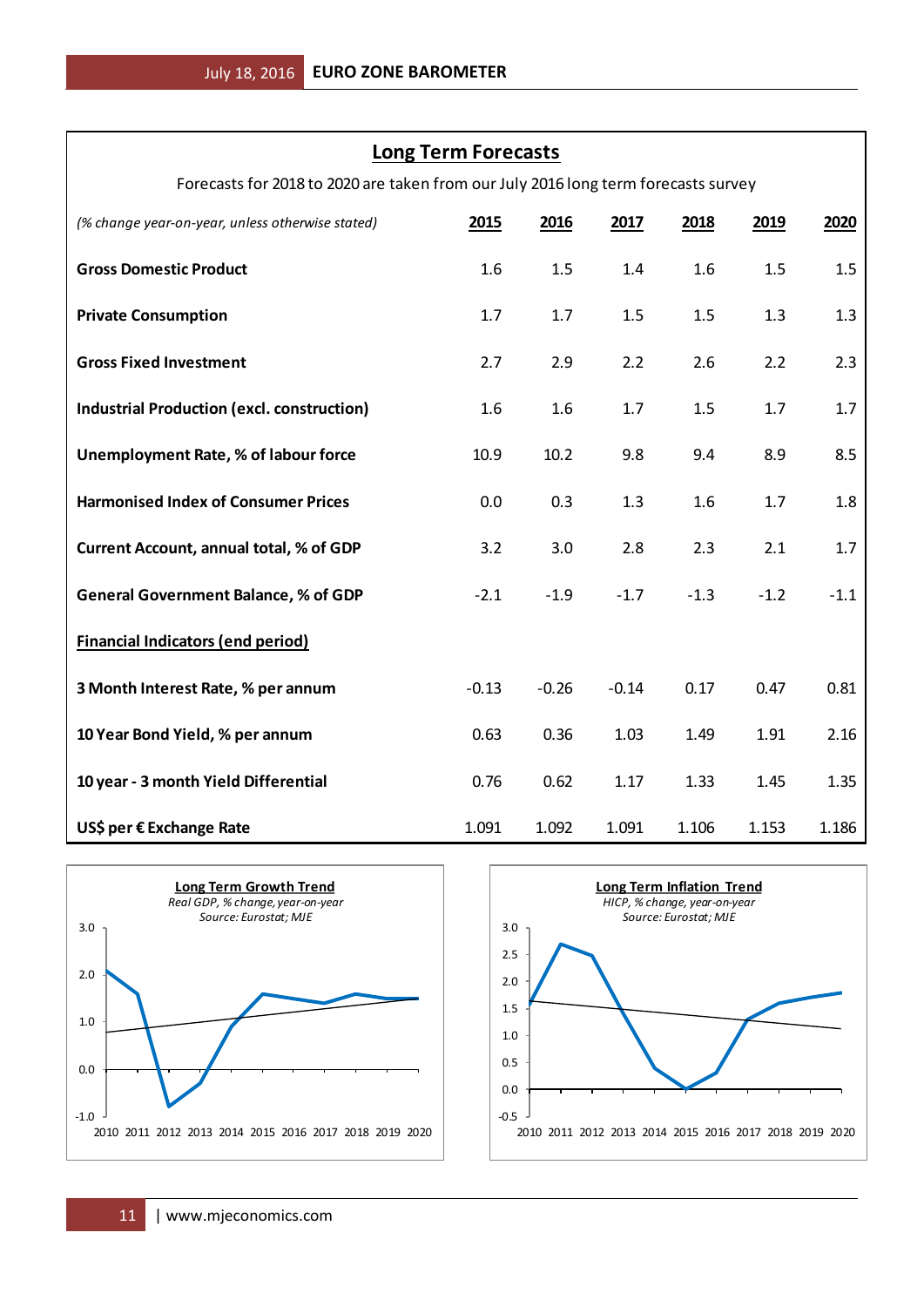| <b>GERMANY - Forecasts for 2016</b>                                                                   |                          |                         |                         |                              |                                        |                          |                         |                        |                          |
|-------------------------------------------------------------------------------------------------------|--------------------------|-------------------------|-------------------------|------------------------------|----------------------------------------|--------------------------|-------------------------|------------------------|--------------------------|
| average % change from previous year,                                                                  | Gross                    | Private                 | Gross                   | <b>Industrial</b>            | Unem-                                  | Con-                     | Current                 | General                | General                  |
| unless otherwise noted. For sources                                                                   | <b>Domestic</b>          | Consump-                | <b>Fixed</b>            | Produc-                      | ployment                               | sumer                    | <b>Account</b>          | Govt.                  | Govt.                    |
| and definitions, see page 24.                                                                         | Product                  | tion                    | Invest-                 | tion                         | Rate                                   | <b>Prices</b>            | <b>Balance</b>          | <b>Balance</b>         | <b>Debt</b>              |
| <b>Panellists</b>                                                                                     |                          |                         | ment                    | (excl.<br>construc-<br>tion) | (EU defn.,<br>% of<br>labour<br>force) | (HICP)                   | (% of<br>GDP)           | (% of<br>GDP)          | (% of<br>GDP)            |
| <b>Allianz SE</b>                                                                                     | 1.8                      | 1.9                     | na                      | 2.0                          | 4.3                                    | 0.4                      | 8.7                     | 0.4                    | na                       |
| <b>BBVA</b>                                                                                           | 1.7                      | 1.9                     | 2.9                     | na                           | na                                     | 0.0                      | 8.0                     | 0.0                    | na                       |
| <b>BNP Paribas</b>                                                                                    | 1.5                      | 1.6                     | 2.7                     | 1.6                          | na                                     | 0.3                      | 8.4                     | 0.2                    | 68.9                     |
| Danske Bank                                                                                           | 1.2                      | 1.6                     | 2.0                     | na                           | 4.4                                    | 0.4                      | 8.5                     | 0.2                    | 68.6                     |
| DZ Bank                                                                                               | 1.6                      | 1.9                     | 3.2                     | na                           | na                                     | 0.3                      | 8.1                     | 0.2                    | 69.0                     |
| Economist Intelligence Unit                                                                           | 1.5                      | 1.6                     | 2.1                     | 0.9                          | 4.3                                    | 0.3                      | 8.5                     | 0.6                    | 69.3                     |
| G&P Institutional Mgmt                                                                                | 1.8                      | 1.9                     | 3.4                     | na                           | 4.2                                    | 0.3                      | na                      | 0.2                    | na                       |
| <b>HSBC</b>                                                                                           | 1.4                      | 1.6                     | 2.4                     | 2.4                          | na                                     | 0.3                      | 7.8                     | 0.0                    | 68.8                     |
| <b>IHS Economics</b>                                                                                  | 1.6                      | 2.0                     | 3.9                     | 1.4                          | 4.3                                    | 0.5                      | 8.0                     | 0.4                    | 68.0                     |
| J P Morgan Chase                                                                                      | 1.8                      | na                      | na                      | na                           | na                                     | 0.5                      | na                      | na                     | na                       |
| Nordea                                                                                                | 1.4                      | na                      | na                      | na                           | na                                     | 0.2                      | na                      | 0.1                    | na                       |
| <b>Oxford Economics</b>                                                                               | 1.4                      | 1.5                     | 2.9                     | 1.0                          | 4.0                                    | 0.6                      | 8.7                     | 0.1                    | na                       |
| Raitteisen Bank International                                                                         | 1.8                      | 1.3                     | 2.9                     | na                           | na                                     | 0.7                      | 7.5                     | 0.5                    | 68.5                     |
| Santander                                                                                             | 1.6                      | 1.7                     | 3.8                     | 1.2                          | 4.6                                    | 0.3                      | 8.6                     | 0.4                    | 69.5                     |
| <b>SEB</b>                                                                                            | 1.7                      | na                      | na                      | na                           | 4.6                                    | 0.4                      | na                      | na                     | na                       |
| <b>UBS</b>                                                                                            | 1.4                      | 1.9                     | 3.8                     | 2.3                          | na                                     | 0.3                      | 8.6                     | 0.2                    | 68.6                     |
| <b>UniCredit Bank</b>                                                                                 | 1.6                      | 1.6                     | 2.8                     | 1.4                          | 4.8                                    | 0.4                      | 7.5                     | 0.0                    | 69.8                     |
| <b>Consensus (Mean Average)</b>                                                                       | 1.6                      | 1.7                     | 3.0                     | 1.6                          | 4.4                                    | 0.4                      | 8.2                     | 0.2                    | 68.9                     |
| Last Month                                                                                            | 1.7                      | 1.8                     | 3.3                     | 1.8                          | 4.4                                    | 0.4                      | 8.2                     | 0.2                    | 68.9                     |
| 2 Months Ago                                                                                          | 1.7                      | 1.7                     | 3.0                     | 1.2                          | 4.4                                    | 0.3                      | 8.0                     | 0.2                    | 69.0                     |
| Median                                                                                                | 1.6                      | 1.7                     | 2.9                     | 1.4                          | 4.3                                    | 0.3                      | 8.4                     | 0.2                    | 68.9                     |
| High                                                                                                  | 1.8                      | 2.0                     | 3.9                     | 2.4                          | 4.8                                    | 0.7                      | 8.7                     | 0.6                    | 69.9                     |
| Low                                                                                                   | 1.2                      | 1.3                     | 2.0                     | 0.9                          | 4.0                                    | 0.0                      | 7.5                     | 0.0                    | 68.0                     |
| <b>Standard Deviation</b>                                                                             | 0.2                      | 0.2                     | 0.6                     | 0.5                          | 0.2                                    | 0.2                      | 0.4                     | 0.2                    | 0.5                      |
| <b>Number of Forecasts</b>                                                                            | 17                       | 14                      | 13                      | 9                            | 9                                      | 17                       | 13                      | 15                     | 10                       |
| <b>Other Forecasts</b><br><b>ECB</b> (June '16)<br>EC (May '16)<br>IMF (April '16)<br>OECD (June '16) | 1.6<br>1.6<br>1.5<br>1.6 | na<br>2.0<br>1.6<br>1.8 | na<br>2.5<br>2.2<br>3.5 | na<br>na<br>na<br>na         | 4.4<br>4.6<br>4.6<br>4.4               | 0.2<br>0.3<br>0.5<br>0.3 | na<br>8.5<br>8.4<br>9.2 | na<br>0.2<br>na<br>0.3 | na<br>68.6<br>na<br>67.7 |

- Germany's prospects, like the rest of Europe's, have taken a tumble in the wake of the UK's unexpected Brexit vote. GDP growth forecasts are down, with next year's investment most at risk.
- The overall effects are difficult to quantify, however, and will depend on how British-German relations pan out in making a determined effort to protect trade ties given that Angela Merkel is keen to shore up her own position ahead of next year's Bundestag elections.
- Business confidence had been improving up until now with the European Commission's economic sentiment indicator regaining strength in June after broadly levelling off for five months. Confidence among manufacturers was slowly improving and was particularly resurgent in the services sector.
- However, the economy also lost some momentum in Q2 2016 following the fairly strong domestic demand led growth in Q1 underpinned by consumer spending and construction sector activity.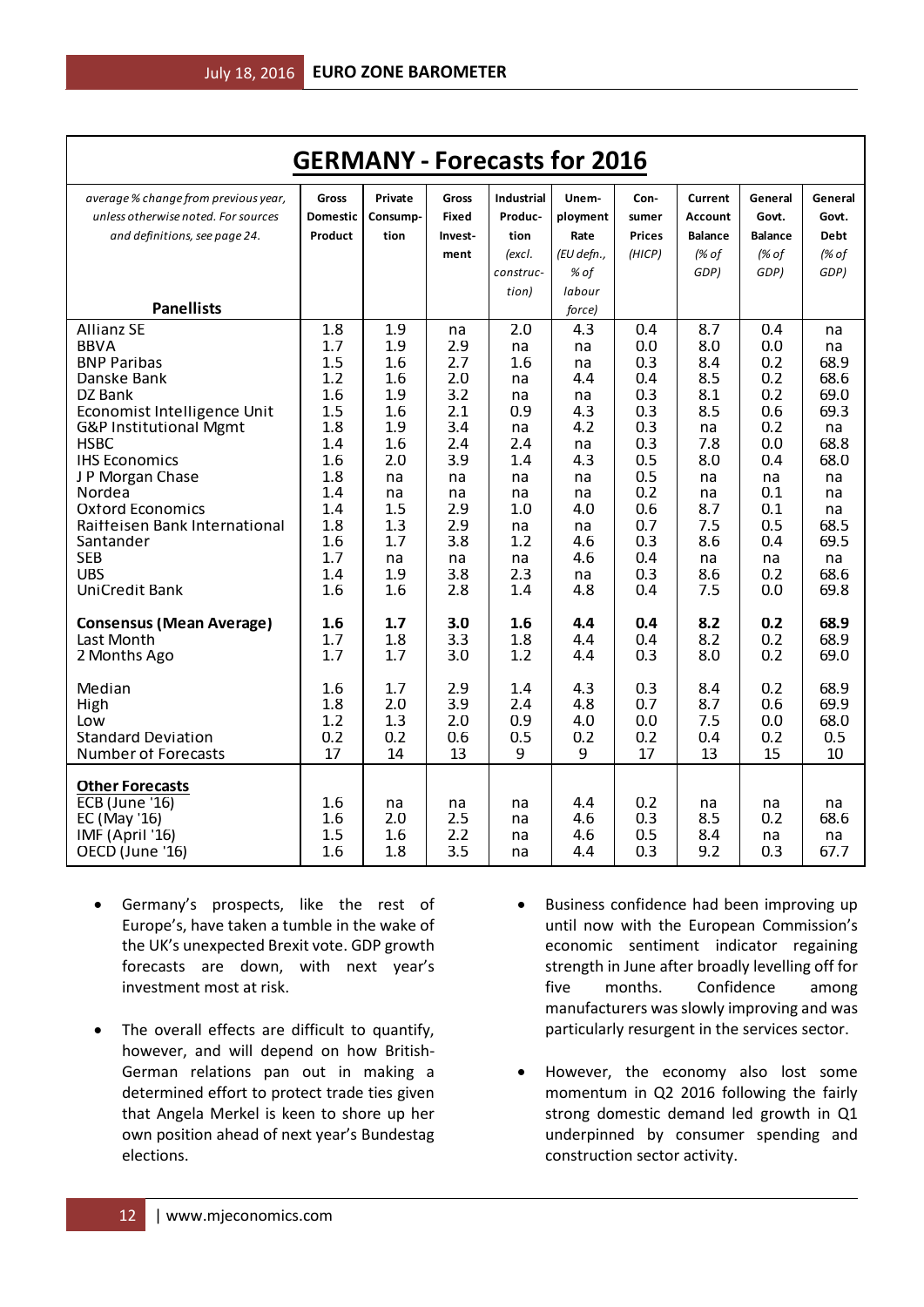| <b>GERMANY - Forecasts for 2017</b>                                                                                                                                                                                                                                                                                                          |                                                                                                                     |                                                                                                                  |                                                                                                                    |                                                                                                             |                                                                                                             |                                                                                                                     |                                                                                                                 |                                                                                                                      |                                                                                                                        |
|----------------------------------------------------------------------------------------------------------------------------------------------------------------------------------------------------------------------------------------------------------------------------------------------------------------------------------------------|---------------------------------------------------------------------------------------------------------------------|------------------------------------------------------------------------------------------------------------------|--------------------------------------------------------------------------------------------------------------------|-------------------------------------------------------------------------------------------------------------|-------------------------------------------------------------------------------------------------------------|---------------------------------------------------------------------------------------------------------------------|-----------------------------------------------------------------------------------------------------------------|----------------------------------------------------------------------------------------------------------------------|------------------------------------------------------------------------------------------------------------------------|
| average % change from previous year,<br>unless otherwise noted. For sources<br>and definitions, see page 24.                                                                                                                                                                                                                                 | Gross<br>Domestic<br>Product                                                                                        | Private<br>Consump-<br>tion                                                                                      | Gross<br>Fixed<br>Invest-<br>ment                                                                                  | <b>Industrial</b><br>Produc-<br>tion<br>(excl.                                                              | Unem-<br>ployment<br>Rate<br>(EU defn.,                                                                     | Con-<br>sumer<br><b>Prices</b><br>(HICP)                                                                            | <b>Current</b><br><b>Account</b><br><b>Balance</b><br>(% of                                                     | General<br>Govt.<br><b>Balance</b><br>(% of                                                                          | General<br>Govt.<br><b>Debt</b><br>(% of                                                                               |
| <b>Panellists</b>                                                                                                                                                                                                                                                                                                                            |                                                                                                                     |                                                                                                                  |                                                                                                                    | construc-<br>tion)                                                                                          | % of<br>labour<br>force)                                                                                    |                                                                                                                     | GDP)                                                                                                            | GDP)                                                                                                                 | GDP)                                                                                                                   |
| <b>Allianz SE</b><br><b>BBVA</b><br><b>BNP Paribas</b><br>Danske Bank<br>DZ Bank<br>Economist Intelligence Unit<br>G&P Institutional Mgmt<br><b>HSBC</b><br><b>IHS Economics</b><br>J P Morgan Chase<br>Nordea<br><b>Oxford Economics</b><br>Raitteisen Bank International<br>Santander<br><b>SEB</b><br><b>UBS</b><br><b>UniCredit Bank</b> | 1.6<br>1.8<br>1.3<br>1.0<br>1.1<br>1.3<br>1.5<br>1.6<br>1.4<br>1.8<br>1.6<br>1.5<br>1.7<br>1.3<br>1.8<br>1.1<br>1.1 | 1.6<br>1.8<br>1.0<br>1.2<br>1.2<br>1.3<br>2.0<br>1.4<br>1.7<br>na<br>na<br>1.3<br>1.3<br>1.4<br>na<br>1.4<br>1.4 | na<br>3.1<br>1.8<br>$-0.3$<br>2.1<br>1.7<br>1.4<br>2.2<br>2.3<br>na<br>na<br>2.5<br>2.1<br>2.6<br>na<br>2.8<br>1.7 | 1.6<br>na<br>2.3<br>na<br>na<br>0.7<br>na<br>2.3<br>2.0<br>na<br>na<br>1.1<br>na<br>1.3<br>na<br>1.6<br>0.9 | 4.3<br>na<br>na<br>4.5<br>na<br>4.4<br>4.4<br>na<br>4.5<br>na<br>na<br>3.9<br>na<br>4.8<br>4.8<br>na<br>5.2 | 1.7<br>1.2<br>1.6<br>1.6<br>1.4<br>1.6<br>1.2<br>1.2<br>1.7<br>1.7<br>1.5<br>2.1<br>2.7<br>1.2<br>1.7<br>1.6<br>1.6 | 7.6<br>7.2<br>7.8<br>8.3<br>7.2<br>7.9<br>na<br>7.4<br>8.3<br>na<br>na<br>7.5<br>7.5<br>8.2<br>na<br>8.5<br>7.0 | 0.4<br>0.3<br>0.2<br>0.0<br>0.0<br>0.5<br>0.0<br>0.0<br>0.3<br>na<br>0.0<br>$-0.1$<br>0.5<br>0.2<br>na<br>0.0<br>0.0 | na<br>na<br>66.7<br>66.5<br>66.7<br>67.9<br>na<br>66.4<br>65.0<br>na<br>na<br>na<br>65.6<br>68.0<br>na<br>66.3<br>68.1 |
| <b>Consensus (Mean Average)</b><br>Last Month<br>2 Months Ago                                                                                                                                                                                                                                                                                | 1.4<br>1.7<br>1.7                                                                                                   | 1.4<br>1.5<br>1.5                                                                                                | 2.0<br>2.7<br>2.9                                                                                                  | 1.5<br>1.6<br>1.9                                                                                           | 4.5<br>4.5<br>4.6                                                                                           | 1.6<br>1.6<br>1.6                                                                                                   | 7.7<br>7.7<br>7.6                                                                                               | 0.2<br>0.2<br>0.2                                                                                                    | 66.7<br>66.7<br>66.8                                                                                                   |
| Median<br>High<br>Low<br><b>Standard Deviation</b><br><b>Number of Forecasts</b>                                                                                                                                                                                                                                                             | 1.5<br>1.8<br>1.0<br>0.3<br>17                                                                                      | 1.4<br>2.0<br>1.0<br>0.3<br>14                                                                                   | 2.2<br>3.1<br>$-0.3$<br>0.8<br>13                                                                                  | 1.6<br>2.3<br>0.7<br>0.6<br>9                                                                               | 4.5<br>5.2<br>3.9<br>0.4<br>9                                                                               | 1.6<br>2.7<br>1.2<br>0.4<br>17                                                                                      | 7.6<br>8.5<br>7.0<br>0.5<br>13                                                                                  | 0.0<br>0.5<br>$-0.1$<br>0.2<br>15                                                                                    | 66.6<br>68.0<br>65.0<br>1.0<br>10                                                                                      |
| <b>Other Forecasts</b><br><b>ECB</b> (June '16)<br>EC (May '16)<br>IMF (April '16)<br>OECD (June '16)                                                                                                                                                                                                                                        | 1.6<br>1.6<br>1.6<br>1.7                                                                                            | na<br>1.4<br>1.7<br>1.9                                                                                          | na<br>2.7<br>2.3<br>3.0                                                                                            | na<br>na<br>na<br>na                                                                                        | 4.5<br>4.7<br>4.8<br>4.6                                                                                    | 1.5<br>1.5<br>1.4<br>1.5                                                                                            | na<br>8.3<br>8.0<br>8.5                                                                                         | na<br>0.1<br>na<br>0.4                                                                                               | na<br>66.3<br>na<br>65.1                                                                                               |

| <b>Germany: Historical Data</b>                    |        |        |      |      |  |  |
|----------------------------------------------------|--------|--------|------|------|--|--|
| % change, year-on-year                             | 2012   | 2013   | 2014 | 2015 |  |  |
| <b>Gross Domestic Product</b>                      | 0.4    | 0.3    | 1.6  | 1.4  |  |  |
| <b>Private Consumption</b>                         | 1.0    | 0.6    | 0.9  | 2.0  |  |  |
| <b>Gross Fixed Investment</b>                      | $-0.4$ | $-1.3$ | 3.5  | 1.6  |  |  |
| <b>Industrial Production</b>                       | $-0.3$ | 0.1    | 1.3  | 0.9  |  |  |
| Unemploy. Rate, % of L.F.                          | 5.4    | 5.2    | 5.0  | 4.6  |  |  |
| <b>Consumer Prices</b>                             | 2.1    | 1.6    | 0.8  | 0.1  |  |  |
| <b>Current Acc., % of GDP</b>                      | 7.2    | 6.7    | 7.8  | 8.5  |  |  |
| Budget Bal., % of GDP                              | $-0.1$ | $-0.1$ | 0.3  | 0.7  |  |  |
| <b>Public Debt, % of GDP</b>                       | 79.7   | 77.4   | 74.9 | 71.2 |  |  |
| Source: ECB; Eurostat; national statistical office |        |        |      |      |  |  |

|                                                                                                                                                     | <b>Germany: Background Information</b>                                                                                                 |  |  |  |
|-----------------------------------------------------------------------------------------------------------------------------------------------------|----------------------------------------------------------------------------------------------------------------------------------------|--|--|--|
| <b>Prime Minister:</b><br>Government:<br><b>Next Election:</b><br><b>Capital City:</b>                                                              | Angela Merkel<br>CDU/CSU and SPD coalition<br>2017 (parliamentary)<br>Berlin                                                           |  |  |  |
| <b>Economic Freedom:</b><br><b>Doing Business:</b><br>Competitiveness:<br>Corruption:                                                               | 16th out of 178 countries<br>15th out of 189 countries<br>4th out of 140 countries<br>10th out of 167 countries                        |  |  |  |
| Corporate Tax Rate:                                                                                                                                 | 15.0% (national rate)<br>14.0-17.0% (local rate)<br>15.0% (branch rate)<br>Note: 5.5% solidarity rate and municipal rates also levied. |  |  |  |
| Sources : BIS, Deloitte, IFES Election Guide, IMF, FT,<br>Heritage Foundation, MJE, Transparency International,<br>World Bank, World Economic Forum |                                                                                                                                        |  |  |  |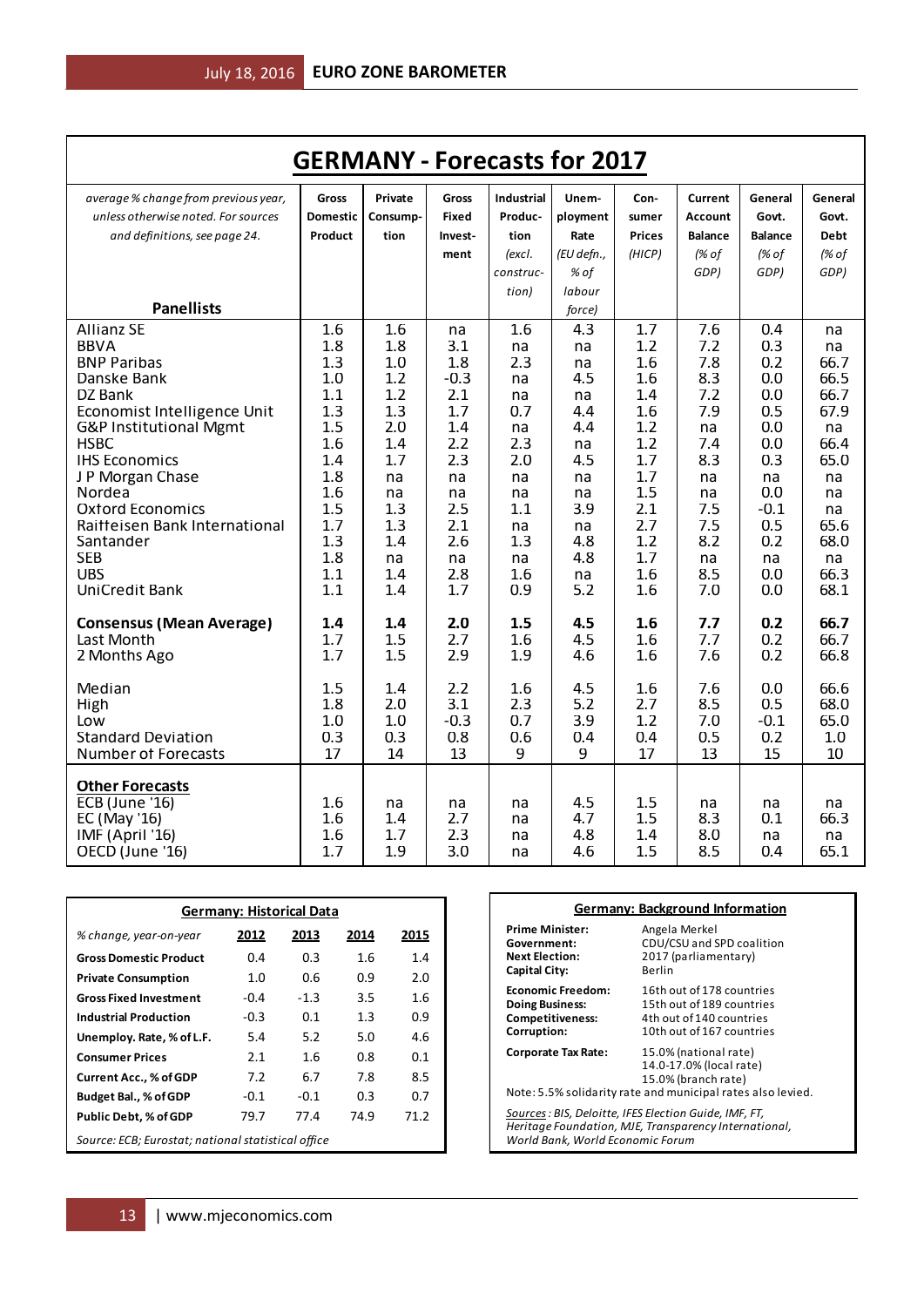|                                      |                 | <b>FRANCE - Forecasts for 2016</b> |              |                   |            |               |                |                |         |
|--------------------------------------|-----------------|------------------------------------|--------------|-------------------|------------|---------------|----------------|----------------|---------|
| average % change from previous year, | <b>Gross</b>    | Household                          | <b>Gross</b> | <b>Industrial</b> | Unem-      | Con-          | <b>Current</b> | General        | General |
| unless otherwise noted. For sources  | <b>Domestic</b> | Consump-                           | Fixed        | Produc-           | ployment   | sumer         | Account        | Govt.          | Govt.   |
| and definitions, see page 24.        | Product         | tion                               | Invest-      | tion              | Rate       | <b>Prices</b> | <b>Balance</b> | <b>Balance</b> | Debt    |
|                                      |                 |                                    | ment         | (excl.            | (EU defn., | (HICP)        | $/$ % of       | (% of          | (% of   |
|                                      |                 |                                    |              | construc-         | % of       |               | GDP)           | GDP)           | GDP)    |
|                                      |                 |                                    |              | tion)             | labour     |               |                |                |         |
| <b>Panellists</b>                    |                 |                                    |              |                   | force)     |               |                |                |         |
| <b>BBVA</b>                          | 1.3             | 1.3                                | 1.9          | na                | na         | 0.1           | $-0.3$         | $-3.4$         | na      |
| <b>BNP Paribas</b>                   | 1.4             | 1.5                                | 2.0          | 0.1               | 10.1       | 0.3           | $-0.1$         | $-3.3$         | 96.2    |
| Danske Bank                          | 1.2             | 1.6                                | 1.8          | na                | 10.2       | 0.5           | $-1.1$         | $-3.5$         | 96.5    |
| DZ Bank                              | 1.2             | 2.0                                | 2.2          | na                | 10.0       | 0.0           | $-1.5$         | $-3.5$         | 96.0    |
| Economist Intelligence Unit          | 1.4             | 1.7                                | 2.8          | 1.2               | 9.7        | 0.3           | $-0.3$         | $-3.3$         | 96.3    |
| G&P Institutional Mgmt               | 1.6             | 2.0                                | 3.1          | na                | 9.7        | 0.4           | na             | $-3.6$         | na      |
| <b>HSBC</b>                          | 1.2             | 1.0                                | 1.7          | 2.4               | 10.1       | 0.1           | $-1.4$         | $-3.6$         | 97.4    |
| <b>IHS Economics</b>                 | 1.4             | 1.7                                | 2.8          | 0.7               | 10.1       | 0.3           | $-0.9$         | $-2.7$         | 94.8    |
| J P Morgan Chase                     | 1.8             | na                                 | na           | na                | na         | 0.3           | na             | na             | na      |
| Nordea                               | 1.2             | na                                 | na           | na                | 10.2       | 0.3           | na             | $-3.4$         | na      |
| <b>Oxford Economics</b>              | 1.6             | 2.0                                | 3.4          | 0.9               | 9.9        | 0.3           | $-0.8$         | $-3.2$         | na      |
| Raiffeisen Bank International        | 1.2             | na                                 | na           | na                | na         | 0.4           | 0.6            | $-3.4$         | 96.4    |
| <b>SEB</b>                           | 1.2             | na                                 | na           | na                | 10.1       | 0.2           | na             | na             | na      |
| <b>UBS</b>                           | 1.4             | 2.1                                | 1.8          | 0.7               | na         | 0.2           | 0.2            | $-3.4$         | 96.4    |
| UniCredit Bank                       | 1.4             | 1.9                                | 2.8          | na                | 10.3       | 0.2           | $-0.3$         | $-3.4$         | 96.7    |
| <b>Consensus (Mean Average)</b>      | 1.4             | 1.7                                | 2.4          | 1.0               | 10.0       | 0.3           | $-0.5$         | $-3.4$         | 96.3    |
| Last Month                           | 1.4             | 1.6                                | 2.6          | 1.1               | 10.1       | 0.2           | $-0.6$         | $-3.4$         | 96.3    |
| 2 Months Ago                         | 1.3             | 1.5                                | 1.8          | 1.8               | 10.1       | 0.3           | $-0.6$         | $-3.4$         | 96.7    |
|                                      |                 |                                    |              |                   |            |               |                |                |         |
| Median                               | 1.4             | 1.7                                | 2.2          | 0.8               | 10.1       | 0.3           | $-0.3$         | $-3.4$         | 96.4    |
| High                                 | 1.8             | 2.1                                | 3.4          | 2.4               | 10.3       | 0.5           | 0.6            | $-2.7$         | 97.4    |
| Low                                  | 1.2             | 1.0                                | 1.7          | 0.1               | 9.7        | 0.0           | $-1.5$         | $-3.6$         | 94.8    |
| <b>Standard Deviation</b>            | 0.2             | 0.3                                | 0.6          | 0.8               | 0.2        | 0.1           | 0.7            | 0.2            | 0.7     |
| <b>Number of Forecasts</b>           | 15              | 11                                 | 11           | 6                 | 11         | 15            | 11             | 13             | 9       |
|                                      |                 |                                    |              |                   |            |               |                |                |         |
| <b>Other Forecasts</b>               |                 |                                    |              |                   |            |               |                |                |         |
| <b>ECB</b> (June '16)                | 1.4             | na                                 | na           | na                | 10.1       | 0.2           | na             | na             | na      |
| EC (May '16)                         | 1.3             | 1.5                                | 1.5          | na                | 10.2       | 0.1           | $-1.1$         | $-3.4$         | 96.4    |
| IMF (April '16)                      | 1.1             | 1.5                                | 1.1          | na                | 10.1       | 0.4           | 0.6            | na             | na      |
| OECD (June '16)                      | 1.4             | 1.9                                | 2.2          | na                | 10.2       | 0.1           | $-0.7$         | $-3.4$         | 96.9    |

- A renewed downturn across Europe arising from Brexit is bad news for France, which is once again coming to terms with another horrible terrorist tragedy extending the state of emergency, and undermining a welcome recovery that was handed a boost by staging the successful Euros 2016 football tournament.
- Confidence in the French economy had already fallen away in June on the back of manufacturing concerns and pessimism in the services sector.
- The outlook is now even weaker with experts slashing their investment growth predictions for 2017, and consumer spending and industrial production also lower.
- The UK vote has added to French political risks, which are pointing to the possibility of the Eurosceptic leader of the Front National, Marine Le Pen, becoming President next year on a wave of public dissatisfaction. Her chances are reduced, though, by the fact there are two rounds of voting although the risk is effecting French assets.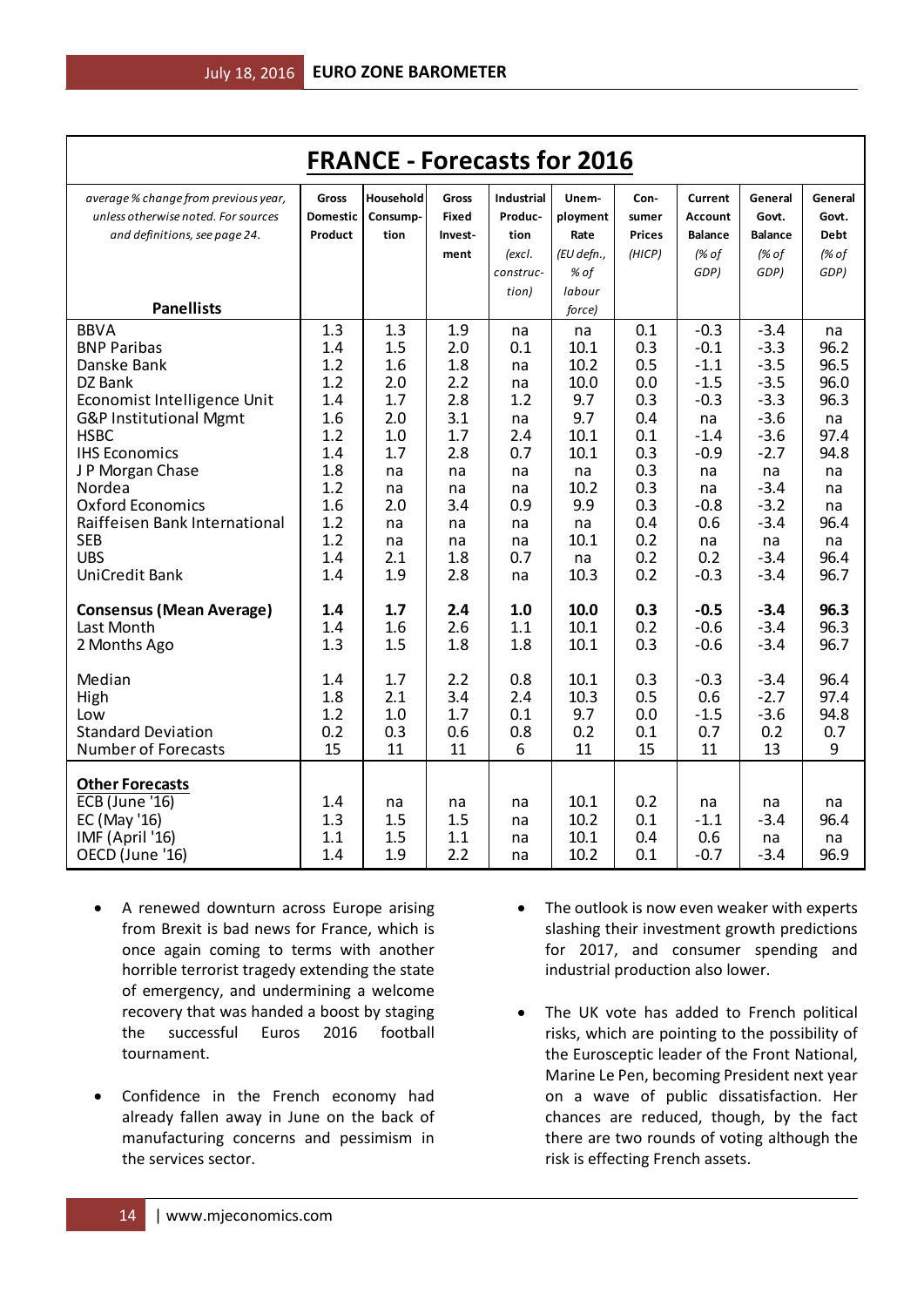| <b>FRANCE - Forecasts for 2017</b>                                                                    |                          |                         |                         |                      |                              |                          |                               |                              |                          |
|-------------------------------------------------------------------------------------------------------|--------------------------|-------------------------|-------------------------|----------------------|------------------------------|--------------------------|-------------------------------|------------------------------|--------------------------|
| average % change from previous year,                                                                  | Gross                    | Household               | Gross                   | <b>Industrial</b>    | Unem-                        | Con-                     | Current                       | General                      | General                  |
| unless otherwise noted. For sources                                                                   | Domestic                 | Consump-                | Fixed                   | Produc-              | ployment                     | sumer                    | <b>Account</b>                | Govt.                        | Govt.                    |
| and definitions, see page 24.                                                                         | Product                  | tion                    | Invest-                 | tion                 | Rate                         | <b>Prices</b>            | <b>Balance</b>                | <b>Balance</b>               | <b>Debt</b>              |
|                                                                                                       |                          |                         | ment                    | (excl.               | (EU defn.,                   | (HICP)                   | (% of                         | (% of                        | (% of                    |
|                                                                                                       |                          |                         |                         | construc-            | % of                         |                          | GDP)                          | GDP)                         | GDP)                     |
|                                                                                                       |                          |                         |                         | tion)                | labour                       |                          |                               |                              |                          |
| <b>Panellists</b>                                                                                     |                          |                         |                         |                      | force)                       |                          |                               |                              |                          |
| <b>BBVA</b>                                                                                           | 1.6                      | 1.7                     | 2.6                     | na                   | na                           | 1.3                      | 0.0                           | $-3.0$                       | na                       |
| <b>BNP Paribas</b>                                                                                    | 1.3                      | 1.3                     | 2.1                     | 1.6                  | 10.0                         | 1.2                      | $-0.7$                        | $-3.0$                       | 96.6                     |
| Danske Bank                                                                                           | 0.3                      | 0.7                     | $-0.8$                  | na                   | 10.3                         | 1.4                      | $-1.0$                        | $-3.4$                       | 97.5                     |
| DZ Bank                                                                                               | 0.9                      | 1.2                     | 1.0                     | na                   | 9.8                          | 1.3                      | $-1.9$                        | $-3.3$                       | 97.1                     |
| Economist Intelligence Unit                                                                           | 1.1                      | 1.6                     | 1.7                     | 2.1                  | 9.2                          | 1.0                      | $-0.7$                        | $-3.0$                       | 96.5                     |
| G&P Institutional Mgmt                                                                                | 1.4                      | 1.6                     | 2.0                     | na                   | 9.0                          | 1.2                      | na                            | $-3.1$                       | na                       |
| <b>HSBC</b><br><b>IHS Economics</b>                                                                   | 1.3<br>0.6               | 1.0<br>1.2              | 1.9                     | 2.0<br>0.5           | 10.1<br>9.7                  | 0.9<br>1.2               | $-1.5$<br>$-0.8$              | $-3.6$<br>$-2.3$             | 99.2<br>93.2             |
| J P Morgan Chase                                                                                      | 1.6                      | na                      | 0.6<br>na               | na                   | na                           | 1.5                      | na                            | na                           | na                       |
| Nordea                                                                                                | 1.4                      | na                      | na                      | na                   | 9.7                          | 1.3                      | na                            | $-3.2$                       | na                       |
| <b>Oxford Economics</b>                                                                               | 1.6                      | 1.5                     | 2.8                     | 2.0                  | 9.7                          | 1.4                      | $-0.7$                        | $-2.6$                       | na                       |
| Raiffeisen Bank International                                                                         | 1.4                      | na                      | na                      | na                   | na                           | 1.3                      | 0.3                           | $-3.2$                       | 97.0                     |
| <b>SEB</b>                                                                                            | 1.5                      | na                      | na                      | na                   | 10.0                         | 0.7                      | na                            | na                           | na                       |
| <b>UBS</b>                                                                                            | 1.4                      | 1.8                     | 1.5                     | 1.7                  | na                           | 1.6                      | 0.3                           | $-3.1$                       | 97.0                     |
| <b>UniCredit Bank</b>                                                                                 | 0.9                      | 1.2                     | 1.9                     | na                   | 10.2                         | 1.0                      | $-0.2$                        | $-3.1$                       | 97.0                     |
| <b>Consensus (Mean Average)</b><br>Last Month<br>2 Months Ago                                         | 1.2<br>1.5<br>1.5        | 1.3<br>1.5<br>1.4       | 1.6<br>2.1<br>2.2       | 1.7<br>1.9<br>2.0    | 9.8<br>9.8<br>9.9            | 1.2<br>1.2<br>1.3        | $-0.6$<br>$-0.7$<br>$-0.8$    | $-3.1$<br>$-3.1$<br>$-3.1$   | 96.8<br>96.6<br>97.0     |
|                                                                                                       |                          |                         |                         |                      |                              |                          |                               |                              |                          |
| Median                                                                                                | 1.4<br>1.6               | 1.3<br>1.8              | 1.9<br>2.8              | 1.9<br>2.1           | 9.8<br>10.3                  | 1.3<br>1.6               | $-0.7$<br>0.3                 | $-3.1$<br>$-2.3$             | 97.0<br>99.2             |
| High<br>Low                                                                                           | 0.3                      | 0.7                     | $-0.8$                  | 0.5                  | 9.0                          | 0.7                      | $-1.9$                        | $-3.6$                       | 93.2                     |
| <b>Standard Deviation</b>                                                                             | 0.4                      | 0.3                     | 1.0                     | 0.6                  | 0.4                          | 0.2                      | 0.7                           | 0.3                          | 1.6                      |
| <b>Number of Forecasts</b>                                                                            | 15                       | 11                      | 11                      | 6                    | 11                           | 15                       | 11                            | 13                           | 9                        |
|                                                                                                       |                          |                         |                         |                      |                              |                          |                               |                              |                          |
| <b>Other Forecasts</b><br><b>ECB</b> (June '16)<br>EC (May '16)<br>IMF (April '16)<br>OECD (June '16) | 1.5<br>1.7<br>1.3<br>1.5 | na<br>1.4<br>1.5<br>1.7 | na<br>4.0<br>2.1<br>2.2 | na<br>na<br>na<br>na | 10.0<br>10.1<br>10.0<br>10.1 | 1.1<br>1.0<br>1.1<br>0.8 | na<br>$-1.0$<br>0.3<br>$-0.8$ | na<br>$-3.2$<br>na<br>$-3.0$ | na<br>97.0<br>na<br>97.4 |

| <b>France: Historical Data</b> |                                                    |        |        |        |  |  |  |
|--------------------------------|----------------------------------------------------|--------|--------|--------|--|--|--|
| % change, year-on-year         | 2012                                               | 2013   | 2014   | 2015   |  |  |  |
| <b>Gross Domestic Product</b>  | 0.2                                                | 0.7    | 0.2    | 1.1    |  |  |  |
| <b>Private Consumption</b>     | $-0.2$                                             | 0.4    | 0.6    | 1.4    |  |  |  |
| <b>Gross Fixed Investment</b>  | 0.2                                                | -0.6   | $-1.2$ | $-0.1$ |  |  |  |
| <b>Industrial Production</b>   | $-2.6$                                             | $-0.5$ | $-1.1$ | 1.3    |  |  |  |
| Unemploy. Rate, % of L.F.      | 9.8                                                | 10.3   | 10.3   | 10.4   |  |  |  |
| <b>Consumer Prices</b>         | 2.2                                                | 1.0    | 0.6    | 0.1    |  |  |  |
| <b>Current Acc., % of GDP</b>  | $-2.9$                                             | $-2.6$ | $-2.3$ | $-0.1$ |  |  |  |
| Budget Bal., % of GDP          | -4.8                                               | $-4.1$ | $-3.9$ | $-3.8$ |  |  |  |
| <b>Public Debt, % of GDP</b>   | 89.6                                               | 92.3   | 95.6   | 96.6   |  |  |  |
|                                | Source: ECB; Eurostat; national statistical office |        |        |        |  |  |  |

|                                                                                                                                                     | <b>France: Background Information</b>                                                                                                      |  |  |  |  |  |
|-----------------------------------------------------------------------------------------------------------------------------------------------------|--------------------------------------------------------------------------------------------------------------------------------------------|--|--|--|--|--|
| President:<br>Government:<br><b>Next Election:</b><br>Capital City:                                                                                 | Francois Hollande<br>Socialist Party<br>2017 (presidential & parliamentary)<br>Paris                                                       |  |  |  |  |  |
| <b>Economic Freedom:</b><br><b>Doing Business:</b><br>Competitiveness:<br>Corruption:                                                               | 73rd out of 178 countries<br>27th out of 189 countries<br>22nd out of 140 countries<br>23rd out of 167 countries                           |  |  |  |  |  |
| Corporate Tax Rate:                                                                                                                                 | 33.33% (national rate)<br>0.0% (local rate)<br>33.33%/30% (branch rate)<br>Note: 3.3% social sec. surcharge levied over certain threshold. |  |  |  |  |  |
| Sources : BIS, Deloitte, IFES Election Guide, IMF, FT,<br>Heritage Foundation, MJE, Transparency International,<br>World Bank, World Economic Forum |                                                                                                                                            |  |  |  |  |  |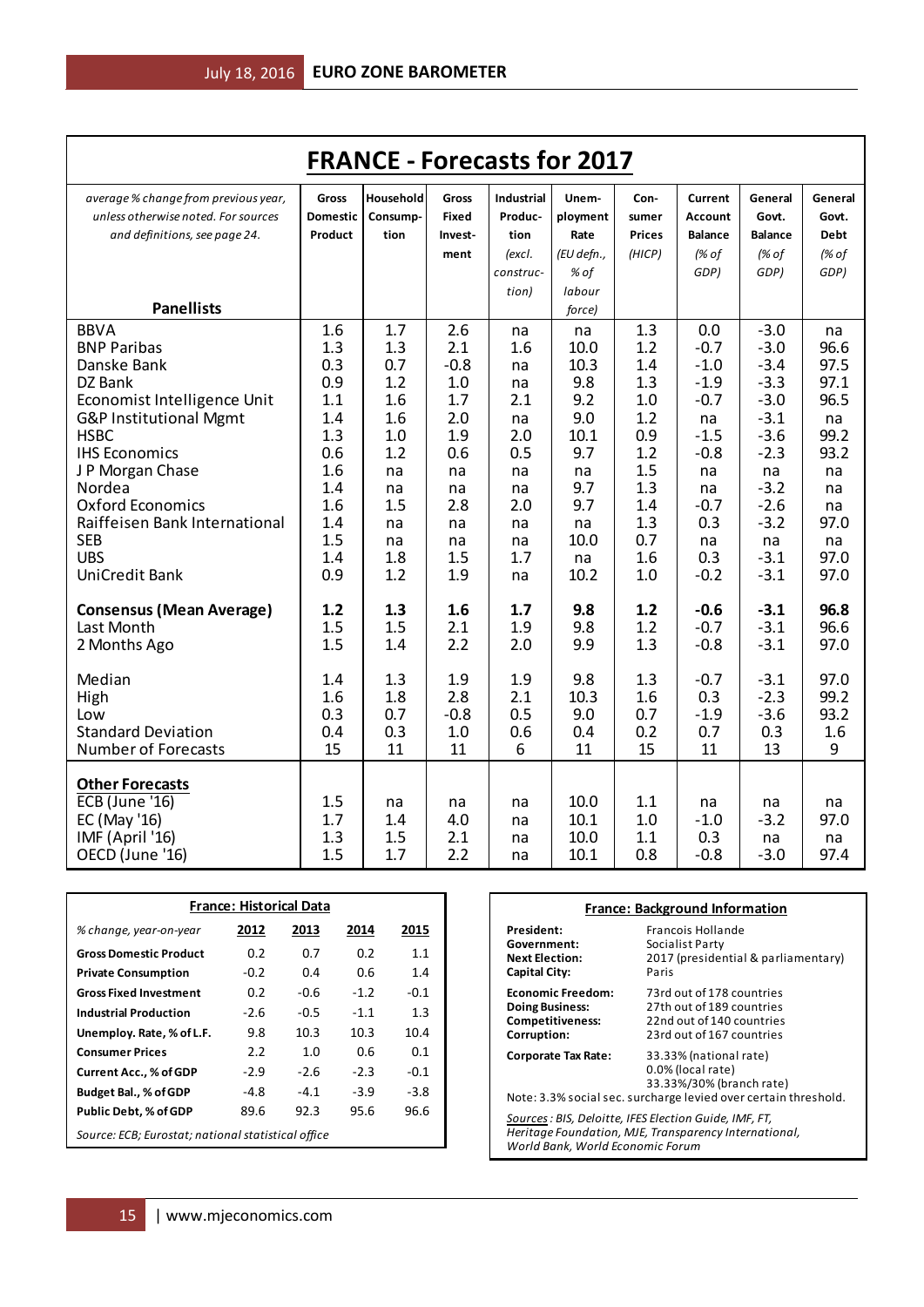| <b>ITALY - Forecasts for 2016</b>                     |                 |            |            |                   |              |                  |                |                  |                |
|-------------------------------------------------------|-----------------|------------|------------|-------------------|--------------|------------------|----------------|------------------|----------------|
| average % change from previous year,                  | Gross           | Household  | Gross      | <b>Industrial</b> | Unem-        | Con-             | Current        | General          | General        |
| unless otherwise noted. For sources                   | <b>Domestic</b> | Consump-   | Fixed      | Produc-           | ployment     | sumer            | <b>Account</b> | Govt.            | Govt.          |
| and definitions, see page 24.                         | Product         | tion       | Invest-    | tion              | Rate         | <b>Prices</b>    | <b>Balance</b> | <b>Balance</b>   | <b>Debt</b>    |
|                                                       |                 |            | ment       | (excl.            | (EU defn.,   | (HICP)           | (% of          | (% of            | (% of          |
|                                                       |                 |            |            | construc-         | % of         |                  | GDP)           | GDP)             | GDP)           |
|                                                       |                 |            |            | tion)             | labour       |                  |                |                  |                |
| <b>Panellists</b>                                     |                 |            |            |                   | force)       |                  |                |                  |                |
| <b>BBVA</b>                                           | 1.0             | 1.2        | 1.7        | na                | na           | 0.1              | 2.6            | $-2.3$           | na             |
| <b>BNP Paribas</b>                                    | 1.0             | 1.2        | 3.9        | 1.8               | 11.2         | $-0.2$           | 1.9            | $-2.7$           | 133.3          |
| Danske Bank                                           | 0.6             | 1.1        | 0.8        | na                | 11.8         | 0.1              | 2.4            | $-2.6$           | 132.9          |
| DZ Bank                                               | 0.9<br>0.8      | 1.2<br>1.2 | 1.3        | na                | 11.4<br>11.3 | $-0.2$<br>$-0.2$ | 2.2            | $-2.5$<br>$-2.6$ | 132.5<br>132.5 |
| Economist Intelligence Unit<br>G&P Institutional Mgmt | 1.0             | 1.3        | 1.0<br>1.8 | 0.8<br>na         | 11.7         | 0.0              | 2.3<br>na      | $-2.7$           | na             |
| <b>HSBC</b>                                           | 0.9             | 1.4        | 1.8        | 1.8               | 11.1         | 0.1              | 1.1            | $-2.7$           | 132.8          |
| <b>IHS Economics</b>                                  | 0.8             | 1.2        | 1.4        | 1.1               | 11.5         | $-0.2$           | na             | $-2.6$           | 134.4          |
| J P Morgan Chase                                      | 1.0             | na         | na         | na                | na           | 0.1              | na             | na               | na             |
| LC Macro Advisors                                     | 0.8             | 1.3        | 1.6        | 1.6               | 11.5         | $-0.1$           | 1.8            | $-2.8$           | 133.1          |
| Nordea                                                | 0.9             | na         | na         | na                | 11.3         | 0.2              | na             | $-2.5$           | na             |
| <b>Oxford Economics</b>                               | 1.0             | 1.2        | 1.8        | 1.0               | 11.5         | 0.1              | 2.6            | $-2.3$           | na             |
| Raitteisen Bank International                         | 1.1             | na         | na         | na                | 11.6         | 0.2              | 2.3            | $-2.4$           | 132.7          |
| <b>SEB</b>                                            | 1.2             | na         | na         | na                | 12.2         | na               | na             | na               | na             |
| <b>UBS</b>                                            | 0.9             | 1.6        | 1.5        | 1.5               | 11.4         | 0.1              | na             | $-2.4$           | 132.7          |
| <b>UniCredit Bank</b>                                 | 0.9             | 1.1        | 1.9        | na                | 11.5         | 0.0              | 2.0            | $-2.5$           | 133.2          |
| <b>Consensus (Mean Average)</b>                       | 0.9             | 1.3        | 1.7        | 1.4               | 11.5         | 0.0              | 2.1            | $-2.5$           | 133.0          |
| Last Month                                            | 1.0             | 1.3        | 2.0        | 1.4               | 11.4         | 0.1              | 2.0            | $-2.5$           | 132.7          |
| 2 Months Ago                                          | 1.1             | 1.3        | 1.8        | 1.2               | 11.3         | 0.2              | 1.9            | $-2.5$           | 132.6          |
|                                                       |                 |            |            |                   |              |                  |                |                  |                |
| Median                                                | 1.0             | 1.2        | 1.7        | 1.5               | 11.5         | 0.1              | 2.3            | $-2.6$           | 132.9          |
| High                                                  | 1.2             | 1.6        | 3.9        | 1.8               | 12.2         | 0.2              | 2.6            | $-2.3$           | 134.4          |
| Low                                                   | 0.6             | 1.1        | 0.8        | 0.8               | 11.1         | $-0.2$           | 1.1            | $-2.8$           | 132.5          |
| <b>Standard Deviation</b>                             | 0.2             | 0.1        | 0.8        | 0.4               | 0.3          | 0.1              | 0.4            | 0.2              | 0.6            |
| <b>Number of Forecasts</b>                            | 16              | 12         | 12         | $\overline{7}$    | 14           | 15               | 10             | 14               | 10             |
| <b>Other Forecasts</b>                                |                 |            |            |                   |              |                  |                |                  |                |
| <b>ECB</b> (June '16)                                 | 1.1             | na         | na         | na                | 11.4         | 0.0              | na             | na               | na             |
| EC (May '16)                                          | 1.1             | 1.5        | 3.2        | na                | 11.4         | 0.2              | 2.4            | $-2.4$           | 132.7          |
| IMF (April '16)                                       | 1.0             | 1.0        | 1.9        | na                | 11.4         | 0.2              | 2.3            | na               | na             |
| OECD (June '16)                                       | 1.0             | 1.3        | 2.7        | na                | 11.3         | 0.2              | 2.1            | $-2.3$           | 132.8          |

- Brexit-related uncertainty is compounding the problems facing Prime Minister Matteo Renzi in his quest for reform in Italy. His administration faces a key vote on the political reform bill in a referendum this October against the backdrop of a stagnant economy and a banking sector in the midst of a crisis with €360 billion worth of bad loans on the balance sheet and Renzi seeking to secure €40 billion worth of taxpayer support.
- Confidence in Italy slumped alarmingly in June, notably in the services sector, and among consumers facing these risks.
- The government is still working out how to manage the crisis by setting up a bad bank, using taxpayer funding to plug the gap, and even looking into a private ownership solution against the political friction caused by contravening the EU's state aid rules.
- The failure of the Italian banking system would invariably have very severe consequences for the euro zone, the EU and the economic outlook across Europe which would be potentially graver than the Brexit vote on its own, especially if it leads to the government's collapse.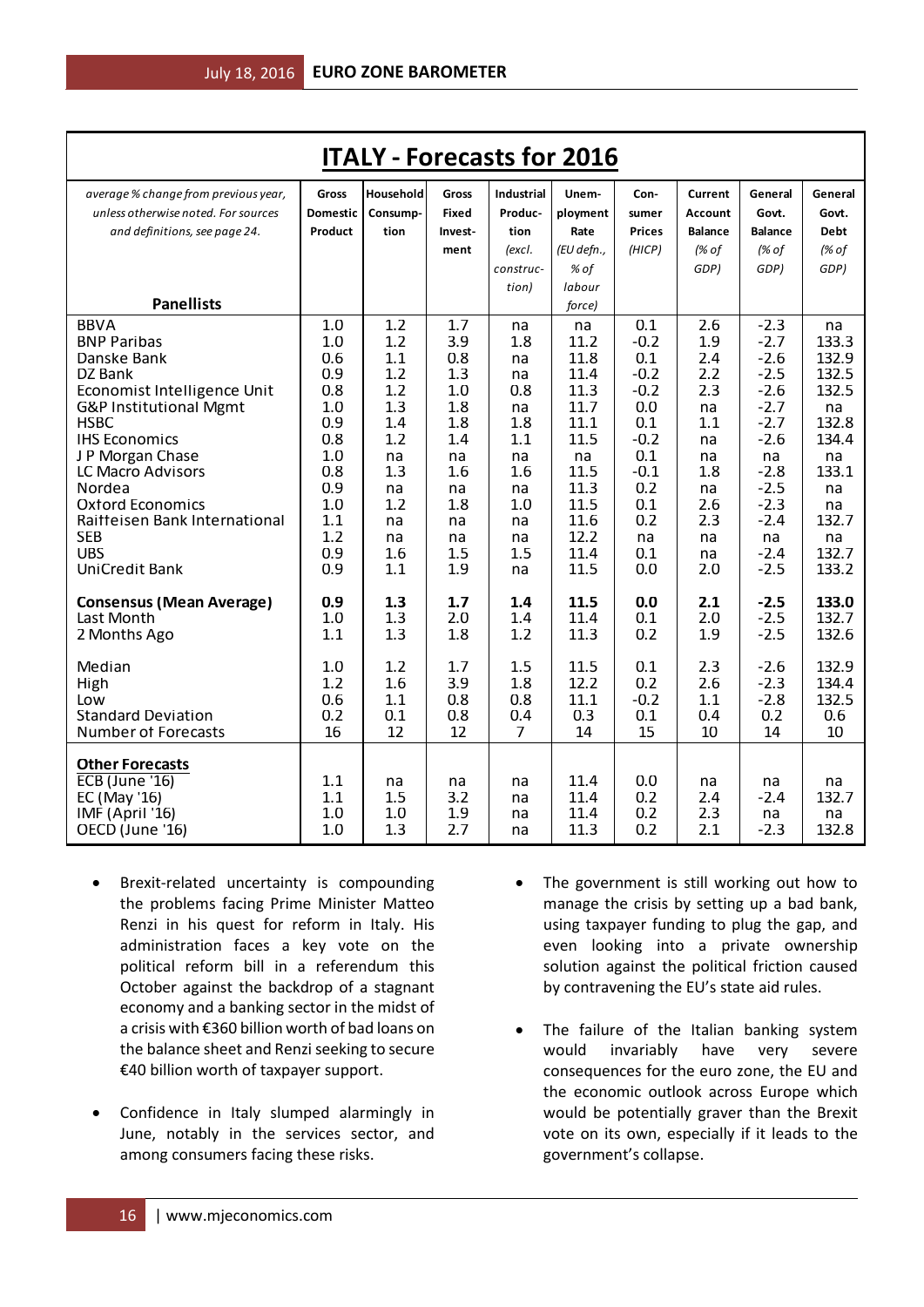| Household<br>average % change from previous year,<br><b>Industrial</b><br>Unem-<br>General<br>General<br>Gross<br><b>Gross</b><br>Con-<br>Current<br>unless otherwise noted. For sources<br>Produc-<br>Govt.<br><b>Domestic</b><br>Consump-<br>Fixed<br>ployment<br>Account<br>Govt.<br>sumer<br>and definitions, see page 24.<br>Product<br>tion<br>tion<br>Rate<br><b>Prices</b><br><b>Balance</b><br><b>Balance</b><br><b>Debt</b><br>Invest-<br>(EU defn.,<br>(HICP)<br>(% of<br>(% of<br>(% of<br>(excl.<br>ment<br>% of<br>GDP)<br>GDP)<br>GDP)<br>construc-<br>labour<br>tion)<br><b>Panellists</b><br>force)<br>1.4<br>1.3<br><b>BBVA</b><br>2.7<br>1.3<br>2.5<br>$-1.5$<br>na<br>na<br>na<br>$-2.5$<br>0.7<br>0.6<br>2.0<br>0.9<br>1.8<br>133.9<br><b>BNP Paribas</b><br>0.8<br>10.9 | <b>ITALY - Forecasts for 2017</b> |     |     |        |    |      |     |     |        |       |
|-----------------------------------------------------------------------------------------------------------------------------------------------------------------------------------------------------------------------------------------------------------------------------------------------------------------------------------------------------------------------------------------------------------------------------------------------------------------------------------------------------------------------------------------------------------------------------------------------------------------------------------------------------------------------------------------------------------------------------------------------------------------------------------------------|-----------------------------------|-----|-----|--------|----|------|-----|-----|--------|-------|
|                                                                                                                                                                                                                                                                                                                                                                                                                                                                                                                                                                                                                                                                                                                                                                                               |                                   |     |     |        |    |      |     |     |        |       |
|                                                                                                                                                                                                                                                                                                                                                                                                                                                                                                                                                                                                                                                                                                                                                                                               |                                   |     |     |        |    |      |     |     |        |       |
|                                                                                                                                                                                                                                                                                                                                                                                                                                                                                                                                                                                                                                                                                                                                                                                               |                                   |     |     |        |    |      |     |     |        |       |
|                                                                                                                                                                                                                                                                                                                                                                                                                                                                                                                                                                                                                                                                                                                                                                                               |                                   |     |     |        |    |      |     |     |        |       |
|                                                                                                                                                                                                                                                                                                                                                                                                                                                                                                                                                                                                                                                                                                                                                                                               |                                   |     |     |        |    |      |     |     |        |       |
|                                                                                                                                                                                                                                                                                                                                                                                                                                                                                                                                                                                                                                                                                                                                                                                               |                                   |     |     |        |    |      |     |     |        |       |
|                                                                                                                                                                                                                                                                                                                                                                                                                                                                                                                                                                                                                                                                                                                                                                                               |                                   |     |     |        |    |      |     |     |        |       |
|                                                                                                                                                                                                                                                                                                                                                                                                                                                                                                                                                                                                                                                                                                                                                                                               | Danske Bank                       | 0.4 | 0.6 | $-0.6$ | na | 11.5 | 1.4 | 2.3 | $-2.3$ | 132.5 |
| 10.9<br>131.5<br>0.9<br>0.7<br>0.7<br>1.2<br>1.7<br>$-2.0$<br>DZ Bank<br>na                                                                                                                                                                                                                                                                                                                                                                                                                                                                                                                                                                                                                                                                                                                   |                                   |     |     |        |    |      |     |     |        |       |
| 0.9<br>1.1<br>1.0<br>11.0<br>0.4<br>1.8<br>$-2.3$<br>131.7<br>Economist Intelligence Unit<br>0.6                                                                                                                                                                                                                                                                                                                                                                                                                                                                                                                                                                                                                                                                                              |                                   |     |     |        |    |      |     |     |        |       |
| $-2.6$<br>1.0<br>1.2<br>1.6<br>11.0<br>1.2<br>G&P Institutional Mgmt<br>na<br>na<br>na                                                                                                                                                                                                                                                                                                                                                                                                                                                                                                                                                                                                                                                                                                        |                                   |     |     |        |    |      |     |     |        |       |
| <b>HSBC</b><br>2.0<br>10.3<br>131.6<br>1.0<br>1.6<br>2.4<br>1.3<br>0.9<br>$-2.3$<br>11.0<br><b>IHS Economics</b><br>0.5<br>0.6<br>0.9<br>$-2.7$<br>135.2<br>0.7<br>1.1<br>na                                                                                                                                                                                                                                                                                                                                                                                                                                                                                                                                                                                                                  |                                   |     |     |        |    |      |     |     |        |       |
| 1.5<br>1.3<br>J P Morgan Chase<br>na<br>na<br>na<br>na<br>na<br>na<br>na                                                                                                                                                                                                                                                                                                                                                                                                                                                                                                                                                                                                                                                                                                                      |                                   |     |     |        |    |      |     |     |        |       |
| 1.3<br>1.6<br>1.9<br>10.9<br>$-2.8$<br>133.3<br>LC Macro Advisors<br>1.9<br>0.6<br>1.8                                                                                                                                                                                                                                                                                                                                                                                                                                                                                                                                                                                                                                                                                                        |                                   |     |     |        |    |      |     |     |        |       |
| Nordea<br>1.1<br>11.0<br>1.7<br>$-1.5$<br>na<br>na<br>na<br>na<br>na                                                                                                                                                                                                                                                                                                                                                                                                                                                                                                                                                                                                                                                                                                                          |                                   |     |     |        |    |      |     |     |        |       |
| 11.2<br>1.1<br>2.4<br>1.5<br>2.6<br>$-1.8$<br><b>Oxford Economics</b><br>0.8<br>1.3<br>na                                                                                                                                                                                                                                                                                                                                                                                                                                                                                                                                                                                                                                                                                                     |                                   |     |     |        |    |      |     |     |        |       |
| 1.2<br>Raitteisen Bank International<br>1.1<br>2.0<br>$-1.9$<br>131.8<br>na<br>na<br>na<br>na                                                                                                                                                                                                                                                                                                                                                                                                                                                                                                                                                                                                                                                                                                 |                                   |     |     |        |    |      |     |     |        |       |
| <b>SEB</b><br>1.3<br>12.0<br>1.3<br>na<br>na<br>na<br>na<br>na<br>na<br><b>UBS</b><br>0.9<br>11.1<br>1.7<br>1.5<br>1.7<br>$-2.3$<br>131.5<br>0.6<br>na                                                                                                                                                                                                                                                                                                                                                                                                                                                                                                                                                                                                                                        |                                   |     |     |        |    |      |     |     |        |       |
| <b>UniCredit Bank</b><br>0.6<br>0.8<br>1.5<br>11.1<br>1.0<br>$-2.2$<br>133.8<br>1.9<br>na                                                                                                                                                                                                                                                                                                                                                                                                                                                                                                                                                                                                                                                                                                     |                                   |     |     |        |    |      |     |     |        |       |
|                                                                                                                                                                                                                                                                                                                                                                                                                                                                                                                                                                                                                                                                                                                                                                                               |                                   |     |     |        |    |      |     |     |        |       |
| 132.7<br>1.0<br>1.1<br>1.4<br>1.3<br>11.1<br>1.2<br>1.9<br>$-2.2$<br><b>Consensus (Mean Average)</b>                                                                                                                                                                                                                                                                                                                                                                                                                                                                                                                                                                                                                                                                                          |                                   |     |     |        |    |      |     |     |        |       |
| 10.9<br>131.6<br>Last Month<br>1.2<br>2.1<br>1.5<br>1.3<br>1.8<br>$-2.0$<br>1.2<br>1.2<br>1.1<br>2.3<br>1.5<br>10.8<br>1.3<br>1.8<br>$-1.9$<br>131.1<br>2 Months Ago                                                                                                                                                                                                                                                                                                                                                                                                                                                                                                                                                                                                                          |                                   |     |     |        |    |      |     |     |        |       |
|                                                                                                                                                                                                                                                                                                                                                                                                                                                                                                                                                                                                                                                                                                                                                                                               |                                   |     |     |        |    |      |     |     |        |       |
| Median<br>1.3<br>11.0<br>1.3<br>1.9<br>132.2<br>1.0<br>1.0<br>1.6<br>$-2.3$                                                                                                                                                                                                                                                                                                                                                                                                                                                                                                                                                                                                                                                                                                                   |                                   |     |     |        |    |      |     |     |        |       |
| 1.5<br>1.7<br>2.7<br>2.4<br>12.0<br>2.6<br>$-1.5$<br>135.2<br>1.7<br>High                                                                                                                                                                                                                                                                                                                                                                                                                                                                                                                                                                                                                                                                                                                     |                                   |     |     |        |    |      |     |     |        |       |
| 0.4<br>0.6<br>$-0.6$<br>0.6<br>10.3<br>0.9<br>$-2.8$<br>131.5<br>Low<br>0.4<br><b>Standard Deviation</b><br>0.3<br>0.4<br>0.9<br>0.6<br>0.4<br>0.3<br>0.5<br>0.4<br>1.3                                                                                                                                                                                                                                                                                                                                                                                                                                                                                                                                                                                                                       |                                   |     |     |        |    |      |     |     |        |       |
| 16<br><b>Number of Forecasts</b><br>16<br>12<br>12<br>7<br>13<br>10<br>14<br>10                                                                                                                                                                                                                                                                                                                                                                                                                                                                                                                                                                                                                                                                                                               |                                   |     |     |        |    |      |     |     |        |       |
|                                                                                                                                                                                                                                                                                                                                                                                                                                                                                                                                                                                                                                                                                                                                                                                               |                                   |     |     |        |    |      |     |     |        |       |
| <b>Other Forecasts</b>                                                                                                                                                                                                                                                                                                                                                                                                                                                                                                                                                                                                                                                                                                                                                                        |                                   |     |     |        |    |      |     |     |        |       |
| 1.2<br><b>ECB</b> (June '16)<br>11.1<br>0.9<br>na<br>na<br>na<br>na<br>na<br>na                                                                                                                                                                                                                                                                                                                                                                                                                                                                                                                                                                                                                                                                                                               |                                   |     |     |        |    |      |     |     |        |       |
| 1.3<br>11.2<br>EC (May '16)<br>1.1<br>4.1<br>1.4<br>2.3<br>$-1.9$<br>131.8<br>na<br>IMF (April '16)<br>1.1<br>1.1<br>2.6<br>10.9<br>2.0<br>0.7<br>na<br>na<br>na                                                                                                                                                                                                                                                                                                                                                                                                                                                                                                                                                                                                                              |                                   |     |     |        |    |      |     |     |        |       |
| 1.4<br>1.3<br>3.7<br>10.8<br>0.9<br>2.2<br>131.9<br>OECD (June '16)<br>$-2.0$<br>na                                                                                                                                                                                                                                                                                                                                                                                                                                                                                                                                                                                                                                                                                                           |                                   |     |     |        |    |      |     |     |        |       |

| <b>Italy: Historical Data</b>                      |        |        |        |        |  |  |  |
|----------------------------------------------------|--------|--------|--------|--------|--|--|--|
| % change, year-on-year                             | 2012   | 2013   | 2014   | 2015   |  |  |  |
| <b>Gross Domestic Product</b>                      | $-2.8$ | $-1.7$ | $-0.4$ | 0.6    |  |  |  |
| <b>Private Consumption</b>                         | $-3.9$ | $-2.7$ | 0.4    | 0.9    |  |  |  |
| <b>Gross Fixed Investment</b>                      | $-9.3$ | -6.6   | $-3.5$ | 0.6    |  |  |  |
| <b>Industrial Production</b>                       | $-6.3$ | $-2.9$ | $-0.7$ | 0.8    |  |  |  |
| Unemploy. Rate, % of L.F.                          | 10.7   | 12.1   | 12.7   | 11.9   |  |  |  |
| <b>Consumer Prices</b>                             | 3.3    | 1.3    | 0.2    | 0.1    |  |  |  |
| <b>Current Acc., % of GDP</b>                      | $-0.4$ | 0.9    | 2.0    | 2.1    |  |  |  |
| Budget Bal., % of GDP                              | $-3.0$ | $-2.9$ | $-3.0$ | $-2.6$ |  |  |  |
| Public Debt, % of GDP                              | 123.2  | 128.8  | 132.3  | 133.0  |  |  |  |
| Source: ECB; Eurostat; national statistical office |        |        |        |        |  |  |  |

| <b>Italy: Background Information</b> |                                                                   |  |  |  |
|--------------------------------------|-------------------------------------------------------------------|--|--|--|
| <b>Prime Minister:</b>               | Matteo Renzi                                                      |  |  |  |
| Government:                          | Coalition including PD and PDL                                    |  |  |  |
| <b>Next Election:</b>                | 2018                                                              |  |  |  |
| Capital City:                        | Rome                                                              |  |  |  |
| <b>Economic Freedom:</b>             | 80th out of 178 countries                                         |  |  |  |
| <b>Doing Business:</b>               | 45th out of 189 countries                                         |  |  |  |
| <b>Competitiveness:</b>              | 43rd out of 140 countries                                         |  |  |  |
| Corruption:                          | 61st out of 167 countries                                         |  |  |  |
| <b>Corporate Tax Rate:</b>           | 27.5% (national rate)<br>3.5% (local rate)<br>27.5% (branch rate) |  |  |  |

Note: Regional tax also levied, generally at 3.9%.

*Sources: BIS, Deloitte, IFES Election Guide, IMF, FT, Heritage Foundation, MJE, Transparency International, World Bank, World Economic Forum*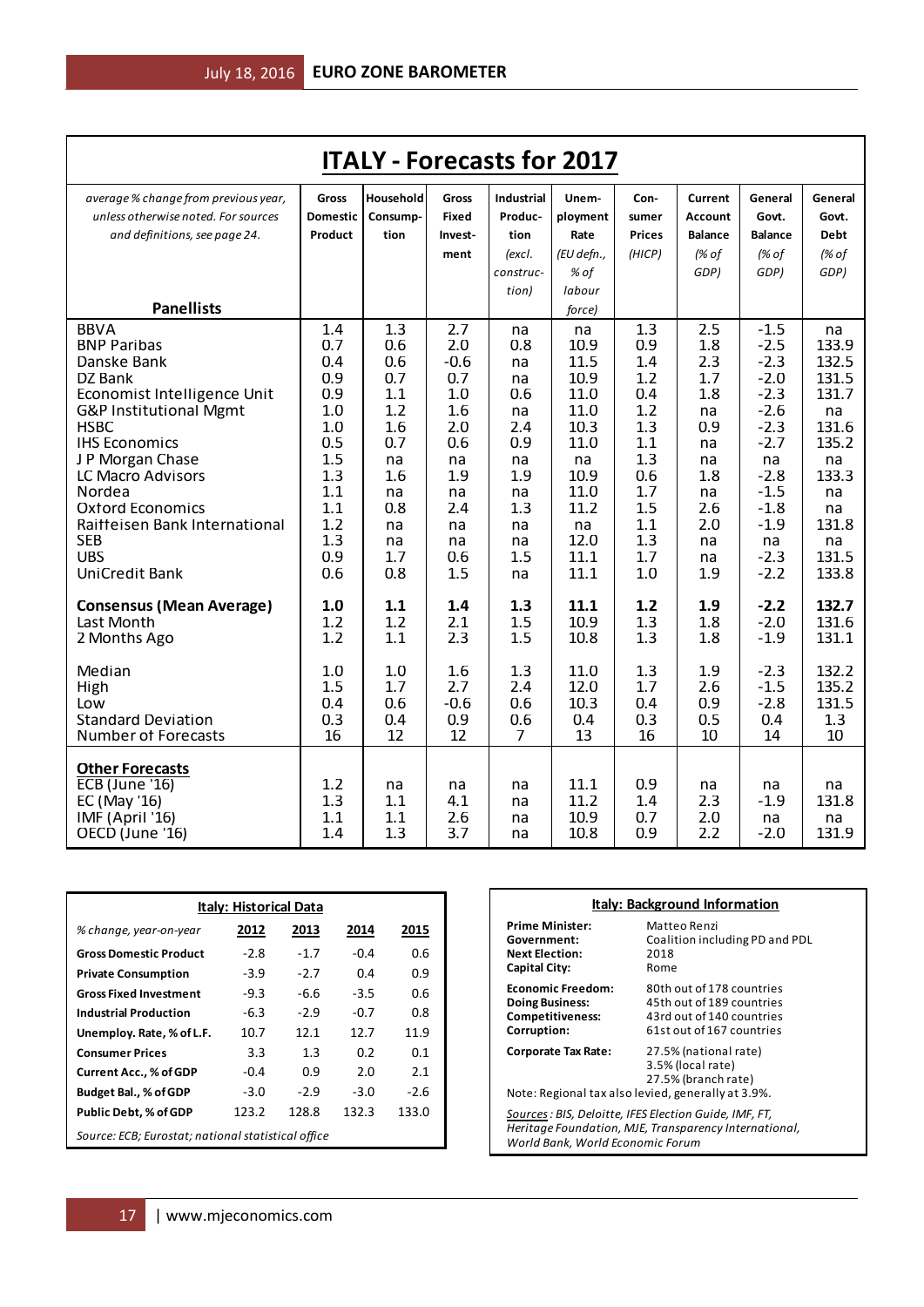| <b>NETHERLANDS - Forecasts for 2016</b>                                     |                          |                     |                       |                              |                    |                |                           |                  |                  |
|-----------------------------------------------------------------------------|--------------------------|---------------------|-----------------------|------------------------------|--------------------|----------------|---------------------------|------------------|------------------|
| average % change from previous year,<br>unless otherwise noted. For sources | Gross<br><b>Domestic</b> | Private<br>Consump- | Gross<br><b>Fixed</b> | <b>Industrial</b><br>Produc- | Unem-<br>ployment  | Con-<br>sumer  | Current<br><b>Account</b> | General<br>Govt. | General<br>Govt. |
| and definitions, see page 24.                                               | Product                  | tion                | Invest-               | tion                         | Rate               | <b>Prices</b>  | <b>Balance</b>            | <b>Balance</b>   | <b>Debt</b>      |
|                                                                             |                          |                     | ment                  | (excl.<br>construc-          | (EU defn.,<br>% of | (HICP)         | (% of<br>GDP)             | (% of<br>GDP)    | (% of<br>GDP)    |
|                                                                             |                          |                     |                       | tion)                        | labour             |                |                           |                  |                  |
| <b>Panellists</b>                                                           |                          |                     |                       |                              | force)             |                |                           |                  |                  |
| <b>BNP Paribas</b>                                                          | 1.8                      | 1.7                 | 3.7                   | 0.6                          | 6.4                | 0.4            | 9.5                       | $-1.8$           | 63.1             |
| DZ Bank                                                                     | 1.5                      | 1.2                 | 5.4                   | na                           | 6.3                | 0.2            | 6.4                       | $-1.8$           | 64.5             |
| Economist Intelligence Unit                                                 | 1.8                      | 1.5                 | 4.0                   | 0.1                          | 6.2                | 0.4            | 9.8                       | $-1.5$           | 63.6             |
| <b>IHS Economics</b>                                                        | 1.2                      | 1.3                 | 2.7                   | $-1.4$                       | 6.4                | 1.0            | na                        | na               | na               |
| <b>Oxford Economics</b>                                                     | 1.6                      | 1.5                 | 4.6                   | 0.4                          | 6.3                | 0.2            | 9.1                       | $-1.7$           | na               |
| Raiffeisen Bank International                                               | 1.5                      | na                  | na                    | na                           | na                 | 0.3            | 9.5                       | $-1.7$           | 64.9             |
| <b>UBS</b>                                                                  | 1.7                      | 1.6                 | 5.9                   | na                           | na                 | 0.4            | 8.9                       | $-1.7$           | 64.9             |
|                                                                             |                          |                     |                       |                              |                    |                |                           |                  |                  |
| <b>Consensus (Mean Average)</b>                                             | 1.6                      | 1.5                 | 4.4                   | $-0.1$                       | 6.3                | 0.4            | 8.9                       | $-1.7$           | 64.2             |
| Last Month                                                                  | 1.7                      | 1.4                 | 4.6                   | 0.6                          | 6.3                | 0.5            | 9.5                       | $-1.7$           | 64.4             |
| 2 Months Ago                                                                | 1.6                      | 1.4                 | 4.5                   | 0.2                          | 6.3                | 0.6            | 9.2                       | $-1.7$           | 64.6             |
|                                                                             |                          |                     |                       |                              |                    |                |                           |                  |                  |
| Median                                                                      | 1.6                      | 1.5                 | 4.3                   | 0.3                          | 6.3                | 0.4            | 9.3                       | $-1.7$           | 64.5             |
| High                                                                        | 1.8                      | 1.7                 | 5.9                   | 0.6                          | 6.4                | 1.0            | 9.8                       | $-1.5$           | 64.9             |
| Low                                                                         | 1.2                      | 1.2                 | 2.7                   | $-1.4$                       | 6.2                | 0.2            | 6.4                       | $-1.8$           | 63.1             |
| <b>Standard Deviation</b>                                                   | 0.2                      | 0.2                 | 1.2                   | 0.9                          | 0.1                | 0.3            | 1.3                       | 0.1              | 0.8              |
| Number of Forecasts                                                         | $\overline{7}$           | 6                   | 6                     | 4                            | 5                  | $\overline{7}$ | 6                         | 6                | 5                |
|                                                                             |                          |                     |                       |                              |                    |                |                           |                  |                  |
| <b>Other Forecasts</b>                                                      |                          |                     |                       |                              |                    |                |                           |                  |                  |
| <b>ECB</b> (June '16)                                                       | 1.5                      | na                  | na                    | na                           | 6.3                | 0.2            | na                        | na               | na               |
| EC (May '16)                                                                | 1.7                      | 1.6                 | 5.9                   | na                           | 6.4                | 0.4            | 8.9                       | $-1.7$           | 64.9             |
| IMF (April '16)                                                             | 1.8                      | na                  | na                    | na                           | 6.4                | 0.3            | 10.6                      | na               | na               |
| OECD (June '16)                                                             | 1.7                      | 1.3                 | 5.7                   | na                           | 6.2                | 0.1            | 7.8                       | $-1.6$           | 64.7             |

- Confidence in the Dutch economy improved in June, with the economic sentiment indicator produced by the European Commission climbing to a seven month high. Lower borrowing rates, stable prices and better weather conditions saw brighter prospects flowing through the construction industry and among notably younger consumers prepared to throw caution to the wind and spend more.
- The Brexit referendum is nevertheless dampening optimism, with prospects for European neighbours downgraded.
- The political risks are also rising following the UK referendum outcome, which with Europe's refugee crisis, low growth and high unemployment are sustaining support for Geert Wilders and his populist-right Party for Freedom still riding high in the opinion polls. Wilders is promising a similar in-out referendum if his party manages to win power; presumably it will also use it as a bargaining chip for any potential coalition forming, although the other, centrist parties may still be able to form a majority or a minority government with parliamentary support.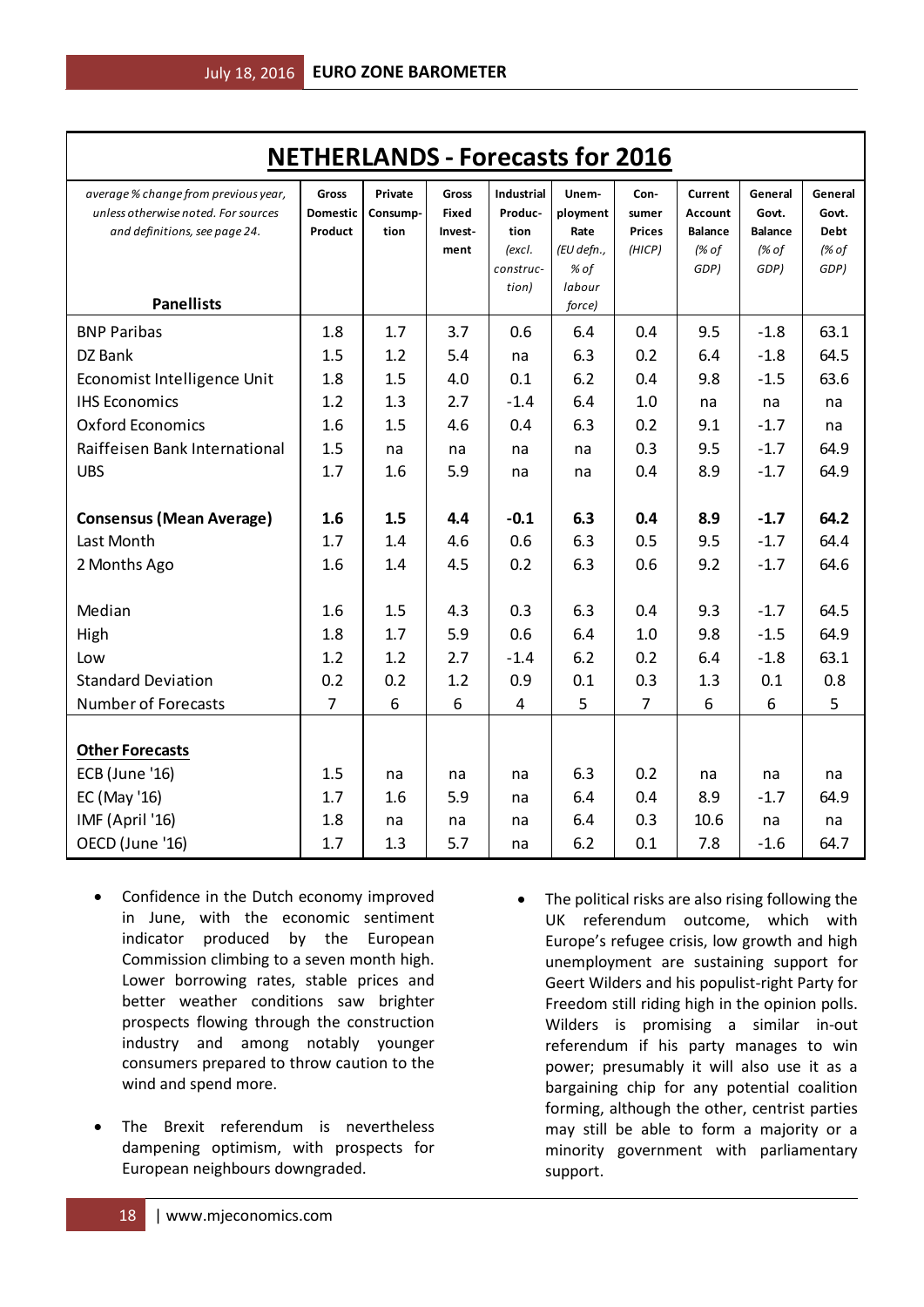| <b>NETHERLANDS - Forecasts for 2017</b> |                            |          |                         |                   |                  |                        |                         |                         |               |
|-----------------------------------------|----------------------------|----------|-------------------------|-------------------|------------------|------------------------|-------------------------|-------------------------|---------------|
| average % change from previous year,    | Gross                      | Private  | Gross                   | <b>Industrial</b> | Unem-            | Con-                   | Current                 | General                 | General       |
| unless otherwise noted. For sources     | <b>Domestic</b><br>Product | Consump- | <b>Fixed</b><br>Invest- | Produc-           | ployment<br>Rate | sumer<br><b>Prices</b> | <b>Account</b>          | Govt.                   | Govt.         |
| and definitions, see page 24.           |                            | tion     | ment                    | tion<br>(excl.    | (EU defn.,       | (HICP)                 | <b>Balance</b><br>(% of | <b>Balance</b><br>(% of | Debt<br>(% of |
|                                         |                            |          |                         | construc-         | % of             |                        | GDP)                    | GDP)                    | GDP)          |
|                                         |                            |          |                         | tion)             | labour           |                        |                         |                         |               |
| <b>Panellists</b>                       |                            |          |                         |                   | force)           |                        |                         |                         |               |
| <b>BNP Paribas</b>                      | 1.6                        | 1.3      | 3.9                     | 1.3               | 6.0              | 0.9                    | 9.2                     | $-1.6$                  | 62.6          |
| DZ Bank                                 | 1.3                        | 1.3      | 4.1                     | na                | 6.0              | 1.0                    | 5.9                     | $-1.6$                  | 64.0          |
| Economist Intelligence Unit             | 1.9                        | 1.3      | 4.0                     | 1.9               | 5.8              | 1.5                    | 9.8                     | $-1.1$                  | 61.9          |
| <b>IHS Economics</b>                    | 1.3                        | 1.9      | 1.1                     | 2.0               | 6.5              | 2.1                    | na                      | na                      | na            |
| <b>Oxford Economics</b>                 | 1.7                        | 1.8      | 2.0                     | 1.3               | 6.4              | 1.5                    | 9.3                     | $-1.5$                  | na            |
| Raiffeisen Bank International           | 1.4                        | na       | na                      | na                | na               | 1.6                    | 9.5                     | $-1.2$                  | 63.9          |
| <b>UBS</b>                              | 2.0                        | 1.9      | 4.5                     | na                | na               | 1.3                    | 8.2                     | $-1.2$                  | 63.9          |
|                                         |                            |          |                         |                   |                  |                        |                         |                         |               |
| <b>Consensus (Mean Average)</b>         | 1.6                        | 1.6      | 3.3                     | 1.6               | 6.1              | 1.4                    | 8.7                     | $-1.4$                  | 63.3          |
| Last Month                              | 1.8                        | 1.6      | 3.3                     | 1.8               | 6.1              | 1.4                    | 9.3                     | $-1.4$                  | 63.3          |
| 2 Months Ago                            | 1.8                        | 1.6      | 3.4                     | 2.4               | 6.1              | 1.5                    | 9.2                     | $-1.4$                  | 63.5          |
|                                         |                            |          |                         |                   |                  |                        |                         |                         |               |
| Median                                  | 1.6                        | 1.6      | 4.0                     | 1.6               | 6.0              | 1.5                    | 9.3                     | $-1.4$                  | 63.9          |
| High                                    | 2.0                        | 1.9      | 4.5                     | 2.0               | 6.5              | 2.1                    | 9.8                     | $-1.1$                  | 64.0          |
| Low                                     | 1.3                        | 1.3      | 1.1                     | 1.3               | 5.8              | 0.9                    | 5.9                     | $-1.6$                  | 61.9          |
| <b>Standard Deviation</b>               | 0.3                        | 0.3      | 1.4                     | 0.4               | 0.3              | 0.4                    | 1.5                     | 0.2                     | 1.0           |
| <b>Number of Forecasts</b>              | $\overline{7}$             | 6        | 6                       | 4                 | 5                | $\overline{7}$         | 6                       | 6                       | 5             |
|                                         |                            |          |                         |                   |                  |                        |                         |                         |               |
| <b>Other Forecasts</b>                  |                            |          |                         |                   |                  |                        |                         |                         |               |
| ECB (June '16)                          | 1.9                        | na       | na                      | na                | 6.2              | 1.2                    | na                      | na                      | na            |
| EC (May '16)                            | 2.0                        | 1.9      | 4.5                     | na                | 6.1              | 1.3                    | 8.2                     | $-1.2$                  | 63.9          |
| IMF (April '16)                         | 1.9                        | na       | na                      | na                | 6.2              | 0.7                    | 10.2                    | na                      | na            |
| OECD (June '16)                         | 2.1                        | 1.7      | 4.9                     | na                | 5.9              | 1.2                    | 7.3                     | $-1.2$                  | 64.1          |

| <b>Netherlands: Historical Data</b>                |        |        |             |        |  |  |  |
|----------------------------------------------------|--------|--------|-------------|--------|--|--|--|
| % change, year-on-year                             | 2012   | 2013   | 2014        | 2015   |  |  |  |
| <b>Gross Domestic Product</b>                      | $-1.1$ | $-0.5$ | 1. $\Omega$ | 1.9    |  |  |  |
| <b>Private Consumption</b>                         | $-1.2$ | $-1.4$ | 0.O         | 1.6    |  |  |  |
| <b>Gross Fixed Investment</b>                      | -6.3   | $-4.4$ | 3.5         | 10.3   |  |  |  |
| <b>Industrial Production</b>                       | $-0.4$ | 0.6    | $-2.8$      | $-4.2$ |  |  |  |
| Unemploy. Rate, % of L.F.                          | 5.8    | 7.3    | 7.4         | 6.9    |  |  |  |
| <b>Consumer Prices</b>                             | 2.8    | 2.6    | 0.3         | 0.2    |  |  |  |
| <b>Current Acc., % of GDP</b>                      | 10.2   | 11.0   | 10.6        | 9.2    |  |  |  |
| Budget Bal., % of GDP                              | $-3.9$ | $-2.4$ | $-2.4$      | $-2.2$ |  |  |  |
| <b>Public Debt, % of GDP</b>                       | 66.4   | 67.9   | 68.2        | 67.0   |  |  |  |
| Source: ECB; Eurostat; national statistical office |        |        |             |        |  |  |  |

| <b>Netherlands: Background Information</b>                                                                                                          |                                                                                                                                  |  |  |  |  |
|-----------------------------------------------------------------------------------------------------------------------------------------------------|----------------------------------------------------------------------------------------------------------------------------------|--|--|--|--|
| <b>Prime Minister:</b><br>Government:<br><b>Next Election:</b><br>Capital City:                                                                     | Mark Rutte<br>VVD led coalition<br>September 2016 (parliamentary)<br>The Hague                                                   |  |  |  |  |
| <b>Economic Freedom:</b><br><b>Doing Business:</b><br><b>Competitiveness:</b><br>Corruption:                                                        | 17th out of 178 countries<br>28th out of 189 countries<br>5th out of 140 countries<br>5th out of 167 countries                   |  |  |  |  |
| Corporate Tax Rate:                                                                                                                                 | 25.0% (national rate)<br>0.0% (local rate)<br>25.0% (branch rate)<br>Note: Reduced tax of 20% on income below certain threshold. |  |  |  |  |
| Sources : BIS, Deloitte, IFES Election Guide, IMF, FT,<br>Heritage Foundation, MJE, Transparency International,<br>World Bank, World Economic Forum |                                                                                                                                  |  |  |  |  |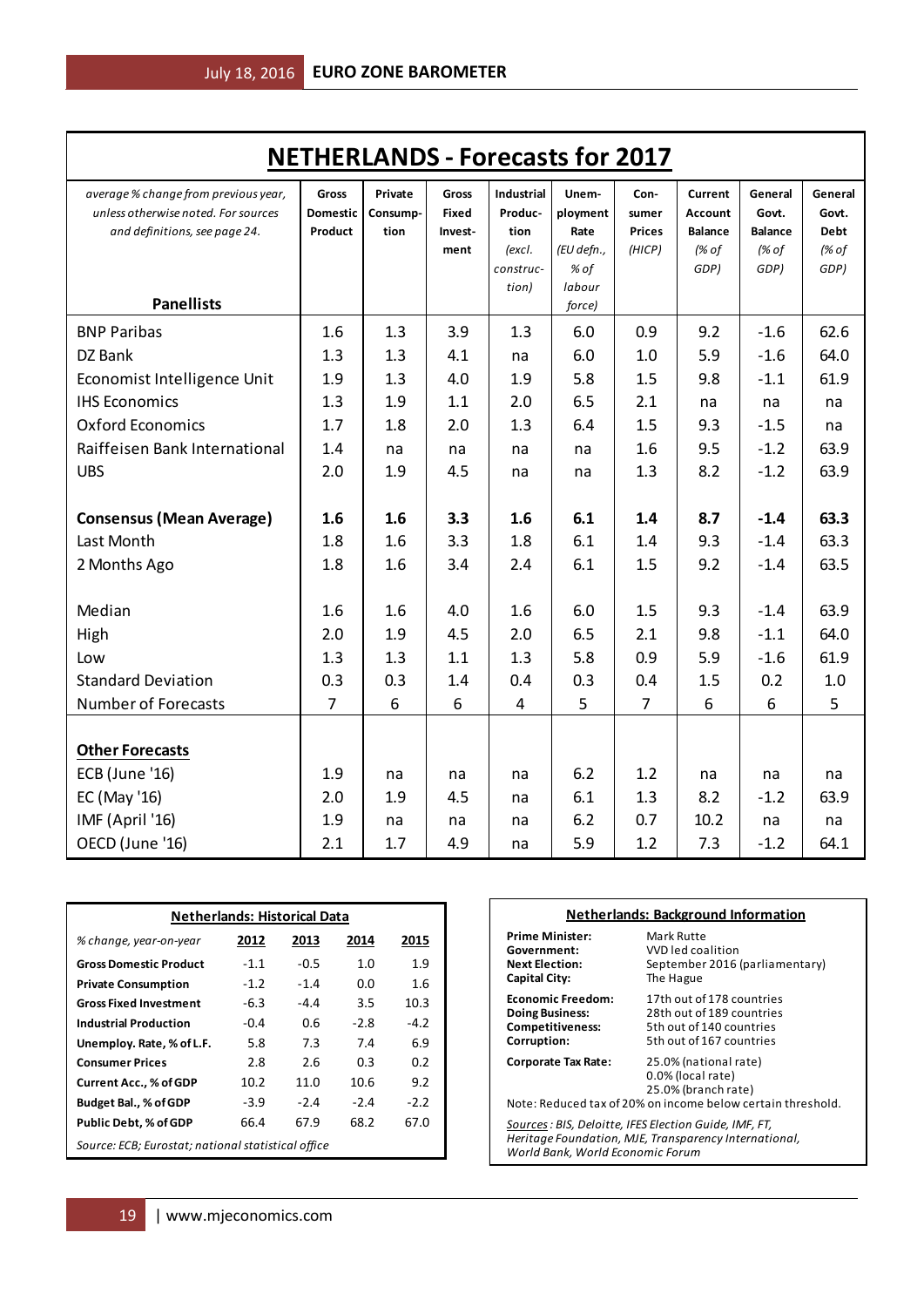| <b>SPAIN - Forecasts for 2016</b>                       |                 |                  |              |                   |              |                  |                |                  |              |
|---------------------------------------------------------|-----------------|------------------|--------------|-------------------|--------------|------------------|----------------|------------------|--------------|
| average % change from previous year,                    | Gross           | <b>Household</b> | Gross        | <b>Industrial</b> | Unem-        | Con-             | <b>Current</b> | General          | General      |
| unless otherwise noted. For sources                     | <b>Domestic</b> | Consump-         | <b>Fixed</b> | Produc-           | ployment     | sumer            | <b>Account</b> | Govt.            | Govt.        |
| and definitions, see page 24.                           | Product         | tion             | Invest-      | tion              | Rate         | <b>Prices</b>    | <b>Balance</b> | <b>Balance</b>   | <b>Debt</b>  |
|                                                         |                 |                  | ment         | (excl.            | (EU defn.,   | (HICP)           | (% of          | (% of            | (% of        |
|                                                         |                 |                  |              | construc-         | % of         |                  | GDP)           | GDP)             | GDP)         |
|                                                         |                 |                  |              | tion)             | labour       |                  |                |                  |              |
| <b>Panellists</b>                                       |                 |                  |              |                   | force)       |                  |                |                  |              |
| <b>BBVA</b>                                             | 2.7             | 2.6              | 3.6          | na                | na           | $-0.3$           | 2.1            | $-3.9$           | na           |
| <b>BNP Paribas</b>                                      | 2.8             | 3.4              | 4.5          | 1.9               | 20.3         | $-0.7$           | 1.2            | $-4.0$           | 100.2        |
| Danske Bank                                             | 2.4             | 2.8              | 2.8          | na                | 20.3         | $-0.2$           | 1.5            | $-4.0$           | 100.5        |
| DZ Bank                                                 | 2.6<br>2.9      | 3.2<br>3.1       | 3.1<br>4.3   | na<br>2.3         | 20.0<br>19.7 | $-0.8$<br>$-0.5$ | 1.0<br>1.3     | $-4.4$<br>$-4.3$ | 99.6<br>99.8 |
| Economist Intelligence Unit<br>G&P Institutional Mgmt   | 3.0             | 3.3              | 4.1          | na                | 19.9         | $-0.6$           | na             | $-4.2$           | na           |
| <b>HSBC</b>                                             | 2.6             | 3.0              | 4.4          | 2.6               | 20.0         | $-0.3$           | 0.9            | $-4.4$           | 100.0        |
| <b>IHS Economics</b>                                    | 2.9             | 3.3              | 3.3          | 1.8               | 19.7         | $-0.4$           | na             | $-4.3$           | 99.4         |
| J P Morgan Chase                                        | 3.0             | na               | na           | na                | na           | $-0.6$           | na             | na               | na           |
| Nordea                                                  | 2.7             | na               | na           | na                | 19.7         | $-0.4$           | na             | $-3.6$           | na           |
| <b>Oxford Economics</b>                                 | 3.0             | 3.3              | 3.6          | 2.2               | 19.3         | $-0.5$           | 1.7            | $-4.1$           | na           |
| Raiffeisen Bank International                           | 2.9             | na               | na           | na                | na           | $-0.2$           | 1.2            | $-3.8$           | 99.9         |
| Santander                                               | 2.9             | 3.5              | 3.1          | na                | 19.6         | $-0.6$           | 1.0            | na               | na           |
| <b>UBS</b>                                              | 2.8             | 3.4              | 3.8          | 3.2               | 20.1         | $-0.4$           | 1.3            | $-3.8$           | 99.9         |
| <b>UniCredit Bank</b>                                   | 2.7             | 3.0              | 5.5          | na                | 19.5         | $-0.5$           | 1.4            | $-4.0$           | 101.0        |
| <b>Consensus (Mean Average)</b>                         | 2.8             | 3.2              | 3.8          | 2.3               | 19.8         | $-0.5$           | 1.3            | $-4.1$           | 100.0        |
| Last Month                                              | 2.8             | 3.1              | 4.4          | 2.4               | 19.9         | $-0.4$           | 1.3            | $-4.0$           | 100.3        |
| 2 Months Ago                                            | 2.8             | 2.9              | 4.7          | 2.6               | 19.9         | $-0.4$           | 1.2            | $-3.9$           | 100.6        |
|                                                         |                 |                  |              |                   |              |                  |                |                  |              |
| Median                                                  | 2.8             | 3.3              | 3.7          | 2.3               | 19.8         | $-0.5$           | 1.3            | $-4.0$           | 99.9         |
| High                                                    | 3.0             | 3.5              | 5.5          | 3.2               | 20.3         | $-0.2$           | 2.1            | $-3.6$           | 101.0        |
| Low                                                     | 2.4             | 2.6              | 2.8          | 1.8               | 19.3         | $-0.8$           | 0.9            | $-4.4$           | 99.4         |
| <b>Standard Deviation</b><br><b>Number of Forecasts</b> | 0.2<br>15       | 0.3<br>12        | 0.8<br>12    | 0.5<br>6          | 0.3<br>12    | 0.2<br>15        | 0.3<br>11      | 0.3<br>13        | 0.5<br>9     |
|                                                         |                 |                  |              |                   |              |                  |                |                  |              |
| <b>Other Forecasts</b>                                  |                 |                  |              |                   |              |                  |                |                  |              |
| <b>ECB</b> (June '16)                                   | 2.7             | na               | na           | na                | 20.1         | $-0.5$           | na             | na               | na           |
| EC (May '16)                                            | 2.6             | 3.0              | 4.7          | na                | 20.0         | $-0.1$           | 1.5            | $-3.9$           | 100.3        |
| IMF (April '16)                                         | 2.6             | 3.0              | 4.5          | na                | 19.7         | $-0.4$           | 1.9            | na               | na           |
| OECD (June '16)                                         | 2.8             | 3.1              | 4.6          | na                | 19.8         | $-0.5$           | 1.1            | $-3.7$           | 100.3        |

- Spanish investment growth forecasts for 2017 have been slashed this month following the Brexit vote, signalling the recovery will slow down, rather unnervingly next year despite the country requiring a strong pace to improve the labour market and ensure the debt burden falls.
- There are political risks stemming from the re-run of the elections, which put Prime Minister Mariano Rajoy in a stronger position but has not necessarily increased the prospect of being able to form a government.
- The country has a strong tourism industry on its side benefiting from the absence to date of any serious terrorism risk in contrast to France, Turkey, and the MENA countries bordering the Mediterranean.
- Spain is hoping to lure business from the UK wishing to remain in the EU after Brexit. Relations with the UK could become more difficult, however, depending on how the one million plus British diaspora living in Spain is treated, and also given the vexed issue of Gibralta's sovereignty.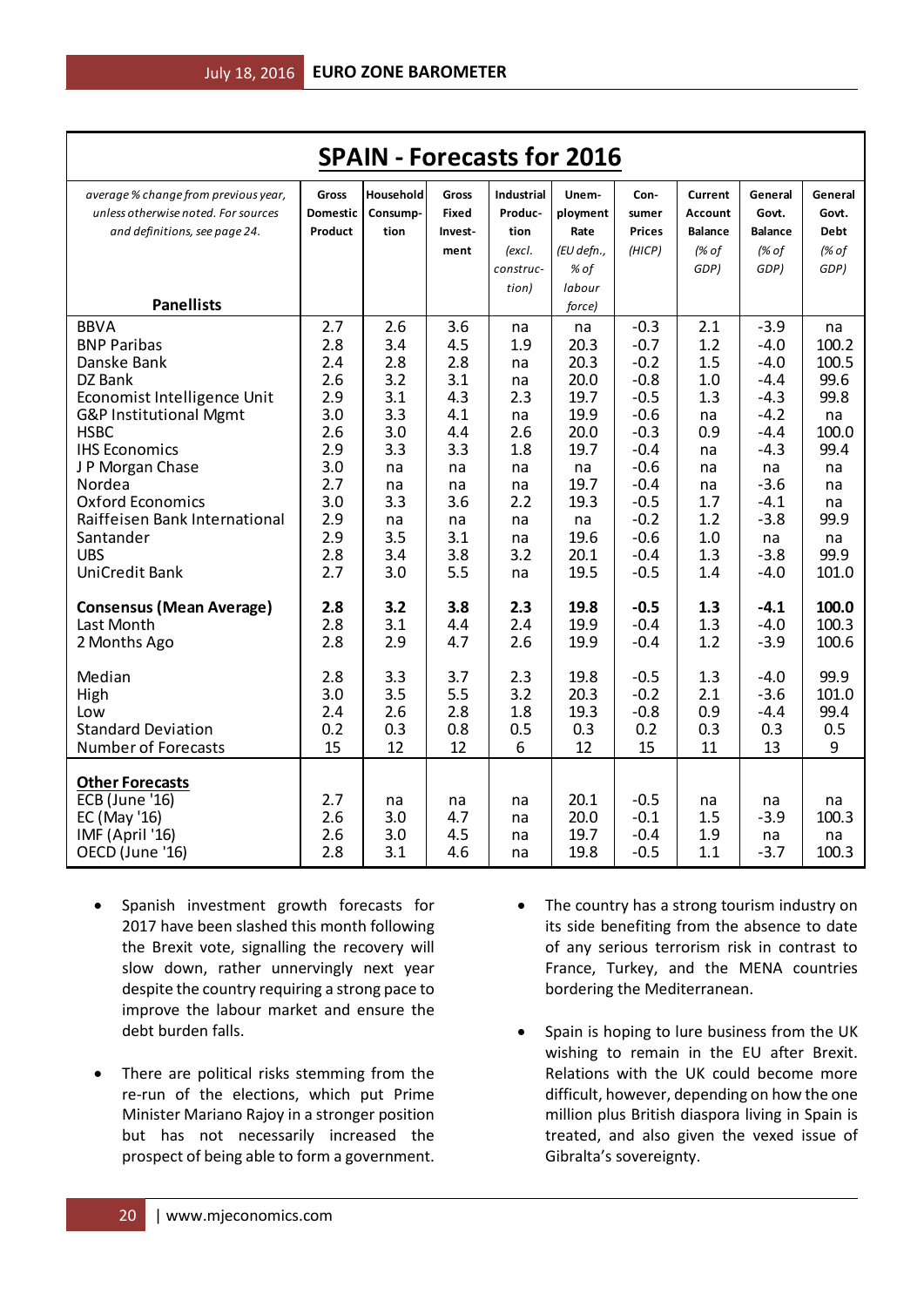| Household<br><b>Industrial</b><br>average % change from previous year,<br>Gross<br>Gross<br>Unem-<br>Current<br>General<br>General<br>Con-<br>unless otherwise noted. For sources<br><b>Domestic</b><br>Produc-<br>ployment<br>Consump-<br>Fixed<br><b>Account</b><br>Govt.<br>Govt.<br>sumer<br>Product<br><b>Prices</b><br>and definitions, see page 24.<br>tion<br>tion<br>Rate<br><b>Balance</b><br><b>Balance</b><br><b>Debt</b><br>Invest-<br>(HICP)<br>(% of<br>(% of<br>(% of<br>(excl.<br>(EU defn.,<br>ment<br>construc-<br>% of<br>GDP)<br>GDP)<br>GDP)<br>labour<br>tion)<br><b>Panellists</b><br>force)<br><b>BBVA</b><br>$-2.9$<br>2.7<br>2.4<br>4.5<br>1.7<br>2.5<br>na<br>na<br>na<br>19.3<br>100.5<br><b>BNP Paribas</b><br>2.0<br>2.1<br>3.8<br>1.5<br>1.3<br>$-3.1$<br>1.1 |
|-----------------------------------------------------------------------------------------------------------------------------------------------------------------------------------------------------------------------------------------------------------------------------------------------------------------------------------------------------------------------------------------------------------------------------------------------------------------------------------------------------------------------------------------------------------------------------------------------------------------------------------------------------------------------------------------------------------------------------------------------------------------------------------------------|
|                                                                                                                                                                                                                                                                                                                                                                                                                                                                                                                                                                                                                                                                                                                                                                                               |
|                                                                                                                                                                                                                                                                                                                                                                                                                                                                                                                                                                                                                                                                                                                                                                                               |
|                                                                                                                                                                                                                                                                                                                                                                                                                                                                                                                                                                                                                                                                                                                                                                                               |
|                                                                                                                                                                                                                                                                                                                                                                                                                                                                                                                                                                                                                                                                                                                                                                                               |
|                                                                                                                                                                                                                                                                                                                                                                                                                                                                                                                                                                                                                                                                                                                                                                                               |
|                                                                                                                                                                                                                                                                                                                                                                                                                                                                                                                                                                                                                                                                                                                                                                                               |
|                                                                                                                                                                                                                                                                                                                                                                                                                                                                                                                                                                                                                                                                                                                                                                                               |
|                                                                                                                                                                                                                                                                                                                                                                                                                                                                                                                                                                                                                                                                                                                                                                                               |
|                                                                                                                                                                                                                                                                                                                                                                                                                                                                                                                                                                                                                                                                                                                                                                                               |
| $-3.5$<br>100.0<br>Danske Bank<br>1.1<br>1.4<br>0.3<br>19.0<br>1.7<br>1.3<br>na                                                                                                                                                                                                                                                                                                                                                                                                                                                                                                                                                                                                                                                                                                               |
| 99.0<br>1.8<br>2.7<br>1.5<br>19.3<br>0.9<br>DZ Bank<br>1.2<br>$-3.4$<br>na                                                                                                                                                                                                                                                                                                                                                                                                                                                                                                                                                                                                                                                                                                                    |
| 3.4<br>18.0<br>$-3.7$<br>100.0<br>Economist Intelligence Unit<br>2.0<br>2.1<br>2.1<br>1.0<br>0.6                                                                                                                                                                                                                                                                                                                                                                                                                                                                                                                                                                                                                                                                                              |
| 2.4<br>2.8<br>3.6<br>18.0<br>1.1<br>$-3.3$<br>G&P Institutional Mgmt<br>na<br>na<br>na                                                                                                                                                                                                                                                                                                                                                                                                                                                                                                                                                                                                                                                                                                        |
| <b>HSBC</b><br>18.6<br>$-3.9$<br>100.4<br>2.0<br>2.1<br>4.2<br>3.5<br>0.5<br>1.4                                                                                                                                                                                                                                                                                                                                                                                                                                                                                                                                                                                                                                                                                                              |
| 1.9<br>99.6<br><b>IHS Economics</b><br>1.6<br>1.4<br>1.1<br>19.1<br>1.3<br>$-3.9$<br>na                                                                                                                                                                                                                                                                                                                                                                                                                                                                                                                                                                                                                                                                                                       |
| 2.5<br>J P Morgan Chase<br>1.1<br>na<br>na<br>na<br>na<br>na<br>na<br>na<br>2.2                                                                                                                                                                                                                                                                                                                                                                                                                                                                                                                                                                                                                                                                                                               |
| 17.9<br>1.2<br>$-2.6$<br>Nordea<br>na<br>na<br>na<br>na<br>na<br>2.2<br><b>Oxford Economics</b><br>2.3<br>3.1<br>17.5<br>$-3.1$<br>2.3<br>1.6<br>1.9                                                                                                                                                                                                                                                                                                                                                                                                                                                                                                                                                                                                                                          |
| na<br>$-3.2$<br>99.5<br>Raiffeisen Bank International<br>2.1<br>1.3<br>1.0<br>na<br>na<br>na<br>na                                                                                                                                                                                                                                                                                                                                                                                                                                                                                                                                                                                                                                                                                            |
| 2.1<br>2.5<br>3.1<br>18.0<br>0.7<br>0.7<br>Santander<br>na<br>na<br>na                                                                                                                                                                                                                                                                                                                                                                                                                                                                                                                                                                                                                                                                                                                        |
| 99.2<br><b>UBS</b><br>1.9<br>3.7<br>3.2<br>18.3<br>$-3.0$<br>2.4<br>2.1<br>1.2                                                                                                                                                                                                                                                                                                                                                                                                                                                                                                                                                                                                                                                                                                                |
| UniCredit Bank<br>1.7<br>18.8<br>1.2<br>0.5<br>$-3.5$<br>2.1<br>4.2<br>100.1<br>na                                                                                                                                                                                                                                                                                                                                                                                                                                                                                                                                                                                                                                                                                                            |
|                                                                                                                                                                                                                                                                                                                                                                                                                                                                                                                                                                                                                                                                                                                                                                                               |
| 99.8<br><b>Consensus (Mean Average)</b><br>2.0<br>2.2<br>3.1<br>2.3<br>18.5<br>1.3<br>$-3.3$<br>1.1                                                                                                                                                                                                                                                                                                                                                                                                                                                                                                                                                                                                                                                                                           |
| 2.3<br>2.6<br>18.4<br>1.1<br>$-3.2$<br>100.0<br>Last Month<br>2.3<br>4.0<br>1.3                                                                                                                                                                                                                                                                                                                                                                                                                                                                                                                                                                                                                                                                                                               |
| 2.3<br>18.5<br>100.1<br>2.3<br>2.6<br>1.3<br>$-3.1$<br>2 Months Ago<br>4.1<br>1.1                                                                                                                                                                                                                                                                                                                                                                                                                                                                                                                                                                                                                                                                                                             |
|                                                                                                                                                                                                                                                                                                                                                                                                                                                                                                                                                                                                                                                                                                                                                                                               |
| 3.5<br>18.5<br>100.0<br>Median<br>2.0<br>2.2<br>2.2<br>1.3<br>$-3.3$<br>1.0                                                                                                                                                                                                                                                                                                                                                                                                                                                                                                                                                                                                                                                                                                                   |
| 2.8<br>3.5<br>2.7<br>19.3<br>2.1<br>2.5<br>$-2.6$<br>100.5<br>High<br>4.5                                                                                                                                                                                                                                                                                                                                                                                                                                                                                                                                                                                                                                                                                                                     |
| 1.1<br>17.5<br>0.5<br>$-3.9$<br>99.0<br>Low<br>1.4<br>0.3<br>1.1<br>0.7                                                                                                                                                                                                                                                                                                                                                                                                                                                                                                                                                                                                                                                                                                                       |
| <b>Standard Deviation</b><br>0.4<br>0.4<br>1.3<br>0.9<br>0.6<br>0.3<br>0.6<br>0.4<br>0.5                                                                                                                                                                                                                                                                                                                                                                                                                                                                                                                                                                                                                                                                                                      |
| <b>Number of Forecasts</b><br>15<br>12<br>12<br>6<br>12<br>15<br>11<br>13<br>9                                                                                                                                                                                                                                                                                                                                                                                                                                                                                                                                                                                                                                                                                                                |
|                                                                                                                                                                                                                                                                                                                                                                                                                                                                                                                                                                                                                                                                                                                                                                                               |
| <b>Other Forecasts</b><br><b>ECB</b> (June '16)<br>2.3<br>18.8<br>1.5                                                                                                                                                                                                                                                                                                                                                                                                                                                                                                                                                                                                                                                                                                                         |
| na<br>na<br>na<br>na<br>na<br>na<br>2.5<br>2.3<br>5.0<br>18.1<br>$-3.1$<br>99.6<br>EC (May '16)<br>1.4<br>1.3<br>na                                                                                                                                                                                                                                                                                                                                                                                                                                                                                                                                                                                                                                                                           |
| 2.3<br>2.3<br>2.9<br>18.3<br>IMF (April '16)<br>1.0<br>2.0<br>na<br>na<br>na                                                                                                                                                                                                                                                                                                                                                                                                                                                                                                                                                                                                                                                                                                                  |
| 2.3<br>2.1<br>3.8<br>18.4<br>100.1<br>OECD (June '16)<br>1.0<br>0.9<br>$-2.7$<br>na                                                                                                                                                                                                                                                                                                                                                                                                                                                                                                                                                                                                                                                                                                           |

| <b>Spain: Historical Data</b>                      |         |         |        |        |  |  |  |
|----------------------------------------------------|---------|---------|--------|--------|--|--|--|
| % change, year-on-year                             | 2012    | 2013    | 2014   | 2015   |  |  |  |
| <b>Gross Domestic Product</b>                      | $-2.6$  | $-1.7$  | 1.4    | 3.2    |  |  |  |
| <b>Private Consumption</b>                         | $-3.5$  | $-3.1$  | 1.2    | 3.1    |  |  |  |
| <b>Gross Fixed Investment</b>                      | $-7.1$  | $-2.5$  | 3.5    | 6.4    |  |  |  |
| <b>Industrial Production</b>                       | $-6.0$  | $-1.7$  | 1.1    | 3.3    |  |  |  |
| Unemploy. Rate, % of L.F.                          | 24.8    | 26.1    | 24.5   | 22.1   |  |  |  |
| <b>Consumer Prices</b>                             | 2.4     | 1.5     | $-0.2$ | $-0.6$ |  |  |  |
| Current Acc., % of GDP                             | $-0.4$  | $1.5\,$ | 1.0    | 1.4    |  |  |  |
| Budget Bal., % of GDP                              | $-10.4$ | -6.9    | $-5.9$ | $-4.8$ |  |  |  |
| <b>Public Debt, % of GDP</b>                       | 85.4    | 93.7    | 99.3   | 100.7  |  |  |  |
| Source: ECB; Eurostat; national statistical office |         |         |        |        |  |  |  |

| Spain: Background Information                                                                                                                       |                                                                                                                  |  |  |  |  |
|-----------------------------------------------------------------------------------------------------------------------------------------------------|------------------------------------------------------------------------------------------------------------------|--|--|--|--|
| <b>Prime Minister:</b><br>Government:<br><b>Next Election:</b><br><b>Capital City:</b>                                                              | Mariano Rajoy<br>To be confirmed<br>2020 (parliamentary)<br>Madrid                                               |  |  |  |  |
| <b>Economic Freedom:</b><br><b>Doing Business:</b><br><b>Competitiveness:</b><br>Corruption:                                                        | 49th out of 178 countries<br>33rd out of 189 countries<br>33rd out of 140 countries<br>36th out of 167 countries |  |  |  |  |
| <b>Corporate Tax Rate:</b><br>Note: Reduced rate for SMEs.                                                                                          | 28.0% (national rate)<br>variable (local rate)<br>28.0%/20.0% (branch rate)                                      |  |  |  |  |
| Sources : BIS, Deloitte, IFES Election Guide, IMF, FT,<br>Heritage Foundation, MJE, Transparency International,<br>World Bank, World Economic Forum |                                                                                                                  |  |  |  |  |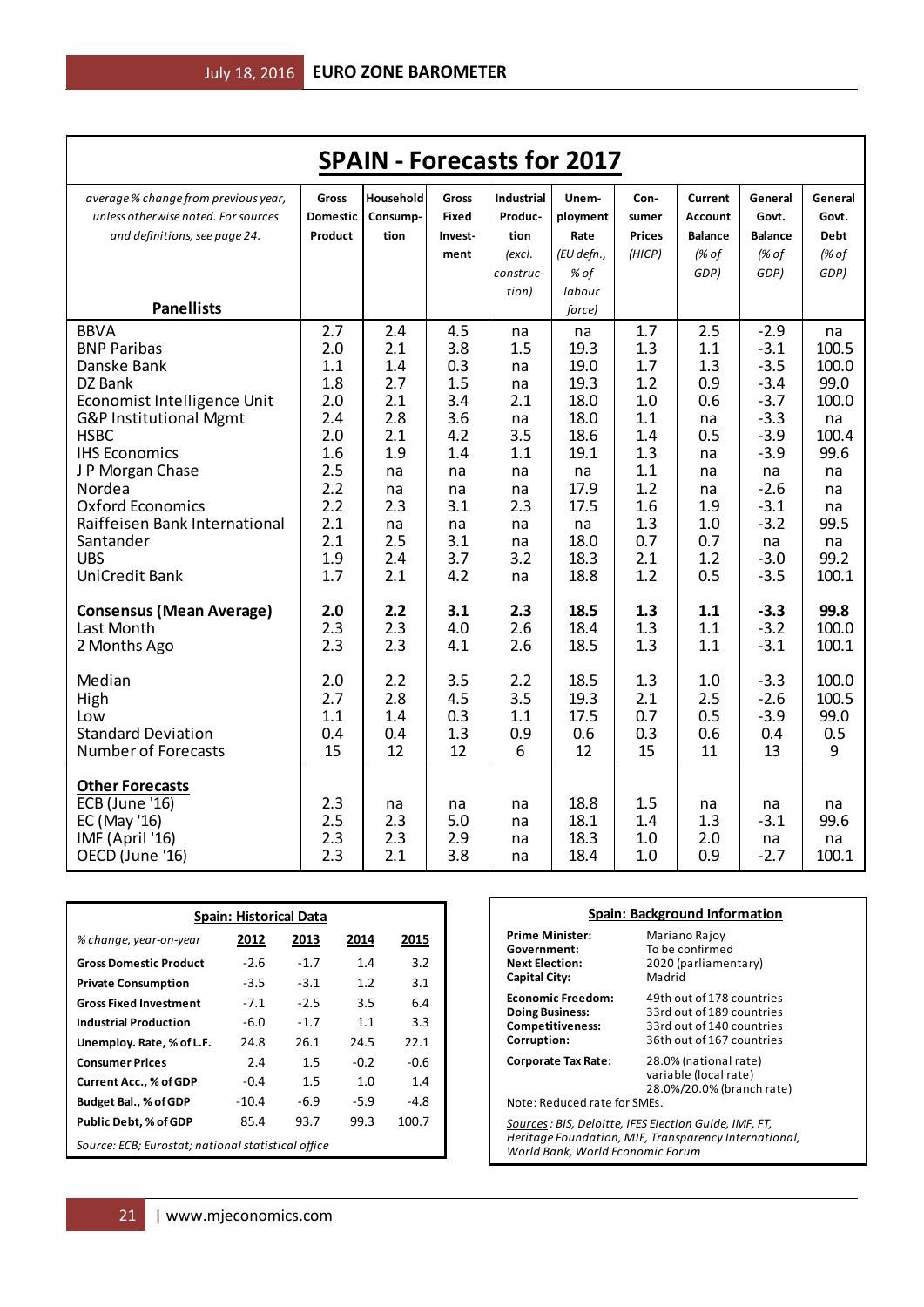|                                                                                                                                                                                                                                                                                              |                                          |                               |            | <b>Forecasts For Other Euro-Zone Countries</b> <sup>1</sup> |            |                                   |                                      |                                      |              |                               |                                |
|----------------------------------------------------------------------------------------------------------------------------------------------------------------------------------------------------------------------------------------------------------------------------------------------|------------------------------------------|-------------------------------|------------|-------------------------------------------------------------|------------|-----------------------------------|--------------------------------------|--------------------------------------|--------------|-------------------------------|--------------------------------|
|                                                                                                                                                                                                                                                                                              |                                          | <b>Real GDP</b><br>Growth (%) |            | Harmonized<br>Inflation (%)                                 |            |                                   | <b>Current Account</b><br>(% of GDP) | <b>Gen Govt Bal</b><br>(% of GDP)    |              | Gen Govt Debt<br>$(%$ of GDP) |                                |
|                                                                                                                                                                                                                                                                                              |                                          | 2016                          | 2017       | 2016                                                        | 2017       | 2016                              | 2017                                 | 2016                                 | 2017         | 2016                          | 2017                           |
| Austria                                                                                                                                                                                                                                                                                      | EC<br><b>IMF</b>                         | 1.5<br>1.2                    | 1.6<br>1.4 | 0.9<br>1.4                                                  | 1.7<br>1.8 | 3.1<br>3.6                        | 3.3<br>3.5                           | $-1.5$<br>na                         | $-1.4$<br>na | 84.9<br>na                    | 83.0<br>na                     |
|                                                                                                                                                                                                                                                                                              | <b>OECD</b>                              | 1.3                           | 1.6        | 1.0                                                         | 2.0        | 2.0                               | 2.0                                  | $-1.6$                               | $-1.3$       | 86.0                          | 85.3                           |
| <b>Belgium</b>                                                                                                                                                                                                                                                                               | EC                                       | 1.2                           | 1.6        | 1.7                                                         | 1.6        | 1.8                               | 1.9                                  | $-2.8$                               | $-2.3$       | 106.4                         | 105.6                          |
|                                                                                                                                                                                                                                                                                              | <b>IMF</b>                               | 1.2                           | 1.4        | 1.2                                                         | 1.1        | 0.5                               | 0.1                                  | na                                   | na           | na                            | na                             |
|                                                                                                                                                                                                                                                                                              | <b>OECD</b>                              | 1.2                           | 1.5        | 1.6                                                         | 1.7        | 0.8                               | 1.3                                  | $-2.9$                               | $-2.5$       | 106.1                         | 105.3                          |
| <b>Cyprus</b>                                                                                                                                                                                                                                                                                | EC<br><b>IMF</b>                         | 1.7<br>1.6                    | 2.0<br>2.0 | $-0.7$<br>0.6                                               | 1.0<br>1.3 | $-4.2$<br>-4.8                    | $-4.6$<br>$-4.7$                     | $-0.4$<br>na                         | 0.0<br>na    | 108.9<br>na                   | 105.4<br>na                    |
|                                                                                                                                                                                                                                                                                              | <b>OECD</b>                              | na                            | na         | na                                                          | na         | na                                | na                                   | na                                   | na           | na                            | na                             |
| Estonia                                                                                                                                                                                                                                                                                      | EC                                       | 1.9                           | 2.4        | 0.8                                                         | 2.9        | 0.9                               | 1.6                                  | $-0.1$                               | $-0.2$       | 9.6                           | 9.3                            |
|                                                                                                                                                                                                                                                                                              | <b>IMF</b>                               | 2.2                           | 2.8        | 2.0                                                         | 2.9        | 1.2                               | 0.5                                  | na                                   | na           | na                            | na                             |
|                                                                                                                                                                                                                                                                                              | <b>OECD</b>                              | 1.8                           | 3.0        | 0.4                                                         | 1.8        | 0.9                               | $-0.2$                               | $-0.4$                               | 0.3          | 9.3                           | 8.3                            |
| Greece                                                                                                                                                                                                                                                                                       | EC                                       | $-0.3$                        | 2.7        | $-0.3$                                                      | 0.6        | 0.6                               | 1.3                                  | $-3.1$                               | $-1.8$       | 182.8                         | 178.8                          |
|                                                                                                                                                                                                                                                                                              | <b>IMF</b><br><b>OECD</b>                | $-0.6$<br>$-0.2$              | 2.7<br>1.9 | 0.0<br>$-0.5$                                               | 0.6<br>0.0 | $-0.2$<br>-1.6                    | $-0.3$<br>$-0.9$                     | na<br>$-1.9$                         | na<br>$-0.5$ | na<br>176.9                   | na<br>172.7                    |
| Ireland                                                                                                                                                                                                                                                                                      | EC                                       | 4.9                           | 3.7        | 0.3                                                         | 1.3        | 4.6                               | 4.6                                  | $-1.1$                               | $-0.6$       | 89.1                          | 86.6                           |
|                                                                                                                                                                                                                                                                                              | <b>IMF</b>                               | 5.0                           | 3.6        | 0.9                                                         | 1.4        | 4.0                               | 3.5                                  | na                                   | na           | na                            | na                             |
|                                                                                                                                                                                                                                                                                              | <b>OECD</b>                              | 5.0                           | 3.4        | 0.3                                                         | 2.2        | 4.6                               | 5.0                                  | $-0.7$                               | $-0.3$       | 88.9                          | 86.6                           |
| Luxembourg                                                                                                                                                                                                                                                                                   | EC                                       | 3.3                           | 3.9        | $-0.1$                                                      | 1.8        | 5.3                               | 4.8                                  | 1.0                                  | 0.1          | 22.5                          | 22.8                           |
|                                                                                                                                                                                                                                                                                              | <b>IMF</b><br><b>OECD</b>                | 3.5<br>3.7                    | 3.4<br>3.8 | 0.5<br>$-0.1$                                               | 1.3<br>1.5 | 5.1<br>4.3                        | 5.0<br>6.4                           | na<br>1.3                            | na<br>0.5    | na<br>22.1                    | na<br>24.4                     |
| Malta                                                                                                                                                                                                                                                                                        | EC                                       | 4.1                           | 3.5        | 1.4                                                         | 2.2        | 5.6                               | 4.4                                  | $-0.9$                               | $-0.8$       | 60.9                          | 58.3                           |
|                                                                                                                                                                                                                                                                                              | <b>IMF</b>                               | 3.5                           | 3.0        | 1.6                                                         | 1.8        | 5.3                               | 5.3                                  | na                                   | na           | na                            | na                             |
|                                                                                                                                                                                                                                                                                              | <b>OECD</b>                              | na                            | na         | na                                                          | na         | na                                | na                                   | na                                   | na           | na                            | na                             |
| Portugal                                                                                                                                                                                                                                                                                     | EC                                       | 1.5                           | 1.7        | 0.7                                                         | 1.2        | 0.3                               | 0.5                                  | $-2.7$                               | $-2.3$       | 126.0                         | 124.5                          |
|                                                                                                                                                                                                                                                                                              | <b>IMF</b><br><b>OECD</b>                | 1.4<br>1.2                    | 1.3<br>1.3 | 0.7<br>0.3                                                  | 1.2<br>0.8 | 0.9<br>0.2                        | 0.4<br>0.3                           | na<br>$-2.9$                         | na<br>$-2.6$ | na<br>128.3                   | na<br>128.3                    |
|                                                                                                                                                                                                                                                                                              |                                          |                               |            |                                                             |            |                                   |                                      |                                      |              |                               |                                |
| Slovakia                                                                                                                                                                                                                                                                                     | EC<br><b>IMF</b>                         | 3.2<br>3.3                    | 3.3<br>3.4 | $-0.1$<br>0.2                                               | 1.5<br>1.4 | $-0.6$<br>$-1.0$                  | $-1.1$<br>$-1.0$                     | $-2.4$<br>na                         | $-1.6$<br>na | 53.4<br>na                    | 52.7<br>na                     |
|                                                                                                                                                                                                                                                                                              | <b>OECD</b>                              | 3.1                           | 3.2        | $-0.3$                                                      | 0.9        | 0.0                               | 0.5                                  | $-2.3$                               | -1.6         | 53.3                          | 53.0                           |
| Slovenia                                                                                                                                                                                                                                                                                     | EC                                       | 1.7                           | 2.3        | $-0.2$                                                      | 1.6        | 7.0                               | 6.9                                  | $-2.4$                               | $-2.1$       | 80.2                          | 78.0                           |
|                                                                                                                                                                                                                                                                                              | <b>IMF</b><br><b>OECD</b>                | 1.9<br>1.5                    | 2.0<br>2.3 | 0.1<br>$-0.5$                                               | 1.0<br>0.7 | 7.3<br>6.9                        | 7.6<br>6.7                           | na<br>$-2.2$                         | na<br>$-1.9$ | na<br>85.1                    | na<br>86.2                     |
|                                                                                                                                                                                                                                                                                              |                                          |                               |            |                                                             |            |                                   |                                      |                                      |              |                               |                                |
| f Forecasts for Germany, Finland, Italy, the Netherlands and Spain shown on pages 12-22; Forecasts for Finland are shown in Nordic Barometer.<br>EC - European Commission (May'16); IMF - International Monetary Fund (Apr'16); OECD - Organisation for Economic Cooperation & Dev (May'16). |                                          |                               |            |                                                             |            |                                   |                                      |                                      |              |                               |                                |
|                                                                                                                                                                                                                                                                                              |                                          |                               |            |                                                             |            |                                   |                                      |                                      |              |                               |                                |
|                                                                                                                                                                                                                                                                                              |                                          |                               |            |                                                             |            |                                   |                                      | <b>Euro Zone: Election Timetable</b> |              |                               |                                |
|                                                                                                                                                                                                                                                                                              | <b>Euro Zone: Background Information</b> |                               |            |                                                             |            |                                   |                                      |                                      |              |                               |                                |
| <b>Member Countries</b><br>Austria                                                                                                                                                                                                                                                           | Area (sq km)<br>83,855                   | Popn (m)<br>8.5               |            | Capital<br>Vienna                                           |            | Date                              |                                      | Country                              |              | <b>Type</b>                   |                                |
| Belgium                                                                                                                                                                                                                                                                                      | 30,520                                   | 11.2                          |            | <b>Brussels</b>                                             |            | September 2016                    |                                      | Netherlands                          |              |                               | Parliamentary                  |
| Cyprus<br>Estonia                                                                                                                                                                                                                                                                            | 9,251<br>45,200                          | 0.9<br>1.3                    |            | Nicosia<br>Tallinn                                          |            | October 2016<br><b>April 2017</b> |                                      | Lithuania<br>France                  |              |                               | Parliamentary<br>Presidential  |
| Finland                                                                                                                                                                                                                                                                                      | 338,145                                  | 5.5                           |            | Helsinki                                                    |            | June 2017                         |                                      | France                               |              |                               | Parliamentary                  |
| France                                                                                                                                                                                                                                                                                       | 543,965                                  | 65.9                          |            | Paris                                                       |            | October 2017                      |                                      | Germany                              |              |                               | Presidential                   |
| Germany<br>Greece                                                                                                                                                                                                                                                                            | 357,028<br>131,957                       | 80.8<br>11                    |            | <b>Berlin</b><br>Athens                                     |            | December 2017<br>February 2018    |                                      | Slovenia<br>Cyprus                   |              |                               | Presidential<br>Presidential   |
| Ireland                                                                                                                                                                                                                                                                                      | 70,282                                   | 4.6                           |            | Dublin                                                      |            | February 2018                     |                                      | Finland                              |              |                               | Presidential                   |
| Italy<br>Latvia                                                                                                                                                                                                                                                                              | 301,245<br>63,700                        | 60.8<br>2.4                   |            | Rome<br>Riga                                                |            | June 2018<br>June 2018            |                                      | Malta<br>Luxembourg                  |              |                               | Parliamentary<br>Parliamentary |
| Lithuania                                                                                                                                                                                                                                                                                    | 65,200                                   | 3.7                           |            | Vilnius                                                     |            | September 2018                    |                                      | Austria                              |              |                               | Parliamentary                  |
| Luxembourg                                                                                                                                                                                                                                                                                   | 2,586                                    | 0.5                           |            | Lux. City                                                   |            | October 2018<br>December 2018     |                                      | Ireland                              |              |                               | Presidential<br>Parliamentary  |
| Malta<br><b>Netherlands</b>                                                                                                                                                                                                                                                                  | 316<br>41,526                            | 0.4<br>16.8                   |            | Valletta<br>The Hague                                       |            | January 2019                      |                                      | Italy<br>Portugal                    |              |                               | Presidential                   |
| Portugal                                                                                                                                                                                                                                                                                     | 88,940                                   | 10.4                          |            | Lisbon                                                      |            | <b>July 2020</b>                  |                                      | Spain                                |              |                               | Parliamentary                  |
| Slovakia<br>Slovenia                                                                                                                                                                                                                                                                         | 49,035<br>20,251                         | 5.4<br>2.1                    |            | <b>Bratislava</b><br>Ljubljana                              |            |                                   |                                      |                                      |              |                               |                                |
| Spain                                                                                                                                                                                                                                                                                        | 504,782                                  | 46.5                          |            | Madrid                                                      |            |                                   |                                      |                                      |              |                               |                                |
| Sources: Eurostat, The Times; PRB; MJE                                                                                                                                                                                                                                                       |                                          |                               |            |                                                             |            |                                   | Sources: IFES Election Guide; MJE    |                                      |              |                               |                                |
|                                                                                                                                                                                                                                                                                              |                                          |                               |            |                                                             |            |                                   |                                      |                                      |              |                               |                                |
| 22                                                                                                                                                                                                                                                                                           | www.mjeconomics.com                      |                               |            |                                                             |            |                                   |                                      |                                      |              |                               |                                |

| <b>Euro Zone: Background Information</b> |              |          |                 |  |  |  |
|------------------------------------------|--------------|----------|-----------------|--|--|--|
| <b>Member Countries</b>                  | Area (sq km) | Popn (m) | Capital         |  |  |  |
| Austria                                  | 83,855       | 8.5      | Vienna          |  |  |  |
| Belgium                                  | 30,520       | 11.2     | <b>Brussels</b> |  |  |  |
| Cyprus                                   | 9,251        | 0.9      | Nicosia         |  |  |  |
| Estonia                                  | 45,200       | 1.3      | Tallinn         |  |  |  |
| Finland                                  | 338,145      | 5.5      | Helsinki        |  |  |  |
| France                                   | 543,965      | 65.9     | Paris           |  |  |  |
| Germany                                  | 357,028      | 80.8     | Berlin          |  |  |  |
| Greece                                   | 131,957      | 11       | Athens          |  |  |  |
| Ireland                                  | 70,282       | 4.6      | Dublin          |  |  |  |
| Italy                                    | 301,245      | 60.8     | Rome            |  |  |  |
| Latvia                                   | 63,700       | 2.4      | Riga            |  |  |  |
| Lithuania                                | 65,200       | 3.7      | Vilnius         |  |  |  |
| Luxembourg                               | 2,586        | 0.5      | Lux. City       |  |  |  |
| Malta                                    | 316          | 0.4      | Valletta        |  |  |  |
| Netherlands                              | 41,526       | 16.8     | The Hague       |  |  |  |
| Portugal                                 | 88,940       | 10.4     | Lisbon          |  |  |  |
| Slovakia                                 | 49,035       | 5.4      | Bratislava      |  |  |  |
| Slovenia                                 | 20,251       | 2.1      | Ljubljana       |  |  |  |
| Spain                                    | 504.782      | 46.5     | Madrid          |  |  |  |
| Sources: Eurostat, The Times; PRB; MJE   |              |          |                 |  |  |  |

#### **Date Country Type** September 2016 Netherlands Parliamentary<br>October 2016 Lithuania Parliamentary October 2016 Lithuania Rarliamentary<br>
Parliamentary Presidential<br>
Presidential April 2017 France **Presidential**<br>
June 2017 France **Parliamental** France Parliamentary<br>
Germany Presidential October 2017 Germany Presidential<br>
December 2017 Slovenia Presidential December 2017 Slovenia Presidential<br>
Pebruary 2018 Cyprus Presidential February 2018 Cyprus Cyprus Presidential<br>
February 2018 Finland Presidential February 2018 Finland<br>June 2018 Malta Parliamentary June 2018 Luxembourg Parliamentary September 2018 Austria **Parliamentary**<br> **COLOGERY COLOGERY** COLOGERY COLOGERY Presidential October 2018 Ireland Press Italy Parliamentary<br>
Parliamentary<br>
Presidential January 2019 Portug<br>July 2020 Spain Parliamentary *Sources: IFES Election Guide; MJE* **Euro Zone: Election Timetable**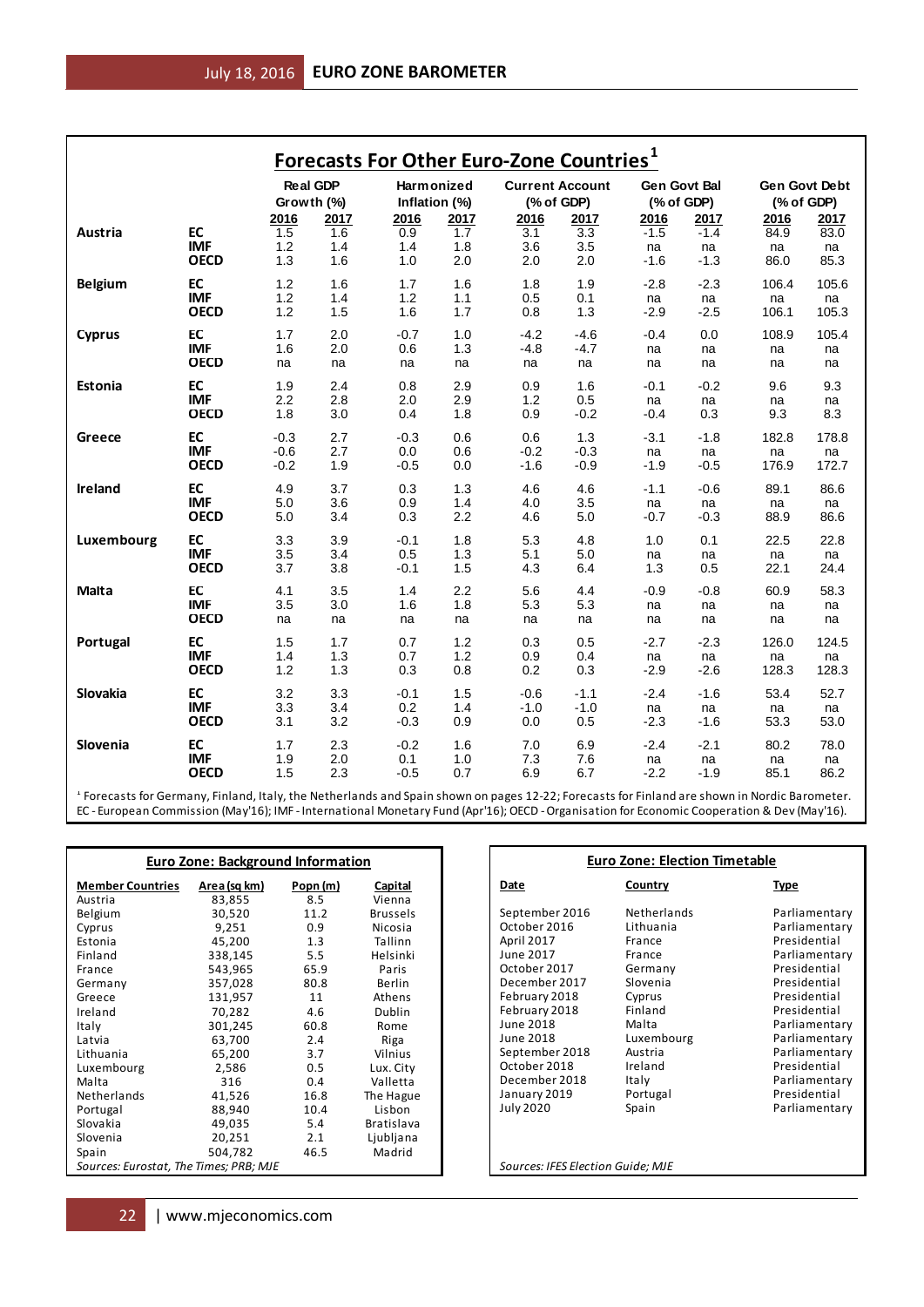### **Notes, Sources and Definitions**

<sup>1</sup> Contribution to overall GDP growth, calculated as the change in stockbuilding as a % of the previous year's GDP. <sup>2</sup> Contribution to overall GDP growth, calculated as the change in net exports (real goods and services exports minus real goods and services imports) as a % of the previous year's GDP.

OECD = Organisation for Economic Cooperation and Development; IMF = International Monetary Fund; EC = European Commission; ECB = European Central Bank.

| bp – basis points $(1/100th$ of a percentage point)<br>sa - seasonally adjusted<br>$q/q$ – quarter on quarter |                           | $m/m$ – month-on-month<br>wda - working day adjusted<br>$y/y - year$ on year |                                                                                                                     |                           |
|---------------------------------------------------------------------------------------------------------------|---------------------------|------------------------------------------------------------------------------|---------------------------------------------------------------------------------------------------------------------|---------------------------|
| <b>Variable</b><br><b>Gross Domestic Product</b>                                                              | <b>Definition</b>         |                                                                              | Seasonally and working day adj., 2005 prices (chain-linked)                                                         | <b>Source</b><br>Eurostat |
| <b>Private Consumption</b>                                                                                    |                           |                                                                              | Seasonally and working day adj., 2005 prices (chain-linked)                                                         | Eurostat                  |
| <b>Government Consumption</b>                                                                                 |                           |                                                                              | Seasonally and working day adj., 2005 prices (chain-linked)                                                         | Eurostat                  |
| <b>Gross Fixed Capital Formation</b>                                                                          |                           |                                                                              | Seasonally and working day adj., 2005 prices (chain-linked)                                                         | Eurostat                  |
| Change in Stocks (Inventories)                                                                                |                           |                                                                              | Seasonally and working day adj., 2005 prices (chain-linked)                                                         | Eurostat                  |
| Exports, Imports & Net Exports                                                                                |                           |                                                                              | Seasonally and working day adj., 2005 prices (chain-linked)                                                         | Eurostat                  |
| <b>Industrial Production</b>                                                                                  |                           |                                                                              | Seasonally adjusted, 2005 = 100 index, excluding construction                                                       | Eurostat                  |
| <b>Retail Sales</b>                                                                                           |                           |                                                                              | Seasonally adjusted, 2005 = 100 index, total sales volume                                                           | Eurostat                  |
| <b>Unemployment Rate</b>                                                                                      |                           |                                                                              | Seasonally adjusted, total, % of labour force, ILO definition                                                       | Eurostat                  |
| Money Supply                                                                                                  | €bn, end period           |                                                                              | M3 monetary aggregate (ECB target measure), seas. adj.,                                                             | ECB                       |
| <b>Consumer Prices</b>                                                                                        |                           |                                                                              | Harmonised index of consumer prices (HICP), total, 2005=100                                                         | Eurostat                  |
| <b>Producer Prices</b>                                                                                        |                           | excluding construction, 2005 = 100                                           | Industrial producer prices, domestic market, total industry                                                         | Eurostat                  |
| Wages/Earnings                                                                                                |                           |                                                                              | Labour cost index, business economy (excluding public<br>administration, education and social services), 2008 = 100 | Eurostat                  |
| <b>Current Account</b>                                                                                        |                           |                                                                              | Balance of payments current account, total net flows, €bn                                                           | Eurostat                  |
| <b>Budget Balance</b>                                                                                         |                           |                                                                              | General govt fiscal position, total balance as a % of GDP                                                           | Eurostat                  |
| <b>Short Term Interest Rate</b>                                                                               | Rate), % p.a., end period |                                                                              | 3 month euro interest rate (EURIBOR - interbank offered                                                             | ECB/FT                    |
| Long Term Interest Rate                                                                                       |                           |                                                                              | Yield on 10 year German govt bond, % p.a., end period                                                               | ECB/FT                    |
| <b>Exchange Rate</b>                                                                                          |                           |                                                                              | Foreign currency per euro, market rate, end period                                                                  | FT                        |